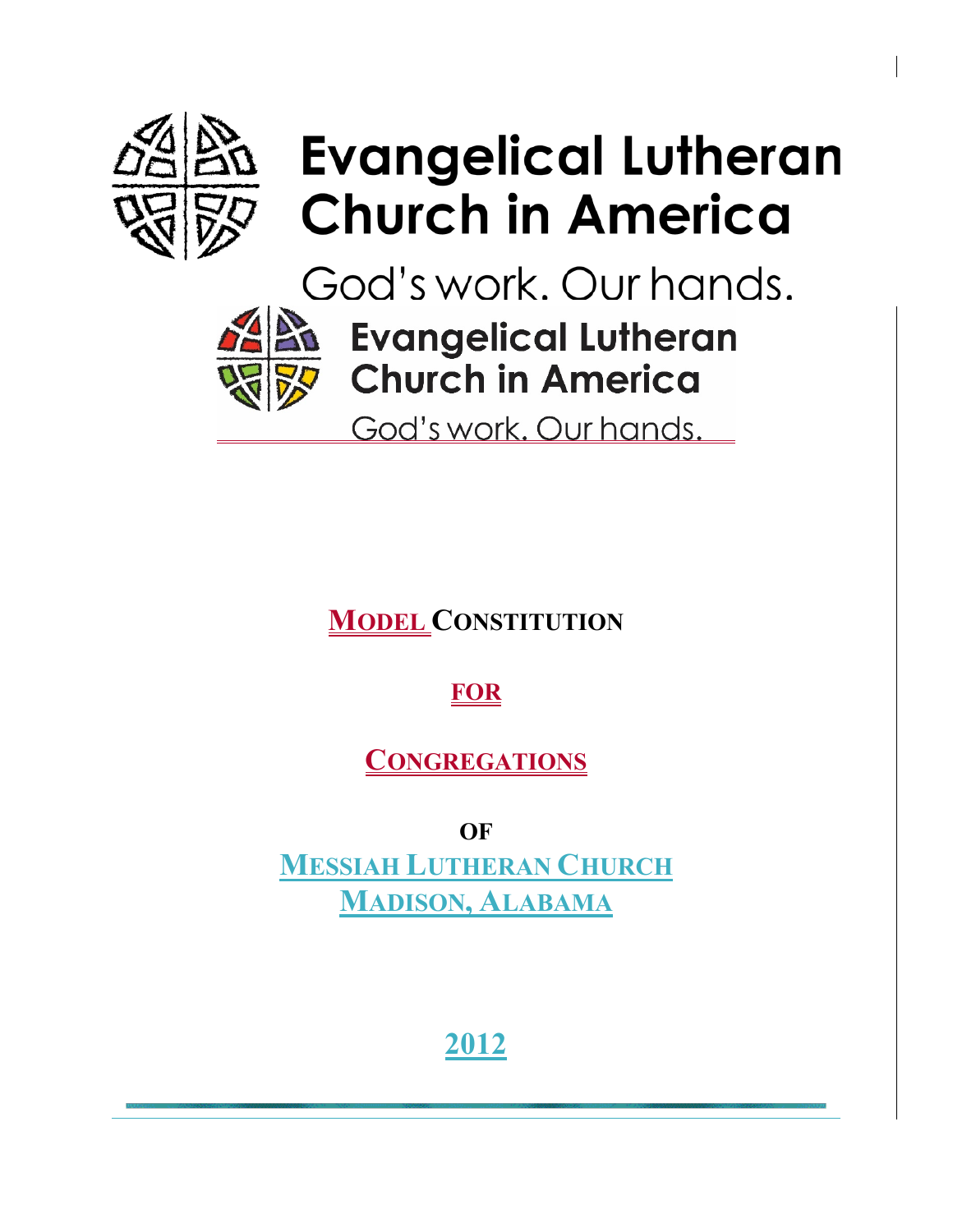Revision approved by Church Council - August 16,2012 Revision approved by **THE** Congregation - October 7, 2012

**EVANGELICAL LUTHERAN**Revision ratified by the Congregation - November 18, 2012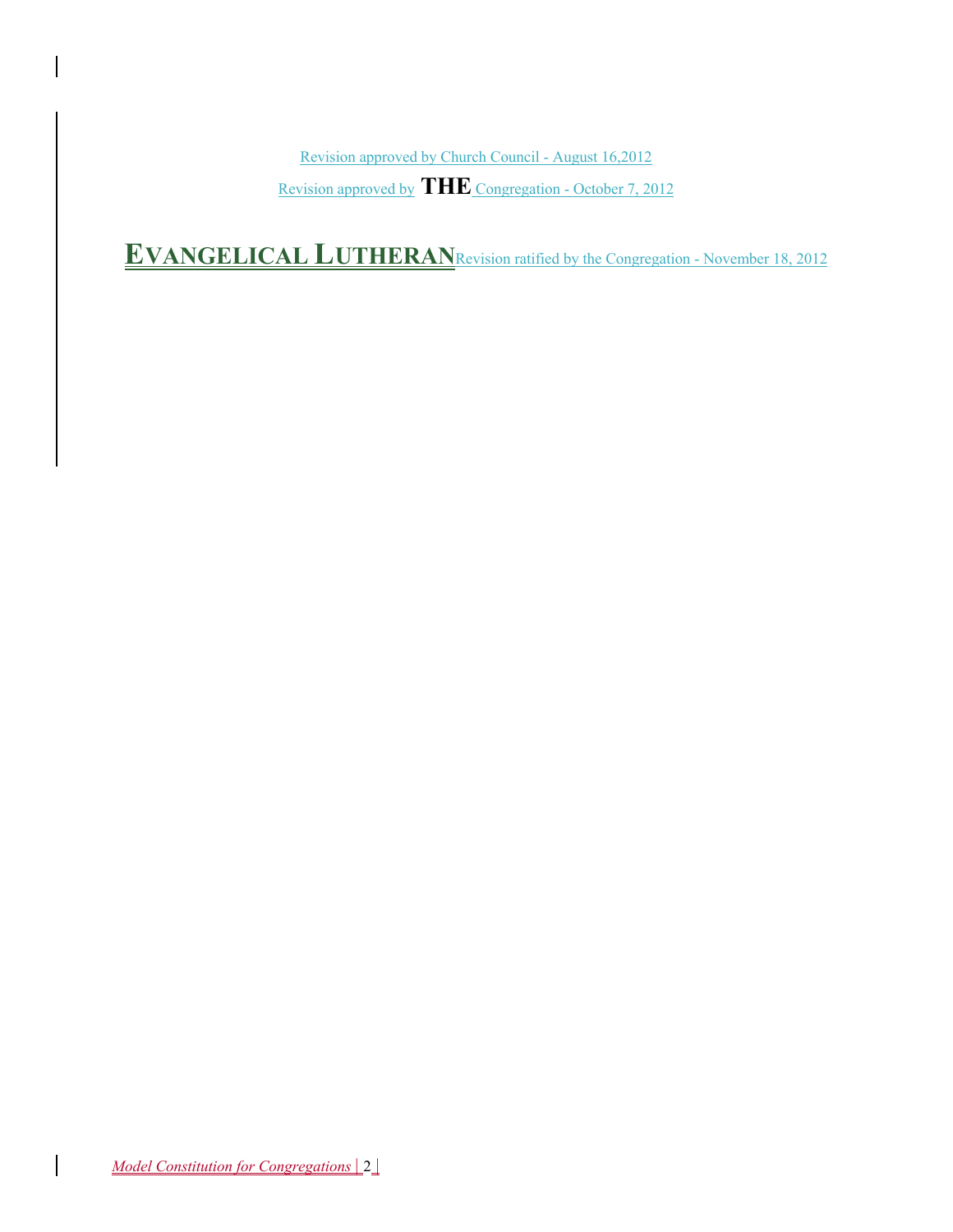**CHURCH IN AMERICA®**

## **2019**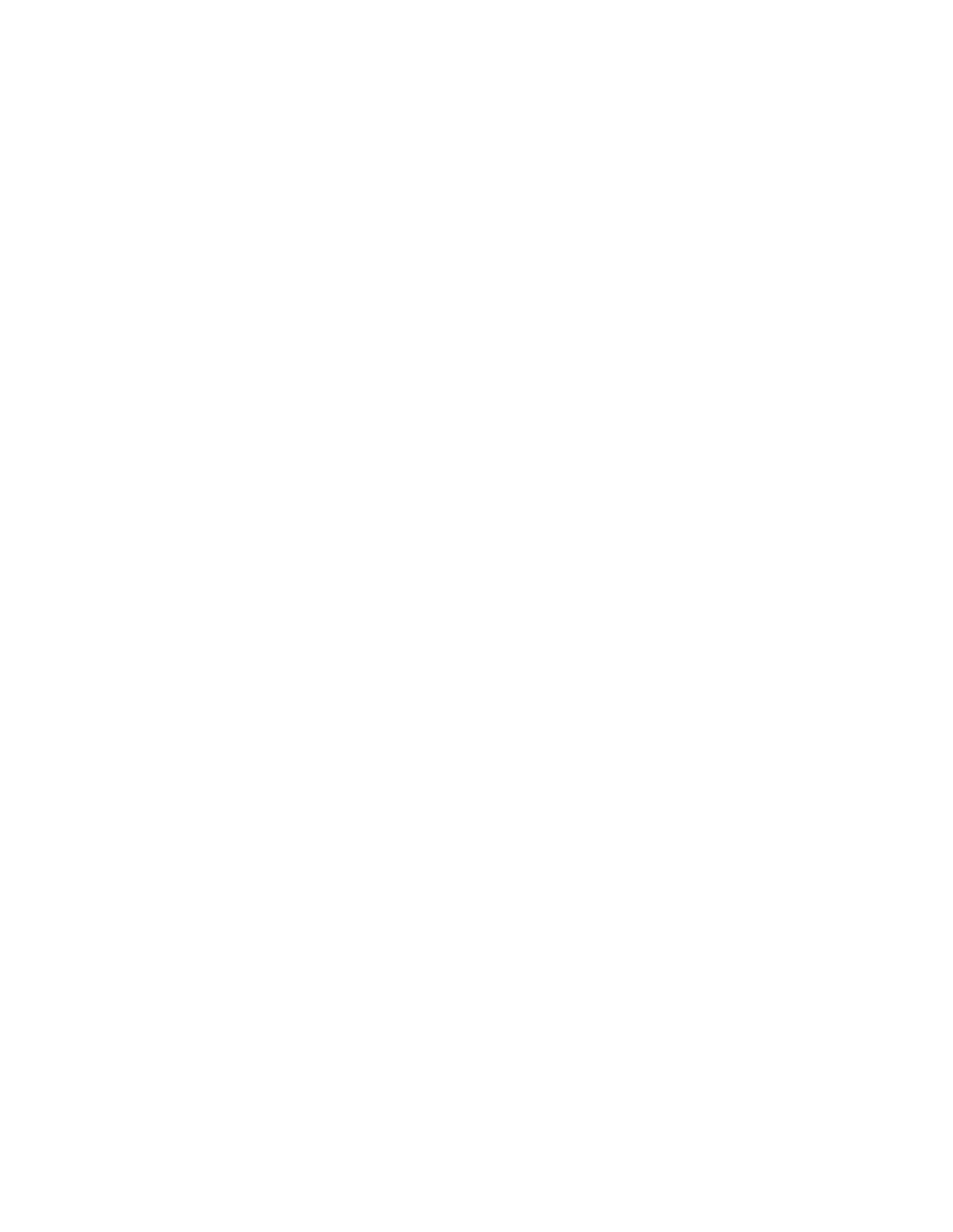### **INTRODUCTION to the** *Model Constitution for Congregations* **by the Secretary of the ELCA**

The *Model Constitution for Congregations of the Evangelical Lutheran Church in America originally, like the* other governing documents of this church, reflects the theology and polity of this church as it organizes itself to preach the gospel of Jesus Christ, share the sacraments, reach out to the neighbor with good news and share the love of God in the world. Each expression of this church — churchwide, synod, and congregation — is held together in a relationship of interdependence that encourages each to respond to its context. These documents also demonstrate our commitment to seeing ourselves with others as part of the one, holy, catholic, and apostolic Church. As such, the *Model Constitution for Congregations* is deeply rooted in Scripture, the Lutheran Confessions, and the history of this church and its predecessors.

The *Model Constitution for Congregations* was adopted by the Constituting Convention of this church in Columbus, Ohio, on April 30, 1987. This was donethe Evangelical Lutheran Church in America, as required by the *Constitutions, Bylaws, and Continuing Resolutions of the Evangelical Lutheran Church in America*.

This current edition of the *Model Constitution for Congregations of the Evangelical Lutheran Church in America* contains changes adopted by the 1989, 1991, 1993, 1995, 1997, 1999, 2001, 2003, 2005, 2007, 2009, and 2011 Churchwide Assembliesall churchwide assemblies, including the fifteenth Churchwide Assembly in 2019. It is consistent with the requirements of the governing documents of the ELCA's churchwide organization and synods, and it provides organizational flexibility to recognize the context of local congregations.

The model is consistent with the requirements of the constitutional governing documents of the ELCA's churchwide organization and synods.

► ➤ *Required provisions:* Sections of this constitution marked by an asterisk [\*] are required when a congregation amends its governing documents. These sections must be used without alteration or amendment of the text in any manner (*i.e.*, neither additions nor deletions are permissible). This requirement is in keeping withbased on provision 9.52. in the *Constitution, Bylaws, and Continuing Resolutions of the Evangelical Lutheran Church in America*. This provision stipulatesrequires that when a congregation of this church "wishes to amend any provision of its governing documents, the governing documents of that congregation shall be so amended to conform to 9.25.b." in the churchwide constitution. The provisions herein markedProvisions in the *Model Constitution for Congregations* identified by an asterisk [\*] are those that are indicated as required inunder ELCA constitutional provision 9.25.b.

►➤ *Review by synod:* In keeping with provisions that apply to all congregations Each congregation of this church, each congregation is to provide a copy of its governing documents, and any amendments thereto, to theits synod. As specified byIn accordance with ELCA bylaw 9.53.03. (numbering as listed in the 1991 and subsequent editions):., amendments to a congregation constitution become effective *only* when approved by the synod. This bylaw provides:

All proposed changes in the constitution or incorporation documents of a congregation shall be referred to the synod with which the congregation is affiliated. The synod shall notify the congregation of its decision to approve or disapprove the proposed changes within 120 days of receipt thereof, and shall notify the congregation of its decision; in the absence of a decision,; the changes shall go into effect upon notification that the synod has approved them. The synod shall recognize that congregations may organize themselves in a manner which they deem most appropriate.

►No governing document amendment will be approved by a synod if it conflicts with the *Constitution, Bylaws, and Continuing Resolutions of the Evangelical Lutheran Church in America*. In order to meet constitutional requirements and to avoid potential problems, all proposed amendments to a congregation's constitutional provisions, bylaws, and continuing resolutions should be submitted to the synod for review.

➤ *Amendment consistent with the Model Constitution for Congregations:* A congregation that amends its constitution to be in conformity with the *Model Constitution for Congregations* will report these changes to its synod. The amendments become effective upon adoption by the congregation, \*C16.04. While synod approval is not required, it is wise to work with the synod in preparing to present these amendments to the congregational meeting.

➤ *Codification explanation:* A numerical codification indicates (a) The *Model Constitution for Congregations* is organized into chapters by general subject, (b) constitutional provisions, (c) bylaws, and (d) continuing resolutions. a. Major sectors are designated matter and codified as chapters. The chapter designation becomes the first number in the codification sequence and is followed by a period. Thus, (a) constitutional provisions in "Chapter 8. Membership" are preceded by "8, (b) bylaws, and (c) continuing resolutions. Each provision is preceded by a capital "C." If a constitutional provision is mandatory, it will be preceded by an asterisk, "\*C."

 $\frac{b_a}{b_a}$ . Constitutional provisions are codified with two sets of numbers:, preceded by a "C": the chapter number, followed by a period, and a two-digit number preceding the second. A period infollows the codification. two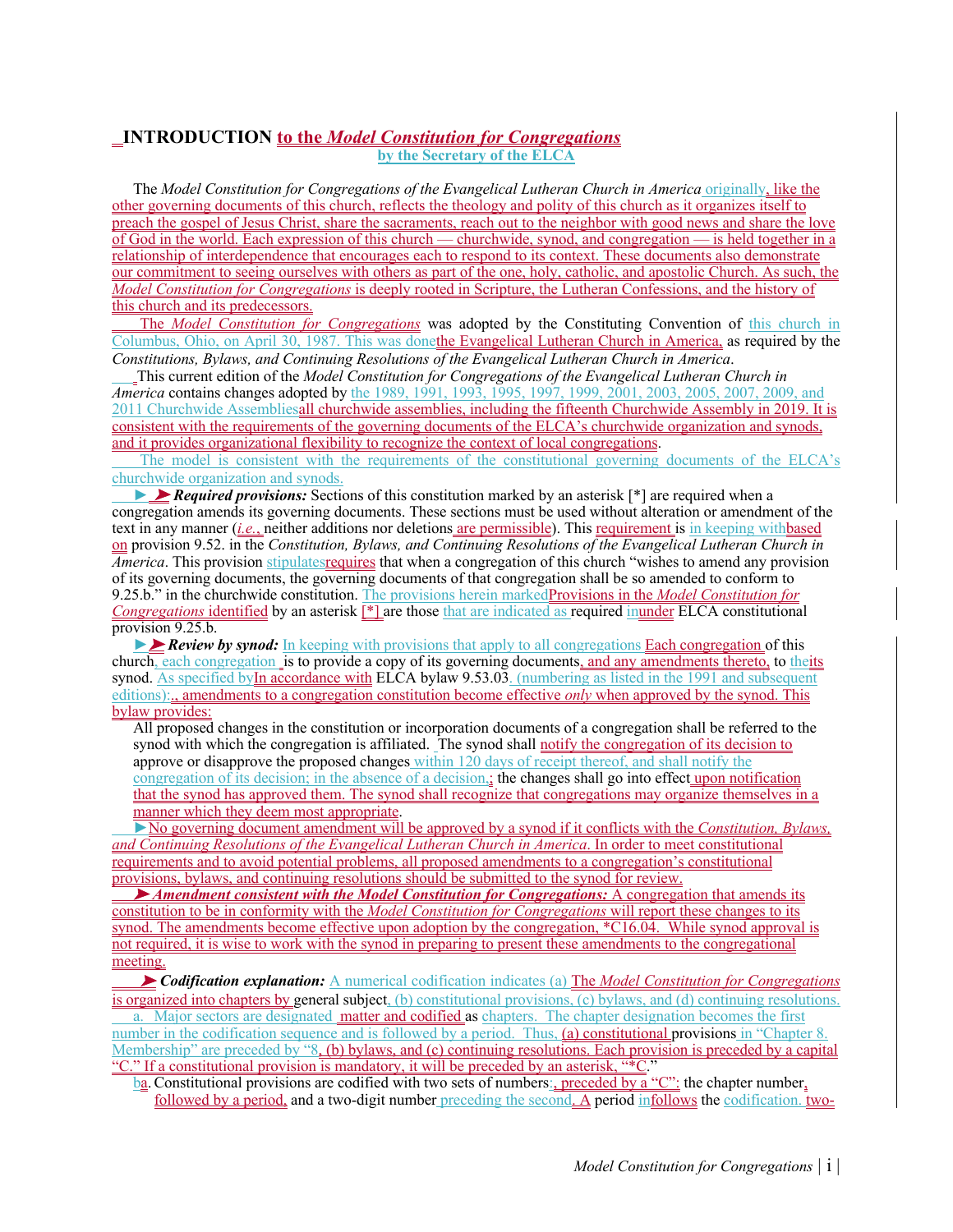digit number. Thus, one required constitutional provision related to "Membership" in Chapter 8 is codified \*as "\*C8.02.." A provision in Chapter 12 relating to a report by the Congregation Council to the congregation at an annual meeting is codified as "C12.09." Constitutional provisions are adopted and amended in accordance with Chapter 16 titled "Amendments."

- cb.Bylaw provisions follow constitutional provisions to which they apply. They are not intended to be organized in a separate document at the end of the constitutional provisions. Bylaws are codified with three sets of numbers: the chapter number, (preceded by a "C"), the related constitutional provision number, and a twodigit number. Thus, one There are periods after the chapter number, after the reference to the constitutional provision, and after the bylaw number. Thus, a bylaw provision related to "Membership" would be codified as "C8.02.01. ." A bylaw relating to the contents of an annual report by the Congregation Council to the congregation at an annual meeting would be codified as "C12.09.01." Because bylaws and continuing resolutions normally are so specifically related torelate to specific practices and details of each congregation's organization, operation, and life, nothere is not a model set of bylaws or continuing resolutions is provided. Each. Thus, each congregation has discretion and may develop its own bylaws and continuing resolutions, including bylaws and continuing resolutions under required constitutional provisions, but no such bylawsbylaw or continuing resolutionsresolution may conflict with this constitution, constitutional provisions in the constitution*Model Constitution for Congregations*, the *Constitution, Bylaws, and* bylaws*Continuing Resolutions of the Evangelical Lutheran Church in America*, andor the constitution of the synod, as indicated in \*C6.03.e. Bylaws are adopted and amended in accordance with Chapters 16 and 17.
- d. The Congregation Council may adopt "continuingc. Continuing resolutions," which may are intended to provide descriptions of operational patterns and practices or of the ongoing responsibilities of committees or other units within the organizational structure of the congregation. Within the governing documents of a congregation, continuing resolutions are the provisions most easily amended. They follow the relevant constitutional provision or bylaw to which they refer. Continuing resolutions also are codified with three sets of numbers, except that the third set is preceded by a capital letter. Thus, a continuing resolution describing congregational committees in Chapter 13 might be numbered "C13.07.A19." The initial numbers "C13.07" indicate that the continuing resolution relates to the designated constitutional provision, which in this case provides that the duties of congregational committees may be specified in bylaws or continuing resolutions. The final letter and numbers "A19" designate that this is the first continuing resolution "A" and the year that it was adopted, in this example 2019. Continuing resolutions are adopted and amended in accordance with Chapter 18. Unlike constitutional provisions and bylaws which are adopted by the congregation at a legally called and conducted meeting, continuing resolutions may be updated regularly by the Congregation Council without adopted either by a congregational meeting or by the necessity of calling a regular or special Congregation Meeting. Continuing resolutions also are codified with three sets of numbers except that the third set is preceded by a capital letter. Thus, a continuing resolution might be numbered C13. to designate the chapter; C13.07. to designate the subject matter within the chapter; and the third set might be numbered A07. in the codification C13.07.A07. to indicate by the "A" that it is the first continuing resolution regarding that subject and to indicate by the "07" that it was adopted in 2007Council.

► *Ease of use:* The provisions of your congregation's constitution, the bylaws, and the continuing resolutions that pertain to the same matter should be placed together for clarity and ease in use.

If chapter numbers are considered the major sequence number, constitution numbers as a fraction of the chapter number, and bylaw numbers as a fraction of the constitution number, then the codification can be said to provide a progressive sequence. Thus, \*C5.01. will precede C5.03.10., and C9.11.16. will precede \*C9.13.

All provisions in the *Model Constitution for Congregations* are prefaced with "C" to distinguish these provisions from comparable ones in the synodical and churchwide constitutions.

► ➤ *Missing numbers:* As you work with the *Model Constitution for Congregations*, you mayYou will notice that certain numbers seem to beare missing from the numbering sequence in some chapters. That is These omissions are intentional. In the style followed here, For example, in some chapters the number ".10." and multiples thereof have been reserved for possible use as section headings in future editions. Therefore, in the sequence, for example, of Chapters 1, 9, and 12, these ".10." numbers do not appear.

►➤ *Selection of options:* Alternatives are provided in certainsome places within the model. Those*Model Constitution for Congregations*. Alternatives are noted by square brackets. or blank lines. For example, constitutional provision \*C9.01. offers the alternative of election of a call committee by the congregation or by the Congregation Council. OneOnly one alternative should be chosen in each instance where square brackets appear in the text.

Optional texts In other provisions, alternative provisions are provided in separate paragraphs. Thus, in Chapters 11 and 12, regarding the "Officers" and "Congregation Council and its membership. ," options are provided separated by the word "or." Each congregation will need to should select one of those options for council membership or a variation thereof, subject to approval through the synod's constitutional review process. Where a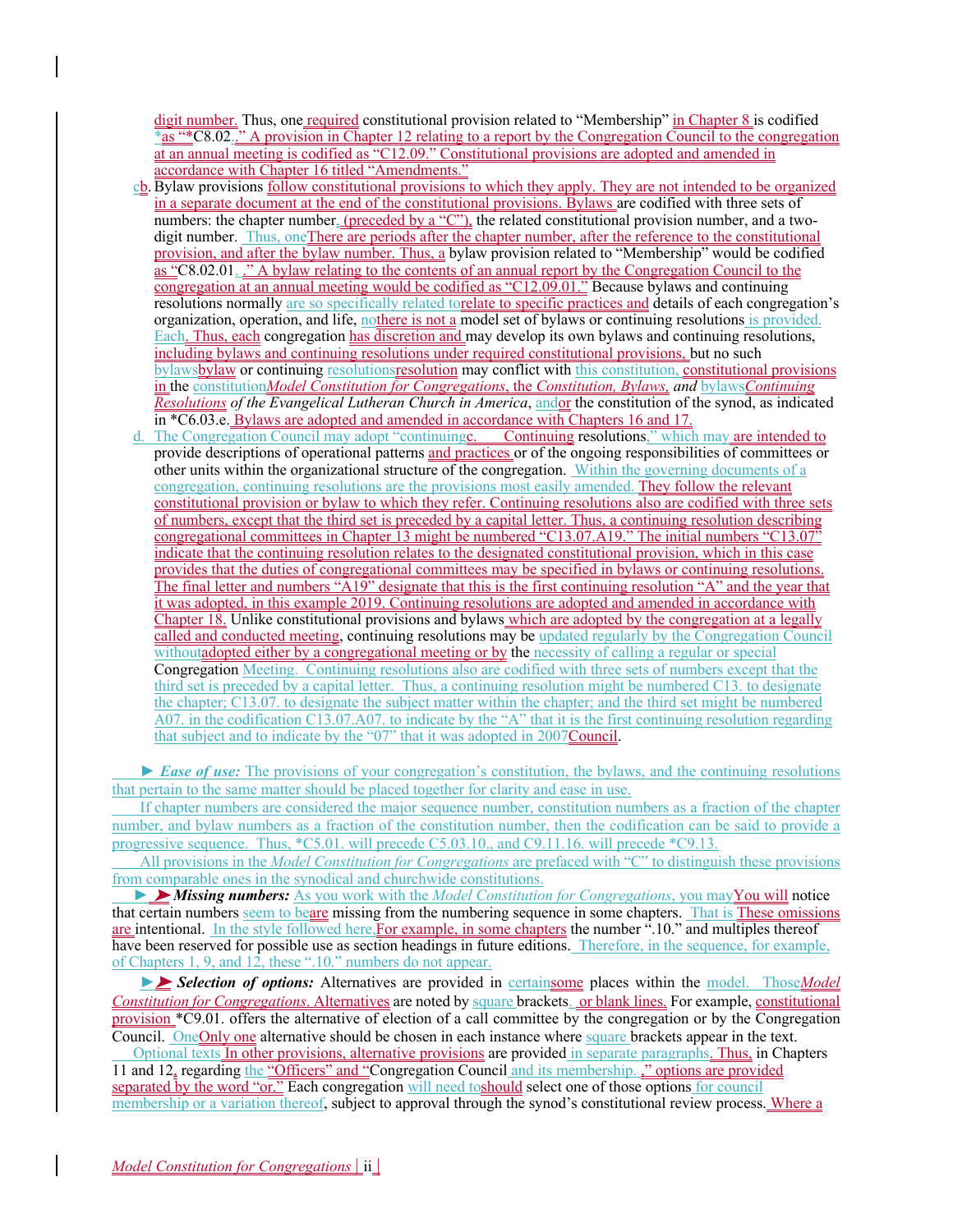blank line appears, such as in C1.01. or C10.02., the appropriate word, phrase, or number determined by the individual congregation should be inserted.

► *References to church:* In the governing documents, "Church" with a capital letter is used in references referse to the one, holy, catholic, and apostolic Church. In references The words "church" or "this church" in lowercase letters refer to the Evangelical Lutheran Church in America, the words "church" and "this church" in lower case letters are employed, although, for clarity in this constitution, the full name or "ELCA" normally is used.

. The specific congregation may be identified, as provided in C1.02., as "this congregation."

►➤ *Guidelines:* A list of guidelines for a congregation engaging in review and amendment of its constitution is available through each synod office and on the ELCA website (*www.elca.org/secretary/Constitutions/ ModelGuide.pdf*).at ELCA.org.

► *Consultation and concluding comments:* Each synod has a process to review proposed amendments to congregational constitutions. The work of both congregations in amending their governing documents and the synod in reviewing proposed amendments is facilitated by consultation and cooperation *before* proposed amendments are acted upon by the congregation. In addition, each congregation should establish a process for periodic review of its governing documents. You are encouraged to contact your synod office to assist your congregation in its periodic review of governing document provisions and to assess whether problems may exist with respect to proposed amendments.

The important task of amending a constitution is not easychallenging. It is, however, an importantessential endeavor that merits thoughtful work. In addressing your constitutional responsibilities, may God grant you and your colleagues wisdom, mutual love, clear understanding of good orderdiscernment, and commitment to the unity of this church in faithful witness to our Lord and Savior, Jesus Christ.

David D. Swartling

Secretary Wm Chris Boerger

Evangelical Lutheran Church

in America September 15, 2011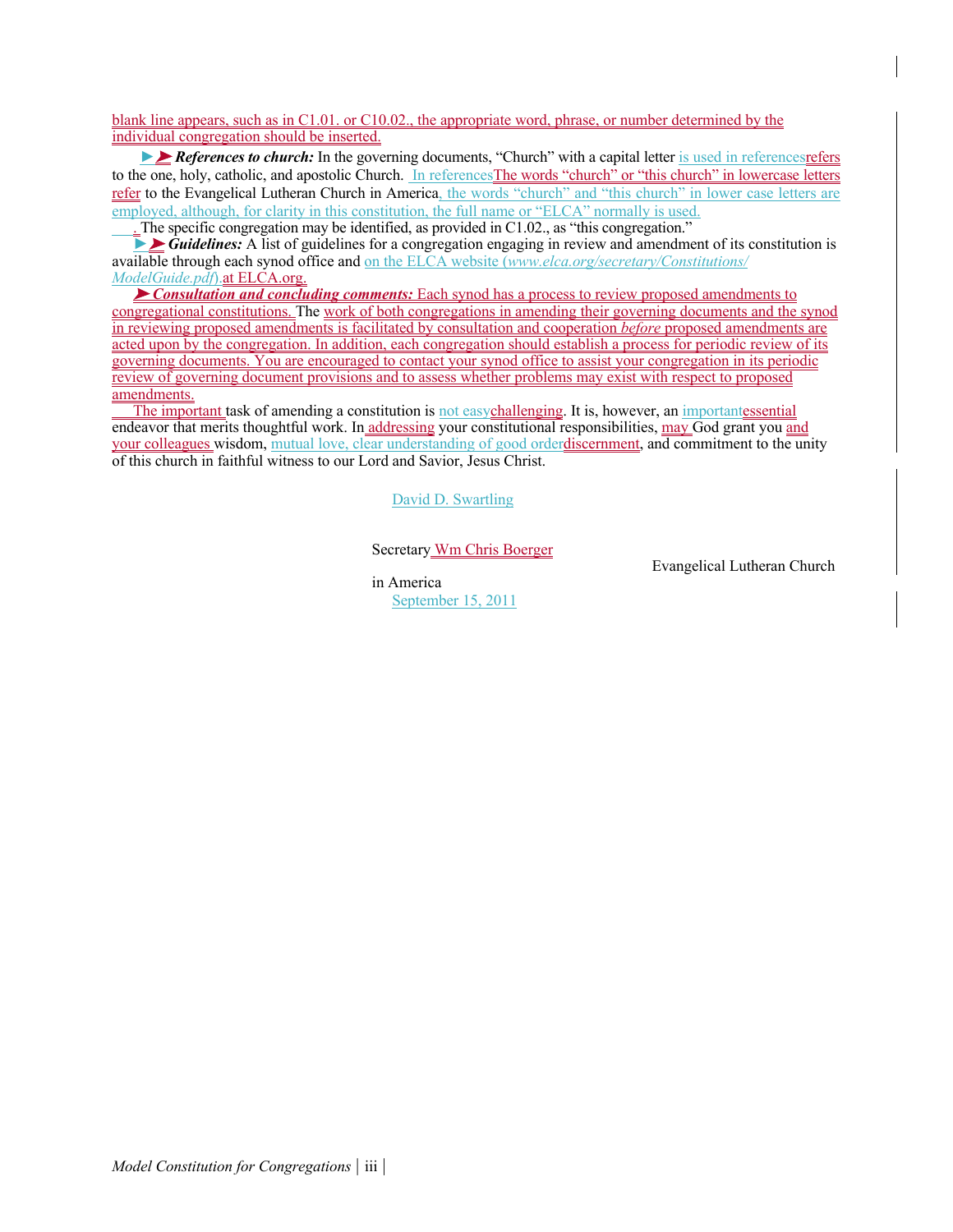**INTRODUCTION TO THE CONSTITUTION OF MESSIAH LUTHERAN CHURCH MESSIAH LUTHERAN CHURCH** August 10, 2019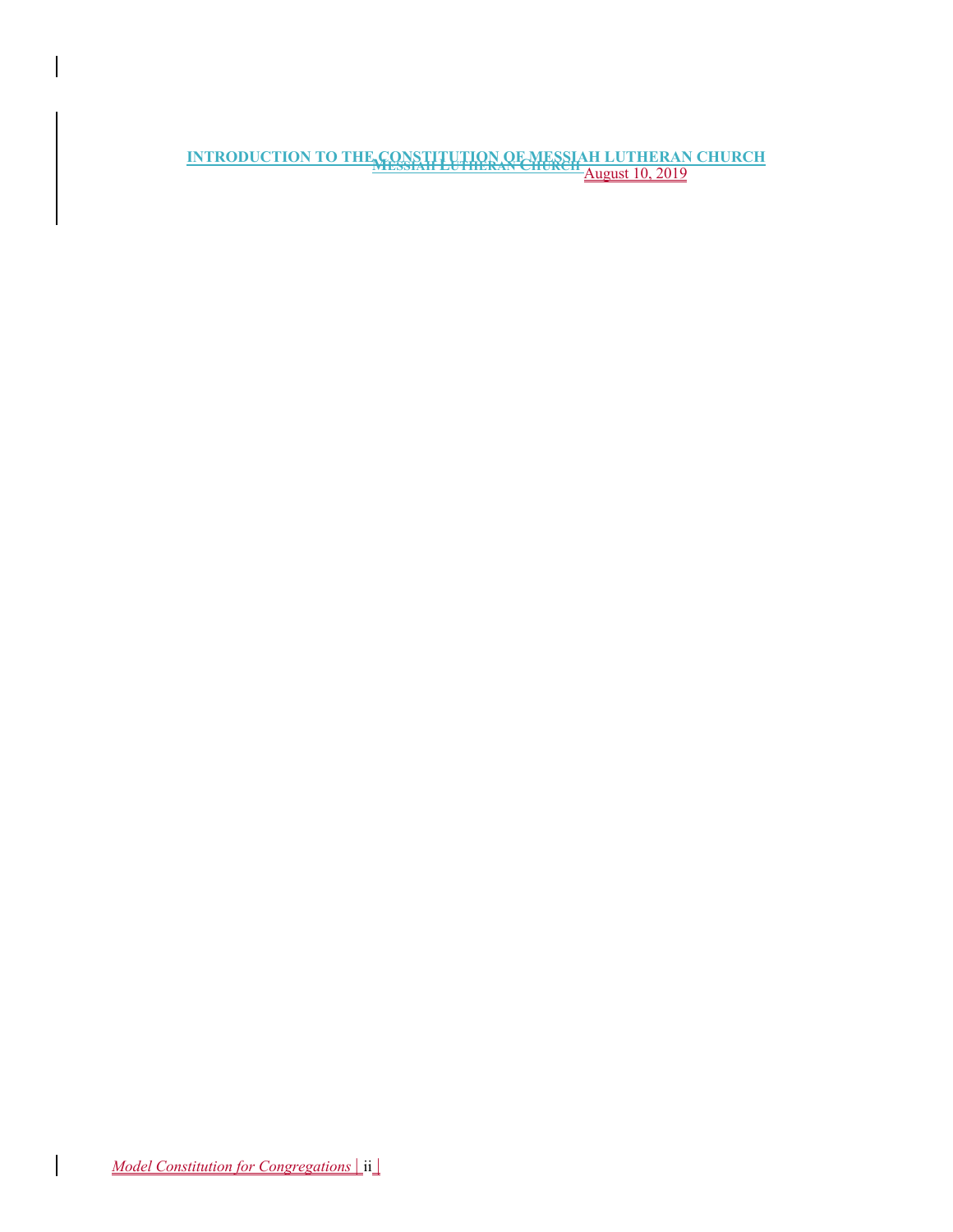### **MODEL CONSTITUTION**

All uses of the word "pastor" refer to the senior pastor, unless otherwise specified. All uses of the word "bishop" refer to the synodical bishops of the Southeastern Synod, unless otherwise specified.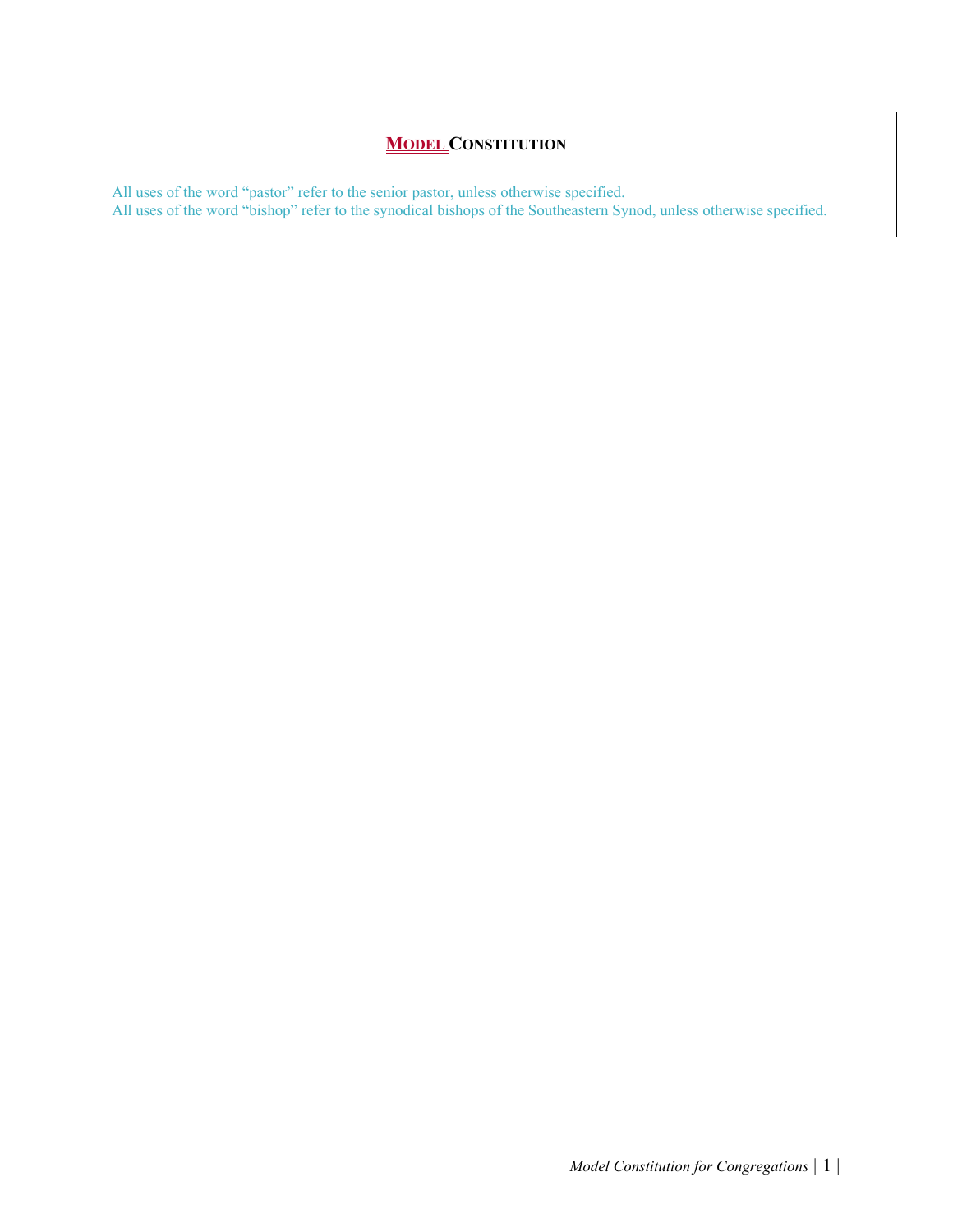### **for CONGREGATIONS of the EVANGELICAL LUTHERAN CHURCH IN AMERICA®**

### **\*PREAMBLE**\*

We, baptized members of the Church of Christ, responding in faith to the call of the Holy Spirit through the Gospel, desiring to unite together to preach the Word, administer the sacraments, and carry out God's mission, do hereby adopt this constitution and solemnly pledge ourselves to be governed by its provisions. In the name of the Father and of the Son and of the Holy Spirit.

### **Chapter 1.**

### **NAME AND INCORPORATION**

**C1.01.** The name of this congregation shall be Messiah Lutheran Church.

- **C1.01.01.** The seal of this congregation shall include the intersecting portions of three non-diminishing concentric circles. The cross shall be at the center of this seal with a crown, shell, and flame within the radiating arms.
- **C1.02.** For the purpose of this constitution and the accompanying bylaws, the congregation of Messiah Lutheran Church*(Insert full legal name)*is hereinafter designated as "this congregation."
- **C1.11.** This congregation shall be incorporated under the laws of the State of Alabama.**\_\_\_\_\_\_\_\_\_\_\_\_\_\_\_\_\_\_\_\_\_\_\_\_\_\_\_\_\_\_**.

### **Chapter 2.**

### **CONFESSION OF FAITH**\*

- **\*C2.01.** This congregation confesses the Triune God, Father, Son, and Holy Spirit.
- **\*C2.02.** This congregation confesses Jesus Christ as Lord and Savior and the Gospel as the power of God for the salvation of all who believe.
	- a. Jesus Christ is the Word of God incarnate, through whom everything was made and through whose life, death, and resurrection God fashions a new creation.
	- b. The proclamation of God's message to us as both Law and Gospel is the Word of God, revealing judgment and mercy through word and deed, beginning with the Word in creation, continuing in the history of Israel, and centering in all its fullness in the person and work of Jesus Christ.
	- c. The canonical Scriptures of the Old and New Testaments are the written Word of God. Inspired by God's Spirit speaking through their authors, they record and announce God's revelation centering in Jesus Christ. Through them God's Spirit speaks to us to create and sustain Christian faith and fellowship for service in the world.
- **\*C2.03.** This congregation accepts the canonical Scriptures of the Old and New Testaments as the inspired Word of God and the authoritative source and norm of its proclamation, faith, and life.
- **\*C2.04.** This congregation accepts the Apostles', Nicene, and Athanasian Creeds as true declarations of the faith of this congregation.
- **\*C2.05.** This congregation accepts the Unaltered Augsburg Confession as a true witness to the Gospel, acknowledging as one with it in faith and doctrine all churches that likewise accept the teachings of the Unaltered Augsburg Confession.

<sup>\*</sup> Required provision

<sup>\*</sup> Required provision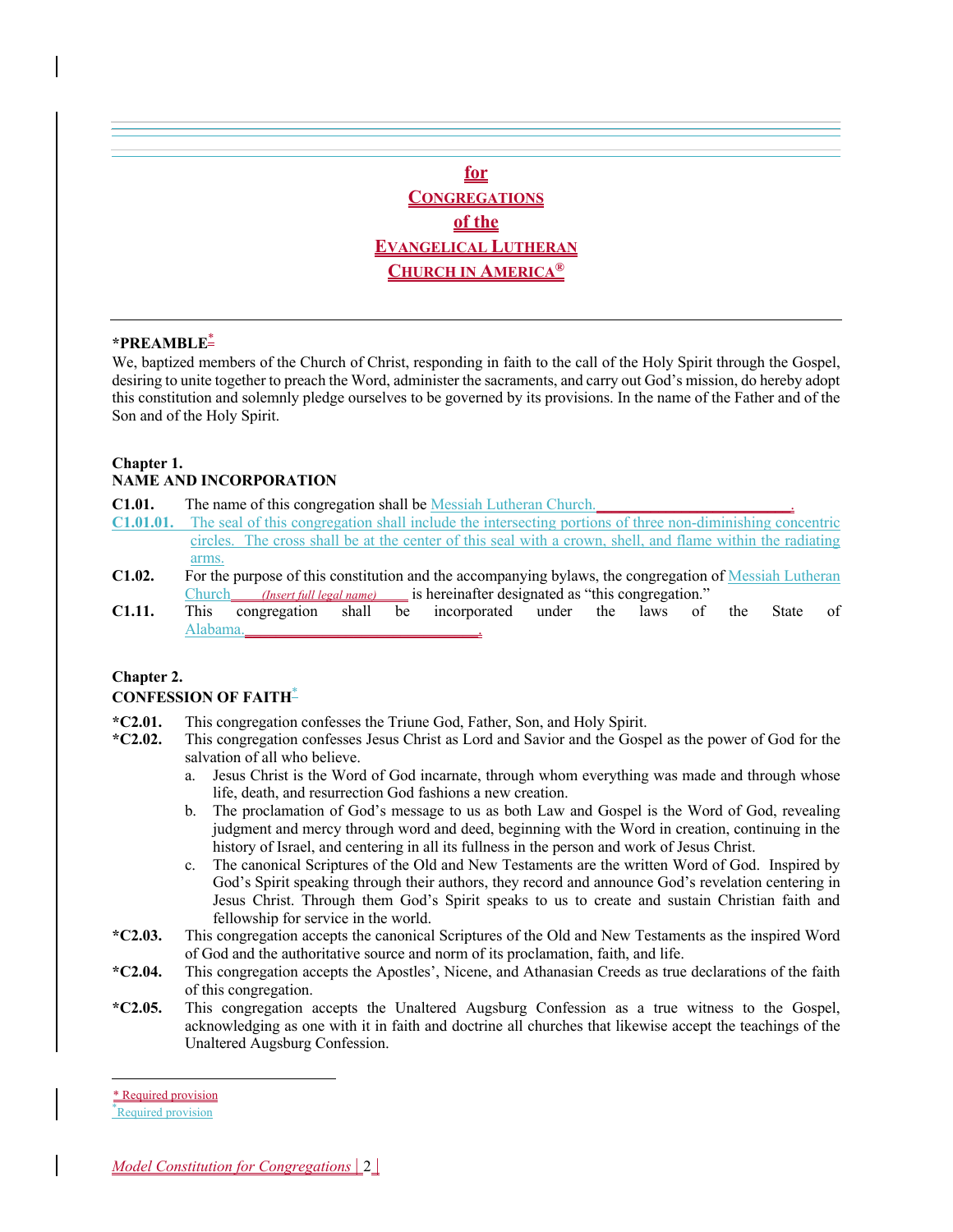- **\*C2.06.** This congregation accepts the other confessional writings in the Book of Concord, namely, the Apology of the Augsburg Confession, the Smalcald Articles and the Treatise, the Small Catechism, the Large Catechism, and the Formula of Concord, as further valid interpretations of the faith of the Church.
- **\*C2.07.** This congregation confesses the Gospel, recorded in the Holy Scripture and confessed in the ecumenical creeds and Lutheran confessional writings, as the power of God to create and sustain the Church for God's mission in the world.

### **Chapter 3.**

### **NATURE OF THE CHURCH**

- **\*C3.01.** All power in the Church belongs to our Lord Jesus Christ, its head. All actions of this congregation are to be carried out under his rule and authority.
- **\*C3.02\*C3.02.** This church confesses the one, holy, catholic, and apostolic Church and is resolved to serve Christian unity throughout the world.
- **\*C3.03.** The Church exists both as an inclusive fellowship and as local congregations gathered for worship and Christian service. Congregations find their fulfillment in the universal community of the Church, and the universal Church exists in and through congregations. The Evangelical Lutheran Church in America, therefore, derives its character and powers both from the sanction and representation of its congregations and from its inherent nature as an expression of the broader fellowship of the faithful. In length, it acknowledges itself to be in the historic continuity of the communion of saints; in breadth, it expresses the fellowship of believers and congregations in our day.
- **\*C3.0304.** This church, inspired and led by the Holy Spirit, participates in The Lutheran World Federation as a global communion of churches, engaging in faithful witness to the gospel of Jesus Christ and in service for the sake of God's mission in the world.
- **\*C3.05.** The name Evangelical Lutheran Church in America (ELCA or "this church") as used herein refers in general references to this whole church, including its three expressions: congregations, synods, and the churchwide organization. The name Evangelical Lutheran Church in America is also the name of the corporation of the churchwide organization to which specific references may be made herein.

### **Chapter 4.**

### **STATEMENT OF PURPOSE**

- **\*C4.01.** The Church is a people created by God in Christ, empowered by the Holy Spirit, called and sent to bear witness to God's creative, redeeming, and sanctifying activity in the world.
- **\*C4.02.** To participate in God's mission, this congregation as a part of the Church shall:
	- a. Worship God in proclamation of the Word and administration of the sacraments and through lives of prayer, praise, thanksgiving, witness, and service.
	- b. Proclaim God's saving Gospel of justification by grace for Christ's sake through faith alone, according to the apostolic witness in the Holy Scripture, preserving and transmitting the Gospel faithfully to future generations.
	- c. Carry out Christ's Great Commission by reaching out to all people to bring them to faith in Christ and by doing all ministry with a global awareness consistent with the understanding of God as Creator, Redeemer, and Sanctifier of all.
	- d. Serve in response to God's love to meet human needs, caring for the sick and the aged, advocating dignity and justice for all people, working for peace and reconciliation among the nations, and standing with the poor and powerless, and committing itself to their needs.
	- e. Nurture its members in the Word of God so as to grow in faith and hope and love, to see daily life as the primary setting for the exercise of their Christian calling, and to use the gifts of the Spirit for their life together and for their calling in the world.
	- f. Manifest the unity given to the people of God by living together in the love of Christ and by joining with other Christians in prayer and action to express and preserve the unity which the Spirit gives.
- **\*C4.03.** To fulfill these purposes, this congregation shall:
	- a. Provide services of worship at which the Word of God is preached and the sacraments are administered.
	- b. Provide pastoral care and assist all members to participate in this ministry.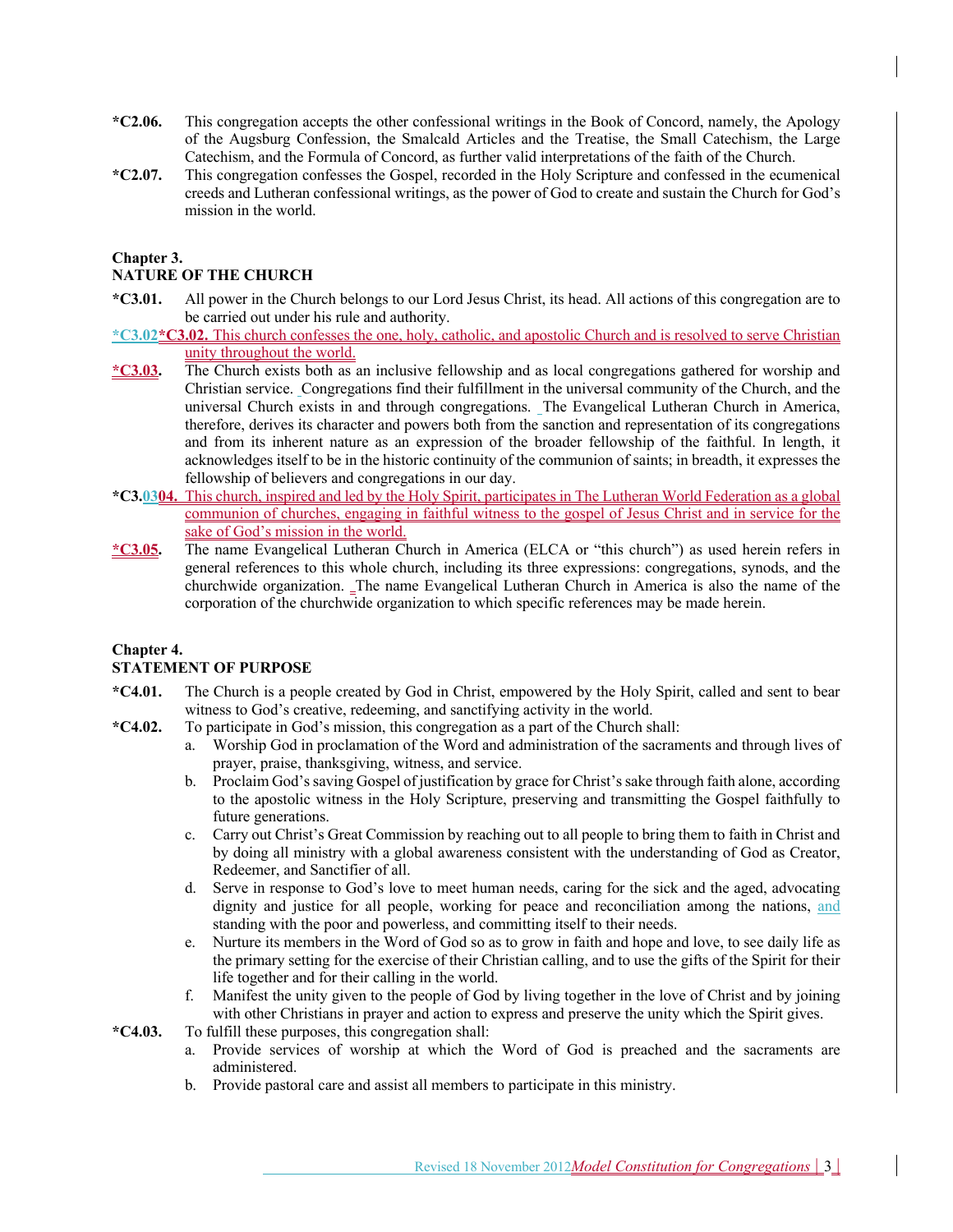- c. Challenge, equip, and support all members in carrying out their calling in their daily lives and in their congregation.
- d. Teach the Word of God.
- e. Witness to the reconciling Word of God in Christ, reaching out to all people.
- f. Respond to human need, work for justice and peace, care for the sick and the suffering, and participate responsibly in society.
- g. Motivate its members to provide financial support for the this congregation's ministry and the ministry of the other partsexpressions of the Evangelical Lutheran Church in America.
- h. Foster and participate in interdependent relationships with other congregations, the synod, and the churchwide organization of the Evangelical Lutheran Church in America.
- i. Foster and participate in ecumenical relationships consistent with churchwide policy.
- **\*C4.04.** This congregation shall develop an organizational structure to be described in the bylaws. The Congregation Council shall prepare descriptions of the responsibilities of each committee, task force, or other organizational group and shall review their actions. [Such descriptions shall be contained in continuing resolutions in the section on the Congregation Council.Committees.]
- **\*C4.05.** This congregation shall, from time to time, adopt and periodically review a mission statement, which will provide specific direction for its programs.
- **\*C4.06.** References herein to the nature of the relationship between the three expressions of this church congregations, synods, and the churchwide organization—as being interdependent or as being in a partnership relationship describe the mutual responsibility of these expressions in God's mission and the fulfillment of the purposes of this church as described in this chapter, and do not imply or describe the creation of partnerships, co-ventures, agencies, or other legal relationships recognized in civil law.

### **Chapter 5.**

### **POWERS OF THE CONGREGATION**

- **\*C5.01.** The powers of this congregation are those necessary to fulfill its purpose.
- **\*C5.02.** The powers of this congregation are vested in the Congregation Meeting called and conducted as provided in this constitution and bylaws.
- **\*C5.03.** Only such authority as is delegated to the Congregation Council or other organizational units in this congregation's governing documents is recognized. All remaining authority is retained by thethis congregation. TheThis congregation is authorized to:
	- a. call a pastor as provided in Chapter 9;
	- b. terminate the call of a pastor as provided in Chapter 9;
	- c. call or a minister of Word and Service;
	- terminate the call of associates in ministry, deaconesses, and diaconal ministersa minister of Word and Service in conformity with the applicable policyconstitution of the Evangelical Lutheran Church in America;
	- $\text{d}\mathbf{e}$ . adopt amendments to the constitution, as provided in Chapter 1716, amendments to the bylaws, as specified in Chapter 1617, and continuing resolutions, as provided in Chapter 18.;
	- ef. approve the annual budget;
	- fg. acquire real and personal property by gift, devise, purchase, or other lawful means;
	- gh. hold title to and use its property for any and all activities consistent with its purpose;
	- hi. sell, mortgage, lease, transfer, or otherwise dispose of its property by any lawful means;
	- ij. elect its [officers,][,] [and] Congregation Council, [boards, and committees, ] and require [them] [the members of the council] to carry out their duties in accordance with the constitution, [,] [and] bylaws, [,] [and continuing resolutions;]; and

jk. terminate its relationship with the Evangelical Lutheran Church in America as provided in Chapter 6. **C5.03.01.** The fiscal year for this congregation will be the calendar year.

- **\*C5.04.** This congregation shall chooseelect from among its voting members laypersons to serve as voting members of the Synod Assembly as well as persons to represent it at meetings of any conference, cluster, coalition, or other area subdivision of which it is a member. The number of persons to be elected by thethis congregation and other qualifications shall be as prescribed in guidelines established by the Southeastern Synod *(insert name of synod)* of the Evangelical Lutheran Church in America.
- **C5.05.** This congregation mayshall have a mission endowment fund that will operate as specified in this congregation's [bylaws] [continuing resolutions.]. The purpose of the mission endowment fund is to provide for mission work beyond the operational budget of this congregation.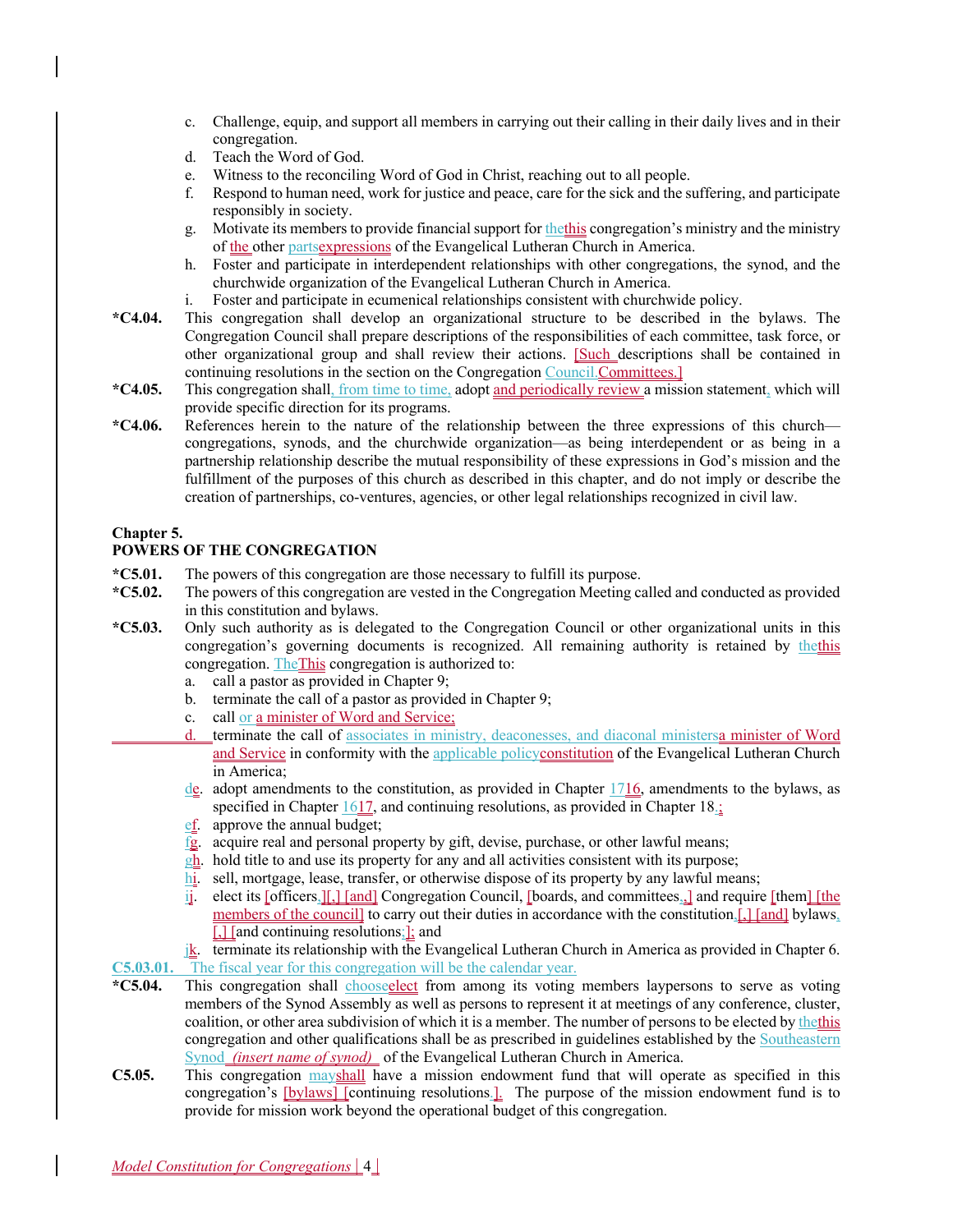### **Chapter 6. CHURCH AFFILIATION**

- **\*C6.01.** This congregation shall be an interdependent part of the Evangelical Lutheran Church in America or its successor, and of the **Southeastern Synod** *(insert name of synod)* of the Evangelical Lutheran Church in America. This congregation is subject to the discipline of the Evangelical Lutheran Church in America.
- **\*C6.02.** This congregation accepts the Confession of Faith and agrees to the Purposespurposes of the Evangelical Lutheran Church in America and shall act in accordance with them.
- **\*C6.03.** This congregation acknowledges its relationship with the Evangelical Lutheran Church in America in which:
	- a. This congregation agrees to be responsible for its life as a Christian community.
	- b. This congregation pledges its financial support and participation in the life and mission of the Evangelical Lutheran Church in America.
	- c. This congregation agrees to call pastoral leadership from the clergy roster of Ministers of Word and Sacrament of the Evangelical Lutheran Church in America in accordance with its call procedures except in special circumstances and with the approval of the bishop of the synod. These special circumstances are limited either to calling a candidate approved for the roster of ordained ministersMinisters of Word and Sacrament of the Evangelical Lutheran Church in America or to contracting for pastoral services with an ordaineda minister of Word and Sacrament of a church body with which the Evangelical Lutheran Church in America officially has established a relationship of full communion.
	- d. This congregation agrees to consider associates in ministry, deaconesses, and diaconal ministers of Word and Service for call to other staff positions in thethis congregation according to the procedures of the Evangelical Lutheran Church in America.
	- e. This congregation agrees to file this constitution and any subsequent changes to this constitution with the synod for review to ascertain that all of its provisions are in agreement with the constitution and bylaws of the Evangelical Lutheran Church in America and with the constitution of the synod.
- **\*C6.04.** Affiliation with the Evangelical Lutheran Church in America may beis terminated as follows:
	- a. This congregation takes action to dissolve.
	- b. This congregation ceases to exist.
	- c. This congregation is removed from membership in the Evangelical Lutheran Church in America according to the procedures for discipline of the Evangelical Lutheran Church in America. or in accordance with provision 9.23. of the constitution and bylaws of the Evangelical Lutheran Church in America.
	- d. The *(insert name of synod)* takes charge and control of the property of this congregation to hold, manage, and convey the same on behalf of the synod pursuant to †S13.24. of the synod constitution. This congregation shall have the right to appeal the decision to the next Synod Assembly. This congregation follows the procedures outlined in \*C6.05.
- **\*C6.05.** AThis congregation may terminate its relationship with this churchthe Evangelical Lutheran Church in America by the following procedure:
	- a. A resolution indicating the intent to terminate its relationship must be adopted at atwo legally called and conducted special meetingmeetings of thethis congregation by a two-thirds vote of the voting members present. Such at each meeting. The first such meeting may be held no sooner than 30 days after written notice of the meeting is received by the bishop of the synod, during which time thethis congregation shall consult with the bishop and the bishop's designees, if any. The times and manner of the consultation shall be determined by the bishop in consultation with the congregation council. Congregation Council. Unless he or she is a voting member of thethis congregation, the bishop and the bishop's designees, if any, shall have voice but not vote at the first meeting.
	- b. TheWithin 10 days after the resolution has been voted upon at the first meeting, the secretary of thethis congregation shall submit a copy of the resolution to the bishop, attesting that the special meeting was legally called and conducted and certifying the outcome of the vote, and shall mail a copysend copies of the resolution and certification to voting members of thethis congregation. This notice shall be submitted within 10 days after the resolution has been adopted.
	- c. The If the resolution was adopted by a two-thirds vote of the voting members present at the first meeting, the bishop of the synod and this congregation shall continue in consultation, as specified in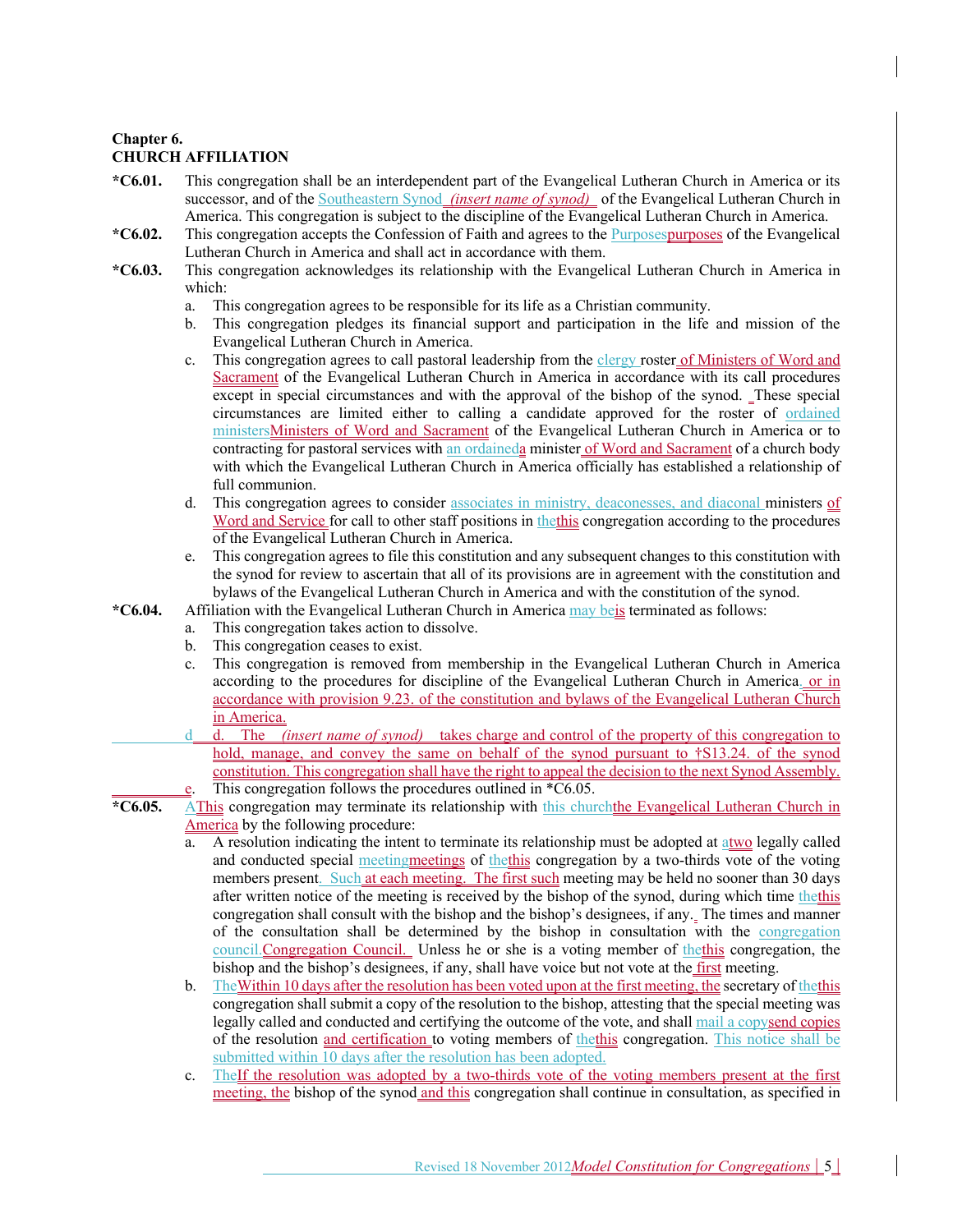paragraph a. above, during a period of at least 90 days after receipt by the synodbishop of the noticeattestation and certification as specified in paragraph b. above.

- d. If thethis congregation, after such consultation, is still seeks to terminate considering termination of its relationship with this church, such action may be taken at a legally called and conducted special meeting by a two-thirds vote of the voting members present. Notice of the second meeting shall be mailedsent to all voting members and to the bishop at least 10 days in advance of the meeting. Unless he or she is a voting member of thethis congregation, the bishop and the bishop's designees, if any, shall have voice but not vote at the second meeting.
- e. A Within 10 days after the resolution has been voted upon, the secretary of this congregation shall submit a copy of the resolution to the bishop, attesting that the second special meeting was legally called and conducted and certifying the outcome of the vote, and shall be sent to the bishop within 10 days aftersend copies of the resolution has beenand certification to the voting members of the congregation. If the resolution was adopted, by a two-thirds vote of the voting members present at which timethe second meeting, the relationship between the congregation and this church shall be terminated subject to Synod Council approval as required by paragraphs f. and g., h., and i. below.
- f. Unless this notification to the bishop also certifies that the this congregation has voted by a two-thirds vote to affiliate with another Lutheran denomination, the this congregation willshall be conclusively presumed to bedeemed an independent or non-Lutheran church, in which case \*C7.04. shall apply.
- Notice of termination g. This congregation shall be forwardedabide by these covenants by and among the bishop to the secretarythree expressions of this church, who shall report the termination to the Churchwide Assembly.:
- $g_i$  1) Congregations seeking to terminate their relationship with this church which fail or refuse to comply with each of the foregoing provisions in \*C6.05. shall be required to receive synod councilSynod Council approval before terminating their membership in this church.
	- h.2) Congregations which had been members of the Lutheran Church in America shall be required, in addition to complying with the foregoing provisions in \*C6.05., to receive synodicalsynod approval before terminating their membership in this church.
	- i.3) Congregations established by the Evangelical Lutheran Church in America shall be required, in addition to complying with the foregoing provisions in \*C6.05., to satisfy all financial obligations to this church and receive synod councilSynod Council approval before terminating their membership in this church.
- jh. If athis congregation fails to achieve the required two-thirds vote of voting members present at thethis congregation's first meeting as specified in paragraph a. above, another special meeting to consider termination of relationship with this church may be called no sooner than six months after that first meeting. If a congregation or fails to achieve the required two-thirds vote of voting members present at thethis congregation's second meeting as specified in paragraph d. above, another attempt to consider termination of relationship with this church must follow all requirements of \*C6.05. and may begin no sooner than six months after that second the meeting at which the two-thirds vote was not achieved.
- **\*C6.06.** If this congregation considers relocation, it shall confer with the bishop of the synod in which it is territorially located and the appropriate program unit of the churchwide organization before any steps are taken leading to such action. The approval of the Synod Council shall be received before any such action is effectedtaken.
- **\*C6.07.** If this congregation considers developing an additional site to be used regularly for worship, it shall confer with the bishop of the synod in which it is territorially located and the appropriate program unit of the churchwide organization before any steps are taken leading to such action.

### **Chapter 7.**

### **PROPERTY OWNERSHIP**

- **\*C7.01.** If this congregation ceases to exist, title to undisposed property shall pass to the Southeastern Synod *(insert name of synod)* of the Evangelical Lutheran Church in America.
- **\*C7.02.** If this congregation is removed from membership in the Evangelical Lutheran Church in America according to its procedure for discipline or pursuant to 9.23. of the constitution and bylaws of the Evangelical Lutheran Church in America, title to property shall continue to reside in this congregation.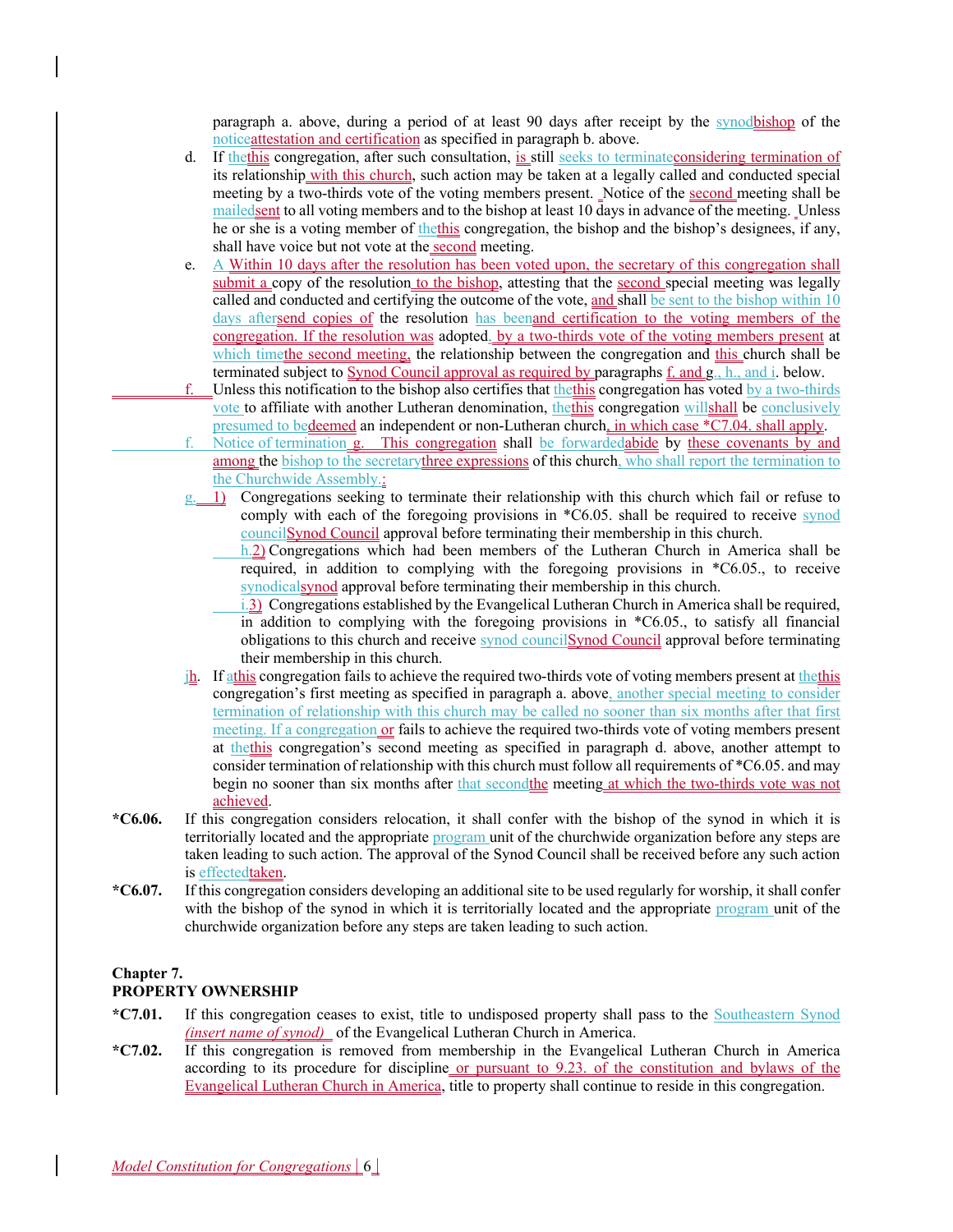- **\*C7.03.** If a two-thirds majority of the voting members of this congregation present at a legally called and conducted special meeting of this congregation vote to transfer to another Lutheran church body, title to property shall continue to reside in this congregation, provided the process for termination of relationship in \*C6.05. has been followed. Before this congregation takes action to transfer to another Lutheran church body, it shall consult with representatives of the Southeastern Synod *(insert name of synod)* .
- **\*C7.04.** If a two-thirds majority of the voting members of this congregation present at a legally called and conducted special meeting of this congregation vote to become independent or relate to a non-Lutheran church body and have followed the process for termination of relationship in \*C6.05., title to property of this congregation shall continue to reside in this congregation only with the consent of the Synod Council. The Synod Council, after consultation with this congregation by the process established synodical process by the synod, may give approval to the request to become independent or to relate to a non-Lutheran church body, in which case title shall remain with the majority of this congregation. If the Synod Council fails to give such approval, title shall remain with those members who desire to continue as a congregation of the Evangelical Lutheran Church in America. In neither case does title to this congregation's property transfer to the synod.
- **\*C7.05.** Notwithstanding the provisions of \*C7.02. and \*C.7C7.03. above, where this congregation has received property from the synod pursuant to a deed or other instrument containing restrictions under provision 9.71.a. of the *Constitution, Bylaws, and Continuing Resolutions of the Evangelical Lutheran Church in America*, this congregation accepts such restrictions and:
	- a. Shall not transfer, encumber, mortgage, or in any way burden or impair any right, title, or interest in the property without prior approval of the Synod Council.
	- b. Shall—upon written demand by the Synod Council, pursuant to †S13.23. of the constitution of the Southeastern Synod *(insert name of synod)* —reconvey and transfer all right, title, and interest in the property to the synod.

### **Chapter 8. MEMBERSHIP**

- **\*C8.01.** Members of this congregation shall be those baptized persons on the roll of this congregation at the time that this constitution is adopted and those who are admitted thereafter and who have declared and maintain their membership in accordance with the provisions of this constitution and its bylaws.
- **\*C8.02.** Members shall be classified as follows:
	- a. *Baptized* members are those persons who have been received by the Sacrament of Holy Baptism in this congregation, or, having been previously baptized in the name of the Triune God, have been received by certificate of transfer from other Lutheran congregations or by affirmation of faith.
	- b. *Confirmed* members are baptized persons who have been confirmed in this congregation, those who have been received by adult baptism or by transfer as confirmed members from other Lutheran congregations, or baptized persons received by affirmation of faith.
	- c. *Voting* members are confirmed members. Such confirmed members, during the current or preceding calendar year, shall have communed in this congregation and shall have made a contribution of record to this congregation. Members of this congregation who have satisfied these basic standards shall have the privilege of voice and vote at every regular and special meeting of the congregationthis congregation as well as the other rights and privileges ascribed to voting members by the provisions of this constitution and its bylaws. They shall not have voted as a seasonal member of another congregation of this church in the previous two calendar months.
	- d. *Associate* members are persons holding membership in other [ELCA] [Lutheran] [Christian] congregations who wish to retain such membership but desire to participate in the life and mission of this congregation. These individuals have all the privileges and duties of membership except voting rights or other rights and privileges ascribed to voting members by the provisions of this constitution and its bylaws.
	- **Seasonal** members are voting members of other congregations of this church who wish to retain such membership but desire to participate in the life and mission of this congregation, or persons who wish to retain a relationship withincluding exercising limited voting rights in this congregation while being. The Congregation Council may grant seasonal membership to such persons provided that this congregation is a member of a synod where the Synod Council has approved seasonal member voting on its territory. Such seasonal members of other congregations. Theyshall have all the privileges and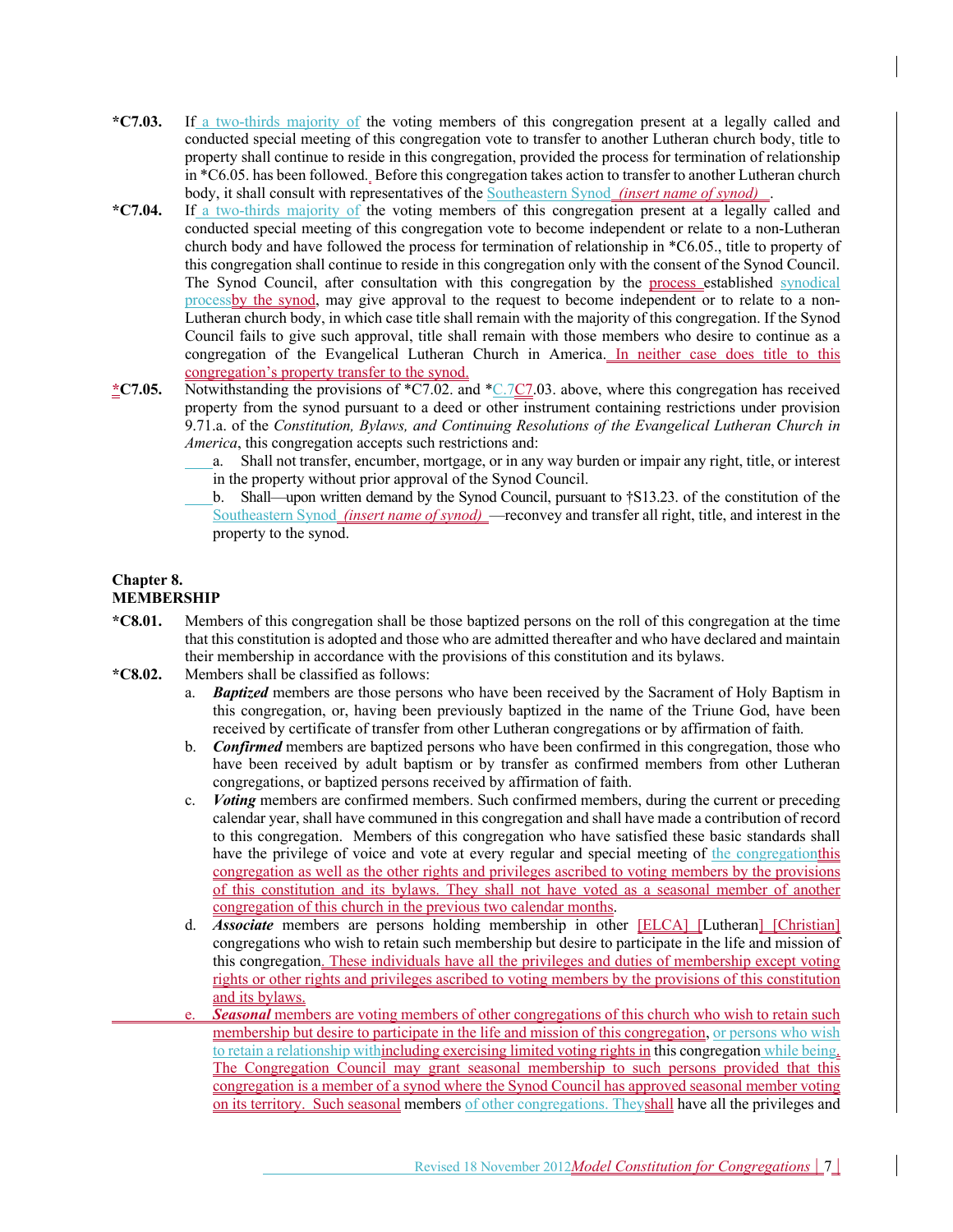duties of membership voting members except voting rights and eligibility for elected offices or membership on the Congregation Council of this congregation.that: **C8.02.01.** Baptized persons received by affirmation 1) they shall not be eligible for elected office in, or for membership on the Congregation Council or on a call committee of faith into, this congregation; 2) they shall firstnot have been instructed in Lutheran doctrinethe right to vote on any matter concerning or affecting the call or termination of call of any minister of this congregation; 3) they shall not have the right to vote on any matter concerning or affecting the affiliation of this congregation with this church; 4) they shall not be eligible to serve as voting members from this congregation of the Synod Assembly or the Churchwide Assembly; 5) they shall not, even if otherwise permitted by this congregation, vote by the pastor(s) proxy or by absentee ballot; and 6) they shall not, within any two calendar month period, exercise voting rights in this congregation and in the congregation where they remain voting members. **\*C8.03.** All applications for confirmed membership shall be submitted to and shall require the approval of the Congregation Council. **\*C8.04.** It shall be the privilege and duty of members of this congregation to: a. make regular use of the means of grace, both Word and sacraments; b. live a Christian life in accordance with the Word of God and the teachings of the Lutheran church; and c. support the work of this congregation, the synod, and the churchwide organization of the Evangelical Lutheran Church in America through contributions of their time, abilities, and financial support as biblical stewards. **\*C8.05.** Membership in this congregation shall be terminated by any of the following: a. death; b. resignation; c. transfer or release; d. disciplinary action by the Congregation Councilin accordance with Chapter 20 of the constitution and bylaws of the Evangelical Lutheran Church in America; or e. removal from the roll due to inactivity as defined in accordance with the provisions of this constitution and its bylaws. Such persons who have been removed from the roll of members shall remain persons for whom the Church has a continuing pastoral concern. **C8.05.01.** Any confirmed member may have his or her name removed from the membership roster upon written request. When such a request is received, a visit by the pastor or member of the Congregation Council shall be made to assure that person of the congregation's continued concern for his or her Christian life and growth. **C8.05.02.** Members of the congregation who move out of the area will be encouraged to transfer their membership to an ELCA congregation in the area of their new residence. Members of the congregation (except students and members of the armed forces) who move from the area and make no contact with the congregation for a period of two years shall be removed from membership of the congregation. **C8.05.03.** A member of this congregation may be removed from the roster due to inactivity if he/she has not received the Lord's Supper or made a contribution of record in the current or previous calendar year. Each September the Committee for Outreach shall review the communion records and, if necessary, contact the Financial Secretary. If by September a member of the congregation has neither communed nor contributed in that calendar year, the pastor and/or a member of the Congregation Council shall visit with that member to communicate concern for that member's spiritual life. If the member still has not communed or made a contribution of record by December 31 of that year, he/she will be removed from the membership roster. This action shall be voted upon at a regular meeting of the Congregation Council. Recognizing that special circumstances may cause protracted absences from participation in the life of the congregation, the Congregation Council may act to retain membership for individuals who do not meet the criteria for active membership.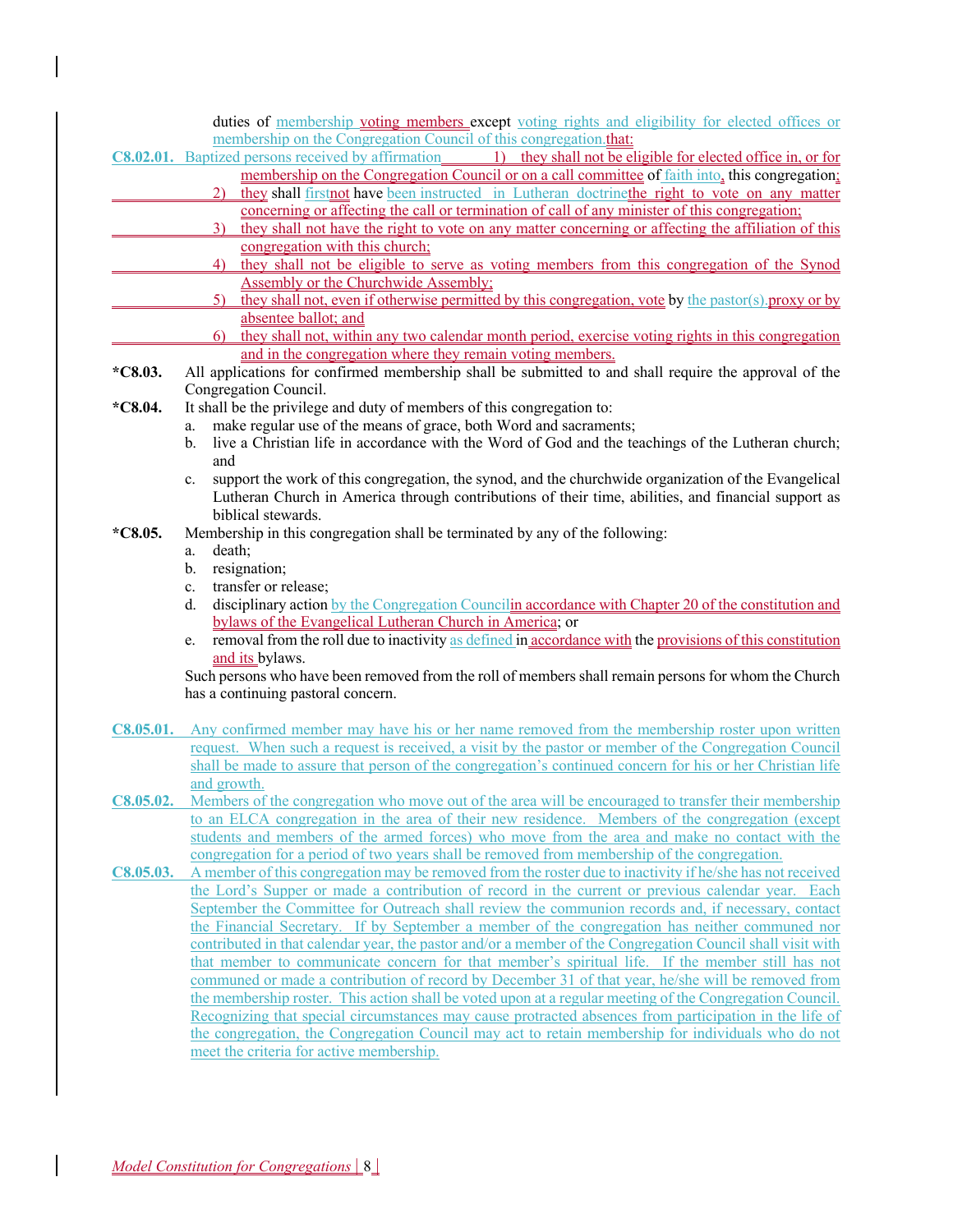### **Chapter 9. THE PASTOR ROSTERED MINISTER**

- **\*C9.01.** Authority to call a pastor shall be in this congregation by at least a two-thirds majority ballot vote of voting members present and voting at a meeting legally called for that purpose. Before a call is issued, the officers, or a committee elected by [this congregation][the Congregation Council] to recommend the call, shall seek the advice and help of the bishop of the synod.
- **\*C9.02.** Only a member of the clergy roster of Ministers of Word and Sacrament of the Evangelical Lutheran Church in America or a candidate for the roster of ordained ministersMinisters of Word and Sacrament who has been recommended for the this congregation by the synodical synod bishop may be called as a pastor of this congregation.

### **\*C9.03.** Consistent with the faith and practice of the Evangelical Lutheran Church in America,

- a. Every ordained minister of Word and Sacrament shall:
	- 1) preach the Word;
	- 2) administer the sacraments;
	- 3) conduct public worship;
	- 4) provide pastoral care; and
	- 5 5) seek out and encourage qualified persons to prepare for the ministry of the Gospel;
- 6) impart knowledge of this church and its wider ministry through available channels of effective communication;
	- 7) witness to the Kingdom of God in the community, in the nation, and abroad; and
	- 8) speak publicly to the world in solidarity with the poor and oppressed, calling for justice and proclaiming God's love for the world.
	- b. Each ordained ministerpastor with a congregational call shall, within the congregation:
		- 1) offer instruction, confirm, marry, visit the sick and distressed, and bury the dead;
			- 2) superviserelate to all schools and organizations of this congregation;
			- 3) install regularly elected members of the Congregation Council; and
			- 4) with the council, administer discipline.
- c. Every pastor shall:
	- 1) strive to extend the Kingdom of God in the community, in the nation, and abroad;
	- 2) seek out and encourage qualified persons to prepare for the ministry of the Gospel;
	- 3) impart knowledge of this church and its wider ministry through distribution of its periodicals and other publications; and
		- 4 5) endeavor to increase the support given by the congregation to the work of the churchwide organization and of the *(insert name of synod)* ; and
		- 6) encourage adherence to covenantal relationship with this church as expressed in the *Constitutions, Bylaws, and Continuing Resolutions of the Evangelical Lutheran Church in America* and of the Southeastern Synod of the ELCA*.*
- **\*C9.04.** The specific duties of the pastor, compensation, and other matters pertaining to the service of the pastor shall be included in a letter of call, which shall be attested by the bishop of the synod.
- **\*C9.05.** The provisions for termination of the mutual relationship between a minister of Word and Sacrament and this congregation shall be as follows:
	- a. The call of athis congregation, when accepted by a pastor, shall constitute a continuing mutual relationship and commitment, which, except in the case of the death of the pastor, shall be terminated only by the pastor's death or, following consultation with the synodicalsynod bishop and, for the following reasons:
		- 1) mutual agreement to terminate the call or the completion of a call for a specific term;
		- 2) resignation of the pastor, which shall become effective, unless otherwise agreed, no later than 30 days after the date on which it was submitted;
		- 3) inability to conduct the pastoral office effectively in thethis congregation in view of local conditions, without reflection on the competence or the moral and spiritual character of the pastor;
		- 4) the physical disability or mental incapacity of the pastor;
		- 5) disqualificationsuspension of the pastor through discipline on grounds of doctrine, morality, or continued neglect of dutyfor more than three months;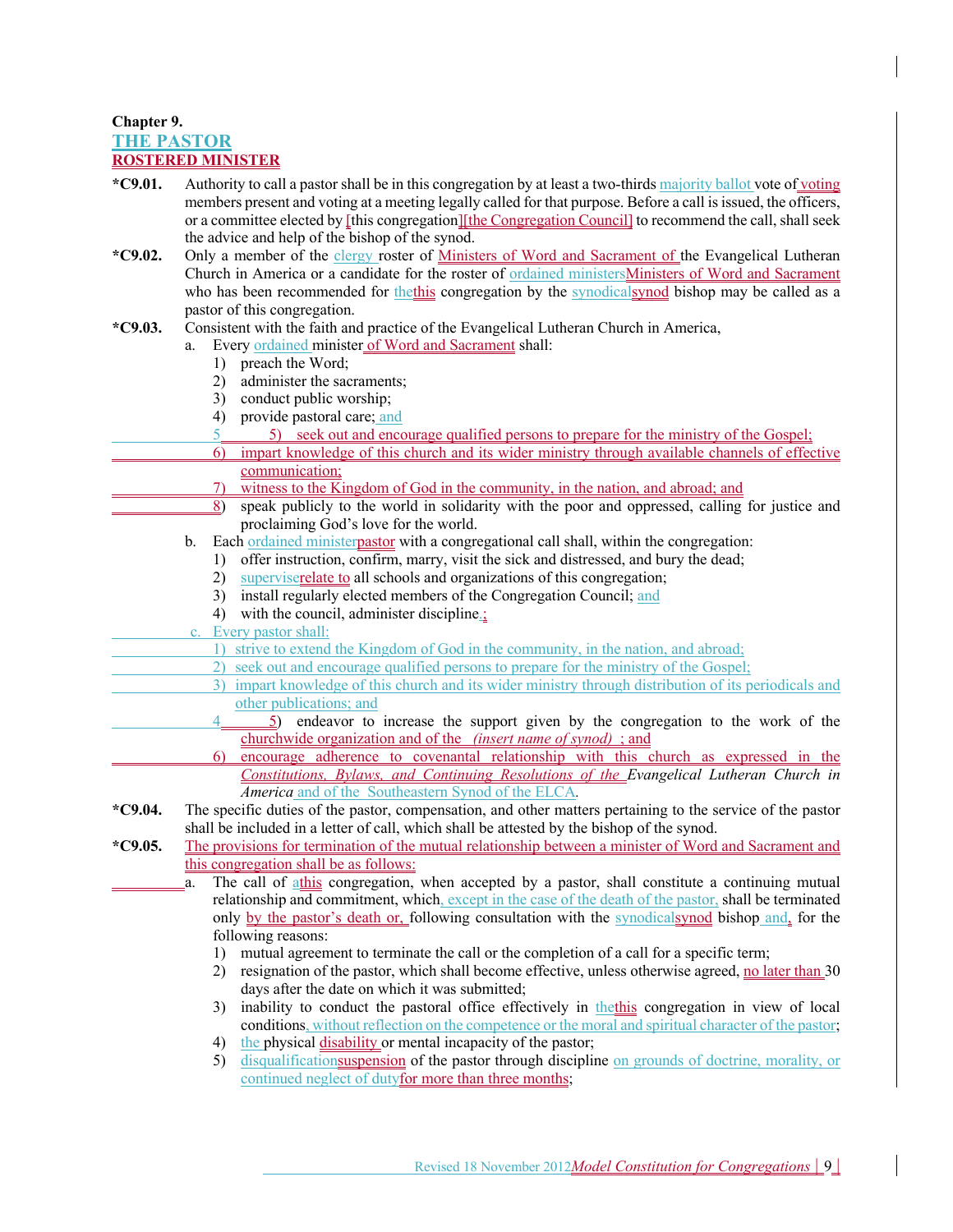- 6) orresignation or removal of the pastor from the roster of Ministers of Word and Sacrament of this church;
- 7) termination of the relationship between this church and this congregation;
- 8) dissolution of thethis congregation or the termination of a parish arrangement; or
- 79) suspension of thethis congregation as a result ofthrough discipline proceedingsfor more than six months.
- b. When allegations of physical disability or mental incapacity of the pastor under paragraph a.4) above, or ineffective conduct of the pastoral office under paragraph a.3) above, have come to the attention of the bishop of thethis synod,
	- 1) the bishop in his or her sole discretion may, or investigate such conditions personally together with a committee of two rostered ministers and one layperson, or
	- 2) when such allegations have been brought to the synod's attention by an official recital of allegations by the Congregation Council or by a petition signed by at least one-third of the voting members of the this congregation, the bishop personally shall, investigate such conditions personally in companytogether with a committee of two ordainedrostered ministers and one layperson.
- c. In case of alleged physical disability or mental incapacity, under paragraph a.4) above, the bishop's committee shall obtain and document competent medical testimony shall be obtained.opinion concerning the pastor's condition. When sucha disability or incapacity is evident to the committee, the bishop of thethis synod with the advice of the committee shall may declare the pastorate vacant. When the pastorate is declared vacant, the Synod Council shall list the pastor on the roster of Ministers of Word and Sacrament with disability status. Upon removal of the disability and the restoration of a disabledthe pastor to health, the bishop of the synod shall take steps to enable the pastor to resume the ministry, either in the congregation last served or in another field of laborappropriate call.
- d. In the case of alleged local difficulties that imperil the effective functioning of thethis congregation, under paragraph a.3) above, the bishop's committee shall endeavor to hear from all concerned persons shall be heard, after which the bishop of the synod together with the committee described in \*C9.05.b. shall decide on the course of action to be recommendedpresent their recommendations first to the pastor and the then to this congregation. The recommendations of the bishop's committee must address whether the pastor's call should come to an end and, if so, may suggest appropriate severance arrangements. The committee may also propose other actions that should be undertaken by this congregation and by the pastor, if appropriate. If theythe pastor and congregation agree to carry out such recommendations, no further action shallneed be taken by the synod.
- If either party fails to assent, the to the recommendations of the bishop's committee concerning the pastor's call, this congregation may dismiss the pastor only at a legally called meeting after consultation with the bishop, either (a) by a two-thirds majority vote of the voting members present and voting where the bishop and the committee did not recommend termination of the call, or (b) by a simple majority vote of the voting members present and voting where the bishop and the committee recommended termination of the call.
- ef. If, in the course of proceedings described in \*C9.05.paragraph c. or paragraph d.,. above, the bishop's committee concludes that there may be grounds for disciplinary actiondiscipline, the committee shall make recommendations concerning disciplinary action to the synodical bishop, who may bring charges in accordance with the provisions of thethis church's constitution and, bylaws of the , and

continuing resolutions**EVANGELICAL LUTHERAN** Church in America and the constitution of this synod.

- If following the appointment of the committee described in \*C9.05.b. or d., it should become apparent that the pastoral office cannot be conducted effectively in the congregation(s) being served by the ordained minister due to local conditions, the bishop of the synod may temporarily suspend the pastor from service in the congregation(s) without prejudice and with pay provided through a joint synodical and churchwide fund and with housing provided by the congregation(s).
- **\*C9.06.** At a time of pastoral vacancy, an interim pastor shall be appointed by the bishop of the synod with the consent of this congregation or the Congregation Council.
- **\*C9.07.** During the period of service, an interim pastor shall have the rights and duties in thethis congregation of a regularly called pastor and may delegate the same in part to a supply pastor with the consent of the bishop of the synod and this congregation or Congregation Council. The interim pastor and any ordained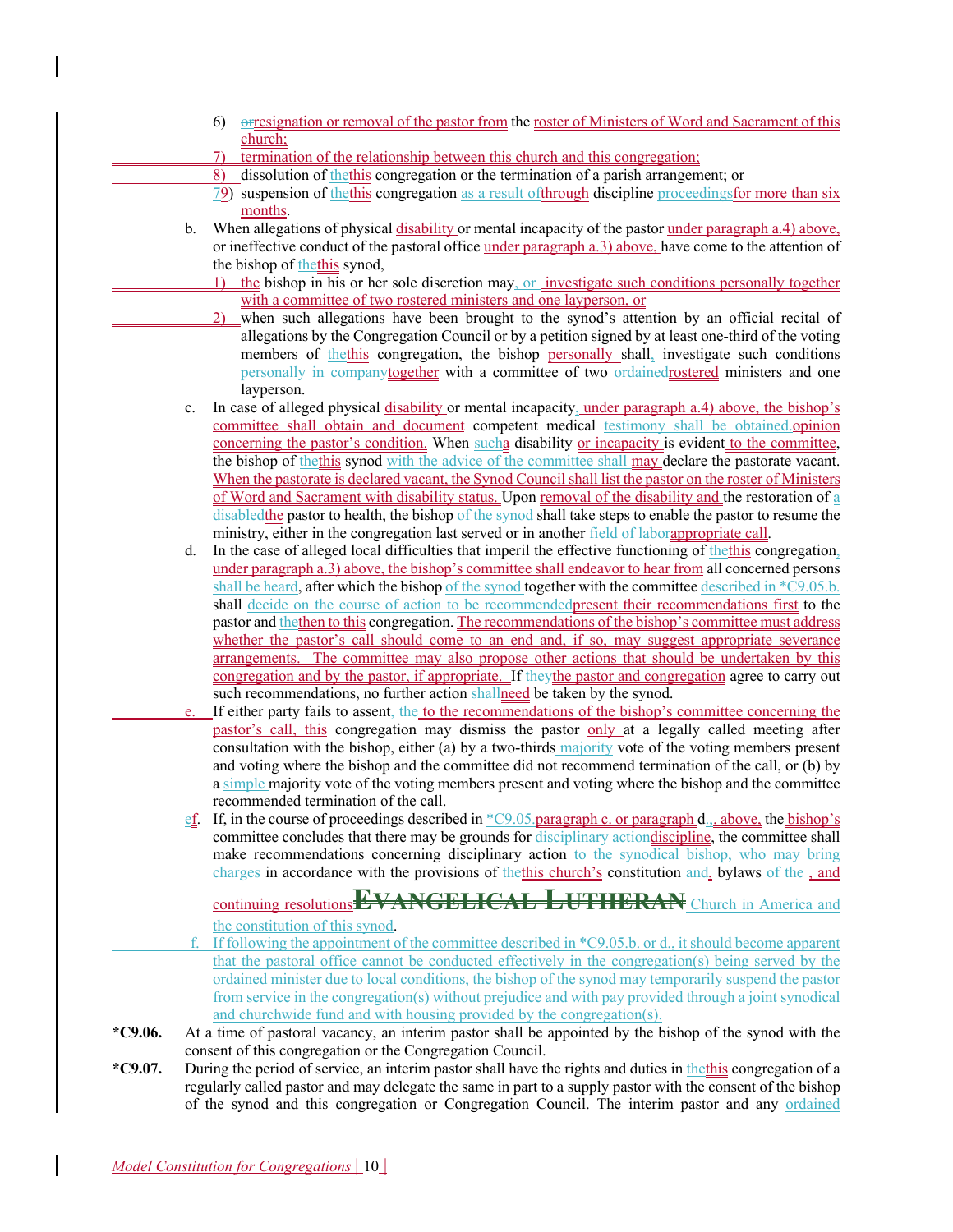pastorrostered minister providing assistance shall refrain from exerting influence in the selection of a pastor. Unless previously agreed upon by the Synod Council, an interim pastor is not available for a regular call to the congregation served.

- **\*C9.08.** This congregation shall make satisfactory settlement of all financial obligations to a former pastor before calling a successor. A pastor shall make satisfactory settlement of all financial obligations to this congregation before beginning service in a call to another congregation or employment in another ministry setting related to the Evangelical Lutheran Church in America.
- **\*C9.09.** When a pastor is called to serve in company with another pastor or pastors, the privileges and responsibilities of each pastor shall be specified in documents to accompany the call and to be drafted in consultation involving the pastors, the Congregation Council, and the bishop of the synod. As occasion requires, the documents may be revised through a similar consultation.
- **\*C9.11.** With the approval of the bishop of the synod, thethis congregation may depart from \*C9.05.a. and call a pastor for a specific term. Details of such calls shall be in writing setting forth the purpose and conditions involved. Prior to the completion of a term, the bishop or a designated representative of the bishop shall meet with the pastor and representatives of the this congregation for a review of the call. Such a call may also be terminated before its expiration in accordance with the provisions of \*C9.05.a.
- **\*C9.12.** The pastor of this congregation:
	- a. shall keep accurate parochial records of all baptisms, confirmations, marriages, burials, communicants, members received, members dismissed, or members excluded from thethis congregation;
	- b. shall submit a summary of such statistics annually to the synod; and
	- c. shall become a member of this congregation upon receipt and acceptance of the letter of call. In a parish of multiple congregations, the pastor shall hold membership in one of the congregations.
- **\*C9.13.** The pastor(s) shall submit a report of his or her ministry to the bishop of the synod at least 90 days prior to each regular meeting of the Synod Assembly.
- **\*C9.14.** The parochial records of this congregation shall be maintained by the pastor and shall remain the property of thethis congregation. The secretary of this congregation shall attest in writing to the bishop of this synod that such records have been placed in his or her hands in good order by a departing pastor before the installation of that pastor in another fieldcall or approval of labor or the granting by the synod of retireda request for change in roster status to the pastor.

### **C9.20. Ecumenical pastoral ministry**

- **C9.2115.** Under special circumstances, subject to the approval of the synodicalsynod bishop and the concurrence of this congregation, an ordaineda minister of Word and Sacrament of a church body with which the Evangelical Lutheran Church in America officially has established a relationship of full communion may serve temporarily as pastor of this congregation under a contract between thethis congregation and the ordained ministerpastor in a form proposed by the synodicalsynod bishop and approved by thethis congregation.
- **\*C9.21.** Authority to call a deacon shall be in this congregation by at least a two-thirds vote of voting members present and voting at a meeting legally called for that purpose. Before a call is issued, the officers, or a committee elected by [this congregation][the Congregation Council] to recommend the call, shall seek the advice and help of the bishop of the synod.
- **\*C9.22.** Only a member of the roster of Ministers of Word and Service of the Evangelical Lutheran Church in America or a candidate for the roster of Ministers of Word and Service who has been recommended for this congregation by the synod bishop may be called as a deacon of this congregation.
- **\*C9.23.** Consistent with the faith and practice of the Evangelical Lutheran Church in America, every minister of Word and Service shall:
	- a. Be rooted in the Word of God, for proclamation and service;
	- b. Advocate a prophetic diakonia that commits itself to risk-taking and innovative service on the frontiers of the Church's outreach, giving particular attention to the suffering places in God's world;

c. Speak publicly to the world in solidarity with the poor and oppressed, calling for justice and proclaiming God's love for the world, witnessing to the realm of God in the community, the nation, and abroad;

- Equip the baptized for ministry in  $\overline{God}$ 's world that affirms the gifts of all people;
- e. Encourage mutual relationships that invite participation and accompaniment of others in God's mission;
	- Practice stewardship that respects God's gift of time, talents, and resources;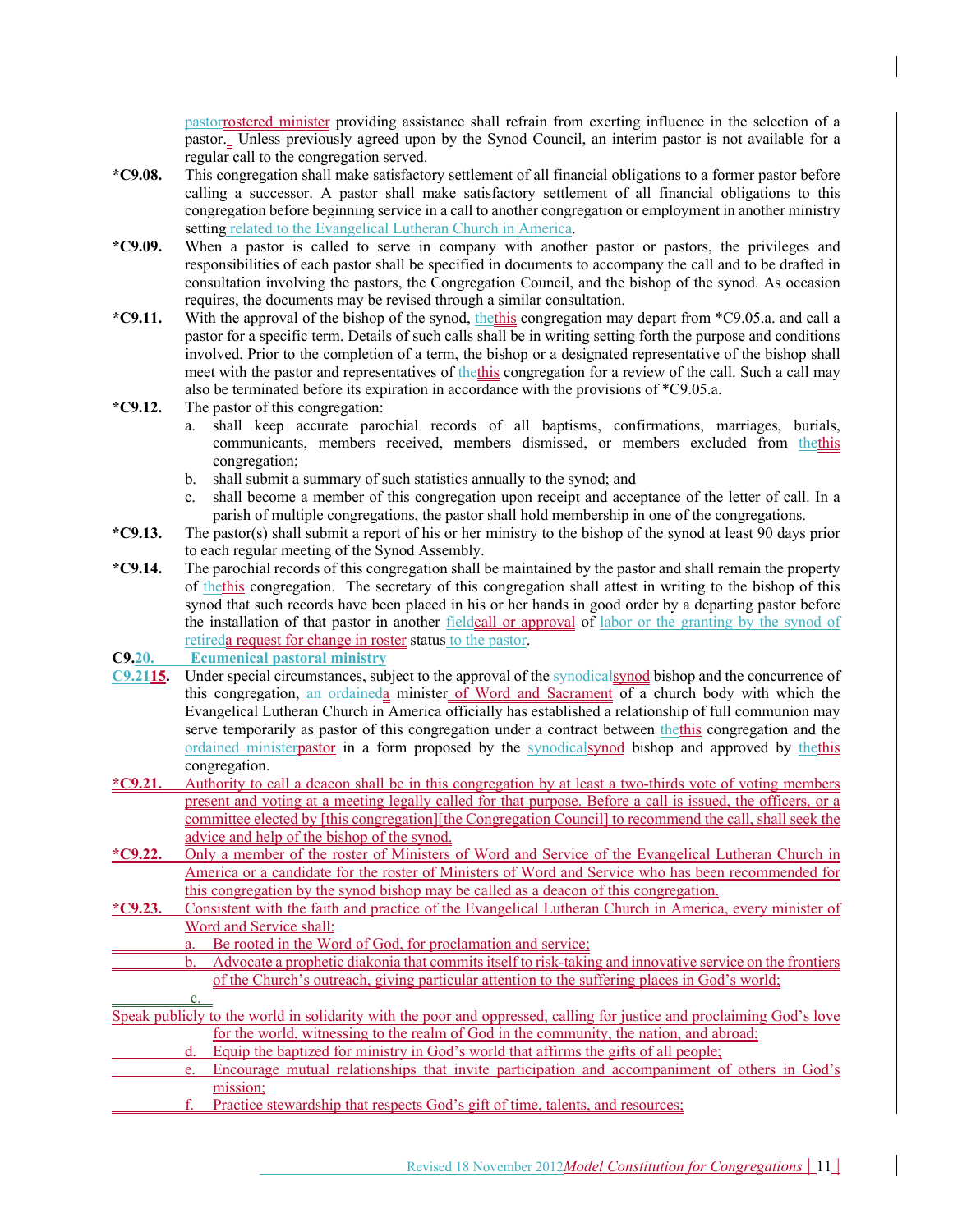|           |                | g. Be grounded in a gathered community for ongoing diaconal formation;                                            |
|-----------|----------------|-------------------------------------------------------------------------------------------------------------------|
|           | $h_{\cdot}$    | Share knowledge of this church and its wider ministry of the gospel and advocate for the work of all              |
|           |                | expressions of this church; and                                                                                   |
|           |                | Identify and encourage qualified persons to prepare for ministry of the gospel.                                   |
| $*C9.24.$ |                | The specific duties of the deacon, compensation, and other matters pertaining to the service of the deacon        |
|           |                | shall be included in a letter of call, which shall be attested by the bishop of the synod.                        |
| $*C9.25.$ |                | The provisions for termination of the mutual relationship between a minister of Word and Service and this         |
|           |                | congregation shall be as follows:                                                                                 |
|           |                | The call of this congregation, when accepted by a deacon, shall constitute a continuing mutual                    |
|           |                | relationship and commitment, which shall be terminated only by the deacon's death or, following                   |
|           |                | consultation with the synod bishop, for the following reasons:                                                    |
|           |                | mutual agreement to terminate the call or the completion of a call for a specific term;                           |
|           |                | resignation of the deacon, which shall become effective, unless otherwise agreed, no later than                   |
|           |                | 30 days after the date on which it was submitted;                                                                 |
|           |                | inability to conduct the ministry of Word and Service effectively in this congregation in view of<br>3)           |
|           |                | local conditions;                                                                                                 |
|           |                | physical disability or mental incapacity of the deacon;<br>4)                                                     |
|           |                | suspension of the deacon through discipline for more than three months;<br>5)                                     |
|           |                | resignation or removal of the deacon from the roster of Ministers of Word and Service of this<br>6)               |
|           |                | church;                                                                                                           |
|           |                | 7)<br>termination of the relationship between this church and this congregation;                                  |
|           |                | dissolution of this congregation or the termination of a parish arrangement; or<br>8)                             |
|           |                | suspension of this congregation through discipline for more than six months.<br>9)                                |
|           | $b$            | When allegations of physical disability or mental incapacity of the deacon under paragraph a.4) above,            |
|           |                | or ineffective conduct of the office of minister of Word and Service under paragraph a.3) above, have             |
|           |                | come to the attention of the bishop of this synod,                                                                |
|           |                | the bishop in his or her sole discretion may investigate such conditions personally together with<br>$\mathbf{D}$ |
|           |                | a committee of two rostered ministers and one layperson, or                                                       |
|           |                | when such allegations have been brought to the synod's attention by an official recital of<br>(2)                 |
|           |                | allegations by the Congregation Council or by a petition signed by at least one-third of the voting               |
|           |                | members of this congregation, the bishop personally shall investigate such conditions together                    |
|           |                | with a committee of two rostered ministers and one layperson.                                                     |
|           | $\mathbf{c}$ . | In case of alleged physical disability or mental incapacity under paragraph a.4) above, the bishop's              |
|           |                | committee shall obtain and document competent medical opinion concerning the deacon's condition.                  |
|           |                | When a disability or incapacity is evident to the committee, the bishop of this synod may declare the             |
|           |                | position vacant. When the position is declared vacant, the Synod Council shall list the deacon on the             |
|           |                | roster of Ministers of Word and Service with disability status. Upon removal of the disability and the            |
|           |                | restoration of the deacon to health, the bishop shall take steps to enable the deacon to resume the               |
|           |                | ministry, either in the congregation last served or in another appropriate call.                                  |
|           |                | In the case of alleged local difficulties that imperil the effective functioning of this congregation under       |
|           |                | paragraph a.3) above, the bishop's committee shall endeavor to hear from all concerned persons, after             |
|           |                | which the bishop together with the committee shall present their recommendations first to the deacon              |
|           |                | and then to this congregation. The recommendations of the bishop's committee must address whether                 |
|           |                | the deacon's call should come to an end and, if so, may suggest appropriate severance arrangements.               |
|           |                | The committee may also propose other actions that should be undertaken by this congregation and by                |
|           |                | the deacon, if appropriate. If the deacon and congregation agree to carry out such recommendations,               |
|           |                | no further action need be taken by the synod.                                                                     |
|           | e.             | If either party fails to assent to the recommendations of the bishop's committee concerning the                   |
|           |                | deacon's call, this congregation may dismiss the deacon only at a legally called meeting after                    |
|           |                | consultation with the bishop, either (a) by a two-thirds vote of the voting members present and voting            |
|           |                | where the bishop and the committee did not recommend termination of the call, or (b) by a majority                |
|           |                | vote of the voting members present and voting where the bishop and the committee recommended                      |
|           |                |                                                                                                                   |
|           |                | termination of the call.                                                                                          |
|           | f.             | If, in the course of proceedings described in paragraph c. or paragraph d. above, the bishop's                    |
|           |                | committee concludes that there may be grounds for discipline, the committee shall make                            |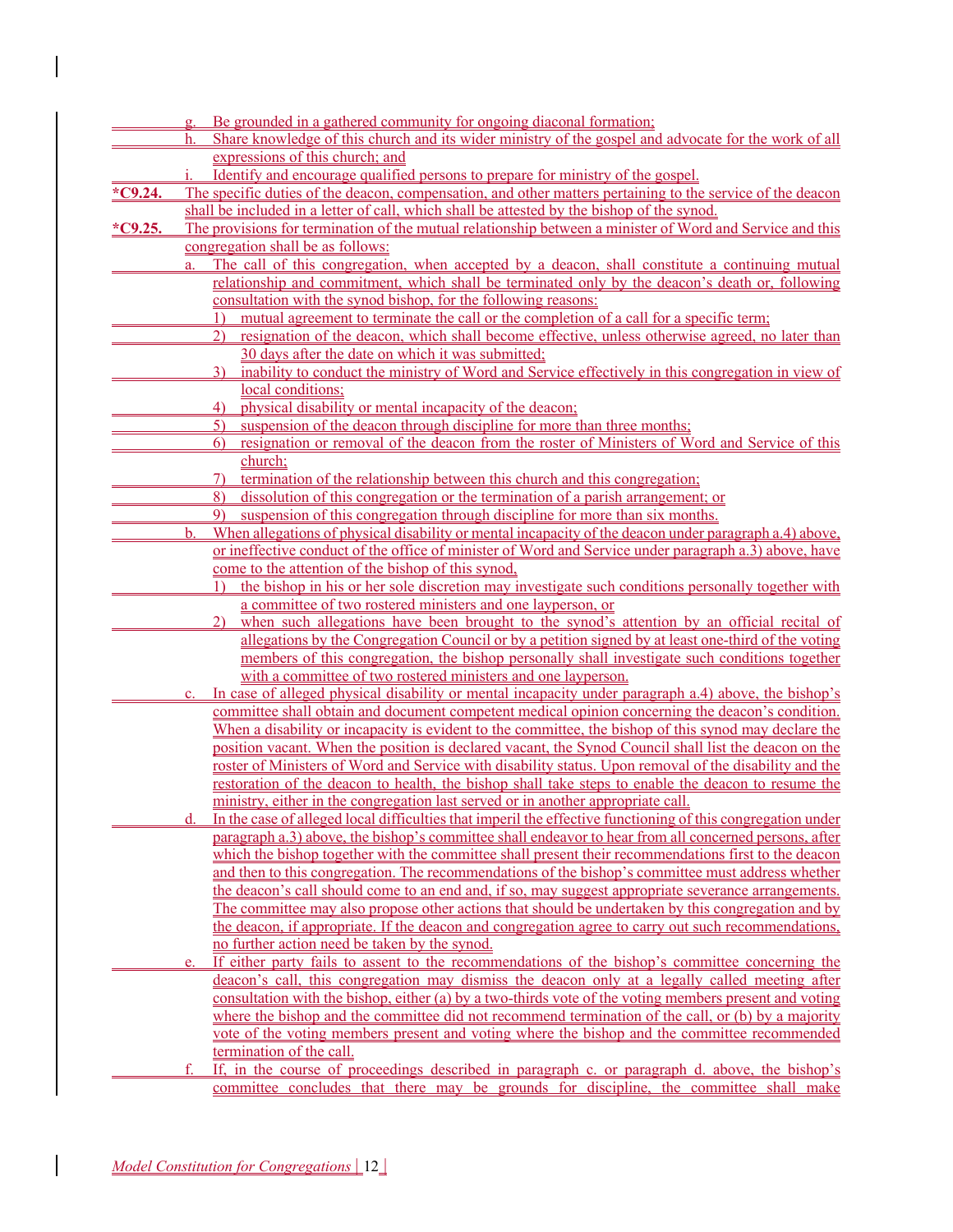recommendations concerning disciplinary action in accordance with the provisions of this church's constitution, bylaws, and continuing resolutions.

- **\*C9.26.** This congregation shall make satisfactory settlement of all financial obligations to a former deacon before calling a successor. A deacon shall make satisfactory settlement of all financial obligations to this congregation before beginning service in a call to another congregation or employment in another ministry setting.
- **\*C9.27.** When a deacon is called to serve in company with another rostered minister or other rostered ministers, the privileges and responsibilities of each rostered minister shall be specified in documents to accompany the call and to be drafted in consultation involving the rostered ministers, the Congregation Council, and the bishop of the synod. As occasion requires, the documents may be revised through a similar consultation.
- **\*C9.28.** With the approval of the bishop of the synod, this congregation may depart from \*C9.25.a. and call a deacon for a specific term. Details of such calls shall be in writing setting forth the purpose and conditions involved. Prior to the completion of a term, the bishop or a designated representative of the bishop shall meet with the deacon and representatives of this congregation for a review of the call. Such a call may also be terminated before its expiration in accordance with the provisions of \*C9.25.a.
- **\*C9.29.** The deacon shall become a member of this congregation upon receipt and acceptance of the letter of call. In a parish of multiple congregations, the deacon shall hold membership in one of the congregations.
- **\*C9.31.** The deacon(s) shall submit a report of his or her ministry to the bishop of the synod at least 90 days prior to each regular meeting of the Synod Assembly.

### **Chapter 10.**

### **CONGREGATION MEETING**

- **C10.01.** This congregation shall have at least one regular meeting per year. The semi-annual meetingsregular  $\frac{\text{meeting}(s)}{\text{meting}}$  of thisthe congregation shall be held at  $\frac{\text{athe}}{\text{athe}}$  time( $s$ ) specified in the bylaws.
- **C10.01.01.** The semiannual meetings of this congregation shall be held in May and November. The dates of these meetings shall be determined by the Congregation Council. The May meeting shall include the elections of Consistent with the officers,laws of the Congregation Council, and State of **\_\_\_\_\_\_**, the Nominating Committee. Also at this meeting annual reports shall be presented by the Congregation Council, committees, pastor, treasurer, financial secretary, and all other organizations of the congregation wishing to present reports. The Novemberbylaws shall designate one regular meeting shall includeper year as the presentation and adoptionannual meeting of thethis congregation budget for the next fiscal year.
- **C10.02.** A special Congregation Meeting may be called by the [senior] pastor, the Congregation Council, or the vice president of this congregation, and shall be called by the vice president of thethis congregation upon the written request of  $\frac{10}{2}$  [number][percent] of the voting members. The president of the Congregation Council shall call a special meeting upon request of the synod bishop. The call for each special meeting shall specify the purpose for which it is to be held, and no other business shall be transacted.
- **C10.03.** Notice of all meetings of this congregation shall be given at the services of worship on the preceding two consecutive Sundays and by mail <u>or electronic means, as permitted by state law</u>, to all [voting] members at least 10 days in advance of the date of the meeting. The posting of such notice in the regular mail, with the regular postage affixed or paid, sent to the last known address of such members shall be sufficient. Electronic notice of meetings may be provided in addition to notice by regular mail.
- **C10.04.** Twenty percent (20%) of the voting members shall constitute a quorum.
- **C10.05.** Voting by proxy or by absentee ballot shall not be permitted.
- **C10.06.** All actions approved by thethis congregation shall be by majority vote of those voting members present and voting, except as otherwise provided in this constitution or by state law.
- **C10.07.** *Robert's Rules of Order*, latest edition, shall govern parliamentary procedure of all meetings of this congregation.
- **C10.08.** This congregation may hold meetings by remote communication, including electronically and by telephone conference, as long as there is an opportunity for simultaneous aural communication. To the extent permitted by state law, notice of all meetings may be provided electronically.

**Chapter 11. OFFICERS**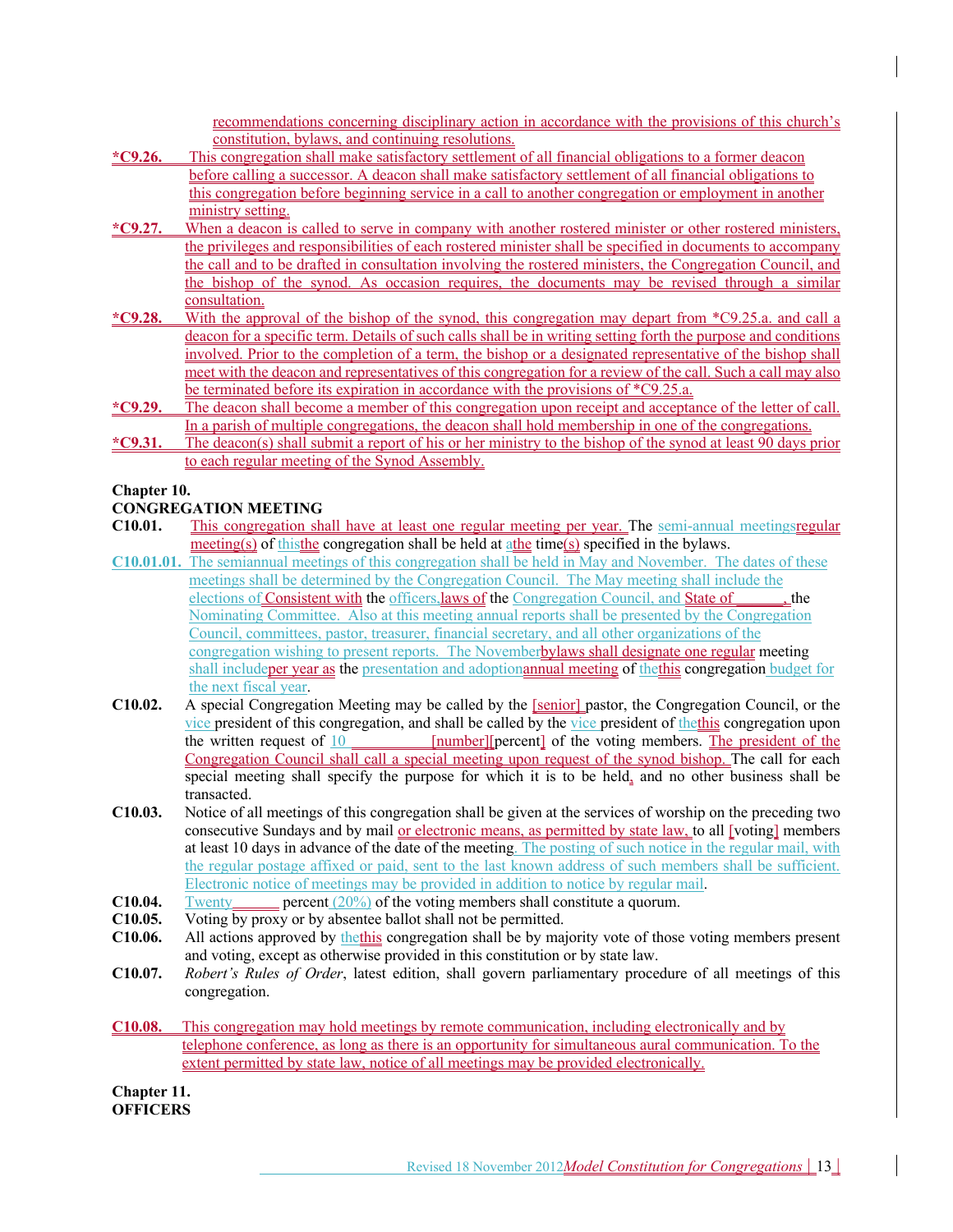### **C11.01.** The officers of this congregation shall be a president, vice president, secretary, and treasurer.

- a. Duties of the officers shall be specified in the bylaws.
- b. The officers shall be voting members of the this congregation.
- c. Officers of this congregation shall serve similar offices of the Congregation Council and shall be voting members of the Congregation Council.
- d. If the Congregation Council elects its officers, the president, vice president, and secretary shall be selected from the elected membership of the Congregation Council. [If the treasurer is not selected from the elected membership of the Congregation Council, the treasurer shall have voice but not vote at the meetings of the Congregation Council..]
- **C11.01.0102.** The duties of [congregation][Congregation Council] shall elect its officers and they shall be the officers of this congregation. The officers shall be elected by written ballot and shall serve for one year or until their successors are specified as follows:
	- a. The duties of elected. Their terms shall begin at the president:
	- 1) The president shall be considered close of the spiritual leader of the congregation. annual meeting at which they are elected.

### 2) **or**

- The presidentofficers shall enforcebe elected by the Constitution and Bylaws of the [congregation and carry out the expressed will of the congregation as embodied in the Continuing Resolutions.
- 3) The president ] [Congregation Council] by written ballot and shall endeavor to coordinate the functions, plans,serve for one year. The term shall begin on (month and day) and activities of the congregation in all its parts for the total furtherance of the work of Christ's kingdom in our midst.

4) The president shall be an *ex officio* member of all committeesend on (month and auxiliaries, except the Audit Committee.day).

- 5) The president shall convene and preside at meetings when the vice president is absent and may preside at any meeting at the request of the vice-president.
- b. The duties of the vice president:
	- 1) The vice president shall be considered the lay leader of the congregation.
- 2) The vice president shall convene and preside at meetings of the **or**

The pastor shall be *ex officio* president of this congregation and the Congregation Council. The [congregation][Congregation Council] shall elect by written ballot the other officers of this congregation who shall serve for one year or until their successors are elected. Their terms shall begin at the close of the annual meeting at which they are elected.

#### **or**

- The pastor shall be *ex officio* president of this congregation and shall appoint a parliamentarian for such meetings.
- 3) The vice president shall convene and preside at meetings of the Congregation Council and shall appoint a parliamentarian for said meetings.
- 4) The vice president shall ensure that the secretary or a qualified substitute is present at all meetings of the congregation and at all meetings of the Congregation Council and Executive Committee.
- 5) The vice president shall have responsibility for ensuring that invited guests of the congregation are given all possible courtesy.

The duties of the secretary:

- 1) Meetings: The secretary, or a qualified substitute, shall be present at all Congregation Meetings and at all meetings of the Congregation Council and Executive Committee. The secretary shall call meetings to order in the absence of both the president and vice president. The secretary shall maintain an attendance roll at all meetings of the congregation, the Congregation Council, and Executive Committee.
- 2) Records: The secretary shall retain a written record of balloting results from congregational elections of officers, Congregation Council, and Nominating Committee members. The secretary shall assure that accurate minutes are kept of all said meetings. He or she shall provide copies of these minutes to the members of these same groups prior to or at their next regularly scheduled meeting.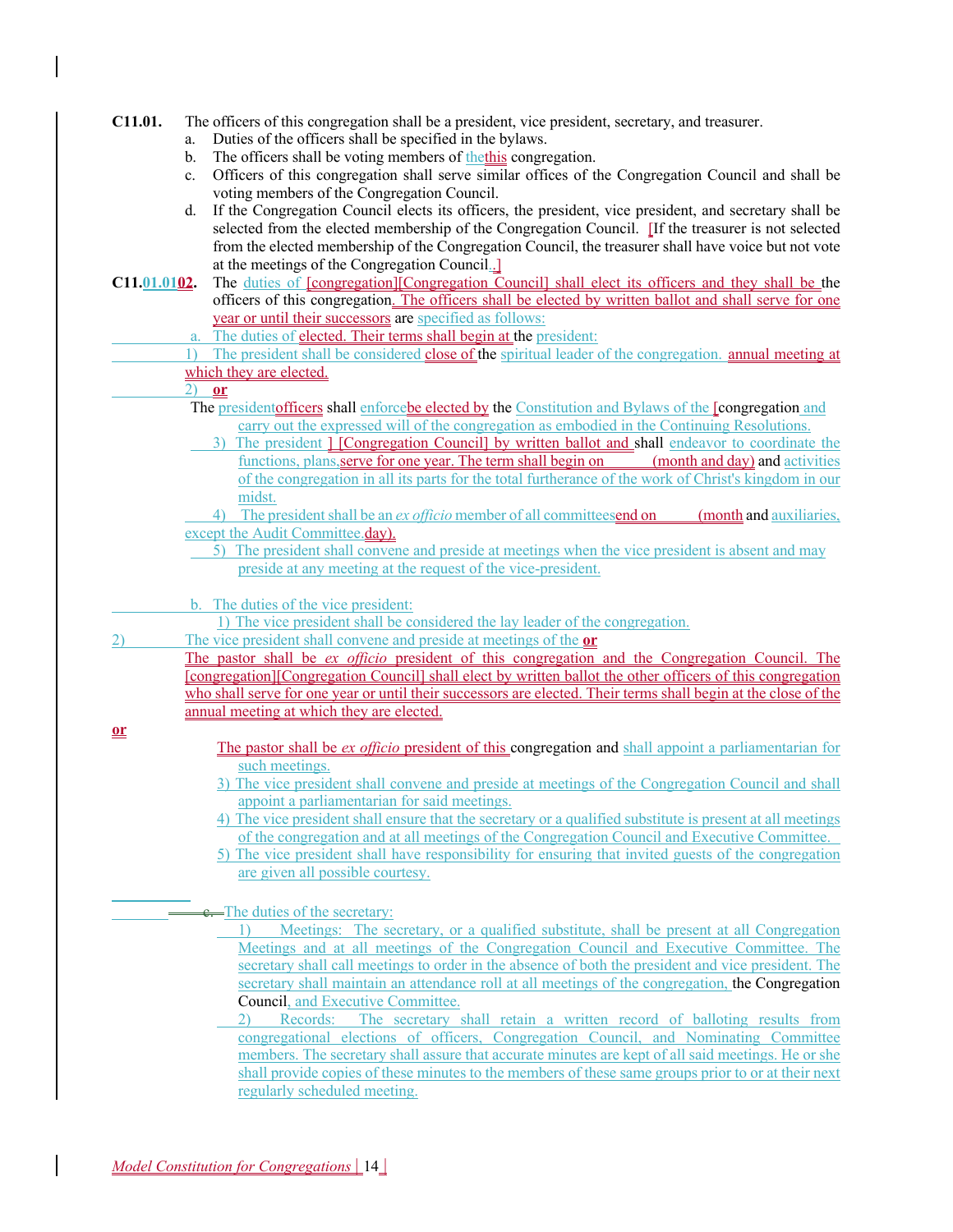- 3) Support: The secretary shall provide a copy of this congregation's Constitution, Bylaws, and Continuing Resolutions to each new Incoming officer and . The [congregation][Congregation Council member.
- 4) Correspondence: The secretary shall have the responsibility for the preparation of all official external correspondence of the congregation that requires the signature of the president as well as all reports and documents required by the ELCA and the Southeastern Synod. By mutual agreement, this task may be shared with the other officers of the congregation.
- d. The duties of the treasurer:
	- 1) The treasurer shall be the fiscal officer of the congregation.
	- 2) The treasurer shall be responsible for accurate recording of congregational general fund receipts and disbursements in accordance with proper accounting procedures.
	- 3) The treasurer shall maintain permanent and appropriate records covering the receipt and disbursement of any special and/or savings funds, as authorized by the Congregation Council, in accordance with proper accounting procedures.
	- 4) The treasurer shall present to the Congregation Council, using a council-approved format, monthly written report(s) of all congregational receipts and disbursements.
	- 5) The treasurer shall submit an annual written financial report to the Congregation Council and the congregation at the close of the church fiscal year.
	- 6) The treasurer shall submit as called for all permanent records in his or her possession to the Audit Committee for audit. This requirement does not include individual offering records, weekly counter sheets, or individual pledges that are principally maintained by the Financial Secretary, unless directed by the Congregation Council.
	- 7) The treasurer shall attend scheduled meetings of the Congregation Council and the Executive Committee.
	- 8) The treasurer shall become properly and currently bonded, with any expense of bonding and premiums for this congregation's activities being paid by the congregation. Fidelity coverage provided by the ELCA shall be deemed a fulfillment of this requirement.
	- 9) The treasurer shall follow any specific procedural requirements stated in the Continuing Resolutions.

**C11.02.** The senior pastor shall be *ex officio* president of the congregation and the Congregation Council. The congregation] shall elect by written ballot the other officers of the this congregation who shall serve for one year or until their successors are elected. Their terms shall begin on June  $1$  (month and day) and end on May 31. (month and day).

**C11.03.** No officer shall hold more than one office at a time. No elected officer shall be eligible to serve more than two consecutive terms in the same office.

### **Chapter 12.**

### **CONGREGATION COUNCIL**

- **C12.01.** The voting membership of the Congregation Council shall consist of the senior pastor,(s) [,the deacon(s),]  $\frac{1}{2}$ , the officers of the this congregation, one youth representative, and  $\frac{1}{2}$  and  $\frac{1}{2}$  members] [not more than eight (8) other nor fewer than members] of the this congregation, at least one of whom shall be a youth and at least one of whom shall be a young adult. Any voting member of thethis congregation may be elected, subject only to the limitation on the length of continuous service permitted in that office. A member's place on the Congregation Council shall be declared vacant if the member a) ceases to be a voting member of this congregation or b) is absent from four successive regular meetings of the Congregation Council without cause. Consistent with the laws of the state in which this congregation is incorporated, thethis congregation may adopt procedures for the removal of a member of the Congregation Council in other circumstances.
- **C12.01.0102.** The members of the Congregation Council, other than the officers, shall relate directly to except the pastor(s) [,the deacon(s),] shall be elected by written ballot to serve for years or until their successors are elected. Such members shall be eligible to serve no more than two full terms consecutively. workTheir terms shall begin at the close of the Standing Committees described in bylaw C13.06.01. annual meeting at which they are elected.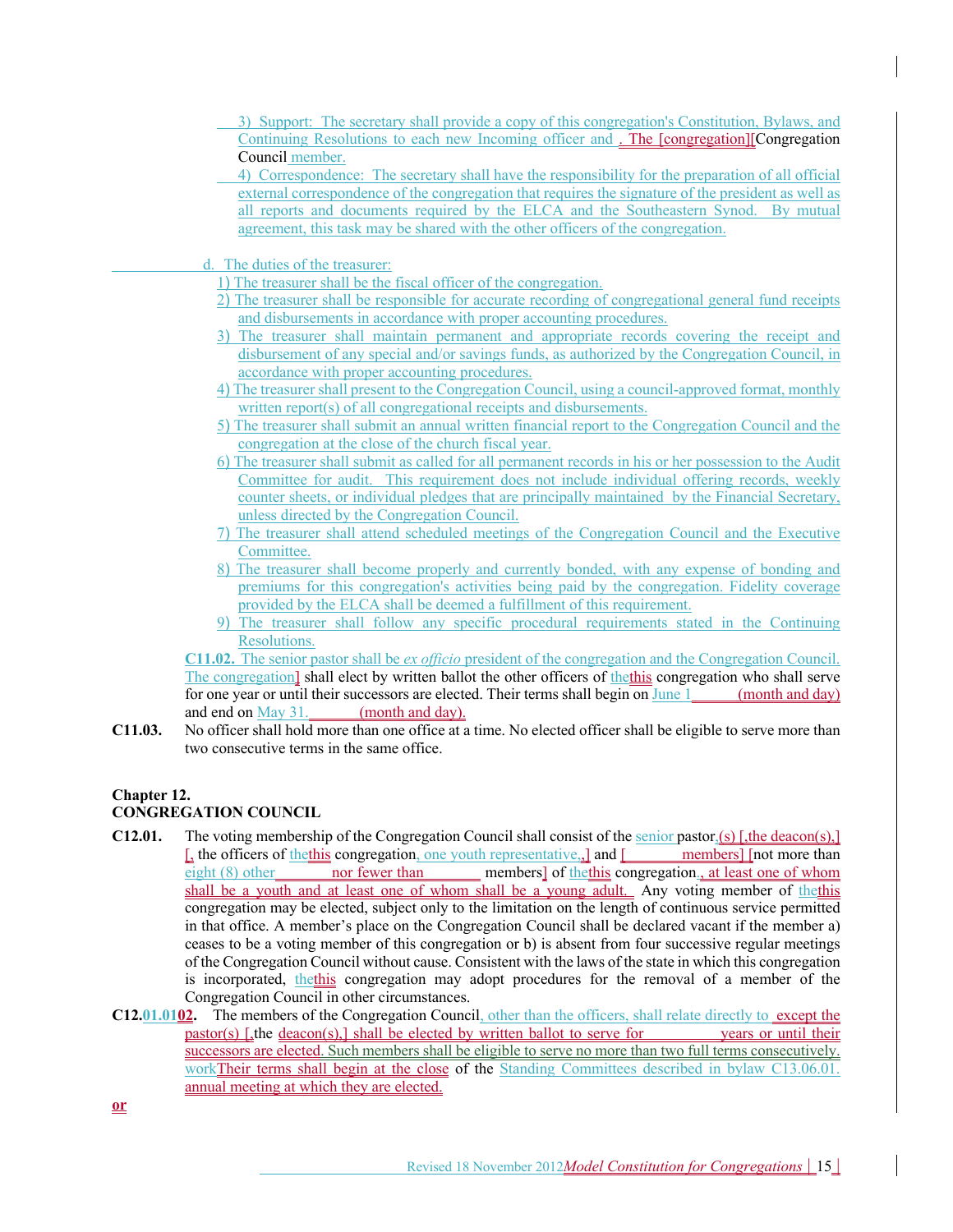The Congregation Council member(s) on each Standing Committee shall communicate reports and requests between the Congregation Council and the respective Standing Committee.

**C12.01.02.**

- a. In addition to the officers and youth representative, the number of Congregation Council members elected shall be equal to the number of Standing Committees. Each Congregation Council member shall be elected to represent a specific committee. The Executive Committee may, however, alter the committee assignments of the members of the Congregation Council if it is determined that such changes will best serve the needs of the congregation and best utilize the talents of the members of the Congregation Council. All such changes will be communicated to the congregation at large.
- b. The youth representative shall be a voting member of the congregation, shall not have attained the age of 22 prior to appointment, and shall serve for a one-year term of office.
- c. The elections of Congregation Council members shall be conducted according to the following procedures: The Nominating Committee shall nominate at least one person for each vacancy on the Congregation Council. Additional nominations may be made from the floor at the Congregation Meeting. All nominees must agree to serve if elected. A majority of the votes cast for each vacancy shall be necessary for election. Should an additional ballot be required to obtain a majority vote, the next ballot shall be limited to the candidates receiving the first and second highest vote totals on the previous ballot.

**C12.02.** The members of the Congregation Council except the pastor(s) [,the deacon(s),] shall be elected at a legally called meeting of thethis congregation during the month of May. The . Their term of office of council members, other than the officers and youth representative, shall be twofor years, with the term of office beginning on June  $1$  (month and day) and ending May 31. Terms of council members shall be staggered so that approximately one-half of the council is elected each year. on (month and day). Newly elected Congregation Council members shall be installed at a service of worship prior to the date they assume officeworship at a time appointed by the Congregation Council.

### . Such members shall be eligible to serve no more than two full terms consecutively.

- **C12.03.** Should a member's place on the Congregation Council be declared vacant, the Congregation Council shall elect, by majority vote, a successor until the next congregation meeting for the election of Congregation Council in Mayannual meeting.
- **C12.04.** The Congregation Council shall have general oversight of the life and activities of this congregation, and in particular its worship life, to the end that everything be done in accordance with the Word of God and the faith and practice of the Evangelical Lutheran Church in America. The duties of the Congregation Council shall include the following:
	- a. To lead this congregation in stating its mission, to do long-range planning, to set goals and priorities, and to evaluate its activities in light of its mission and goals.
	- b. To seek to involve all members of this congregation in worship, learning, witness, service, and support.
	- c. To oversee and provide for the administration of this congregation to enable it to fulfill its functions and perform its mission.
	- d. To maintain supportive relationships with the pastorrostered minister(s) and staff and help them annually to evaluate the fulfillment of their calling or employment.
	- e. To be examples individually and corporately of the style of life and ministry expected of all baptized persons.
	- f. To promote a congregational climate of peace and goodwill, and, as differences and conflicts arise, to endeavor to foster mutual understanding.
	- g. To arrange for pastoral service during the sickness or absence of the pastor.
	- h. To emphasize partnership withsupport of the synod and churchwide organization of the Evangelical Lutheran Church in America as well as cooperation with other congregations, both Lutheran and non-Lutheran, subject to established policies of the synod and the Evangelical Lutheran Church in America.
	- i. To recommend and encourage the use of program resources produced or approved by the Evangelical Lutheran Church in America.
	- j. To seek out and encourage qualified persons to prepare for the ministry of the Gospel.
- **C12.05.** The Congregation Council shall be responsible for the financial and property matters of this congregation. a. The Congregation Council shall be the board of [trustees] [directors] of this congregation, and, as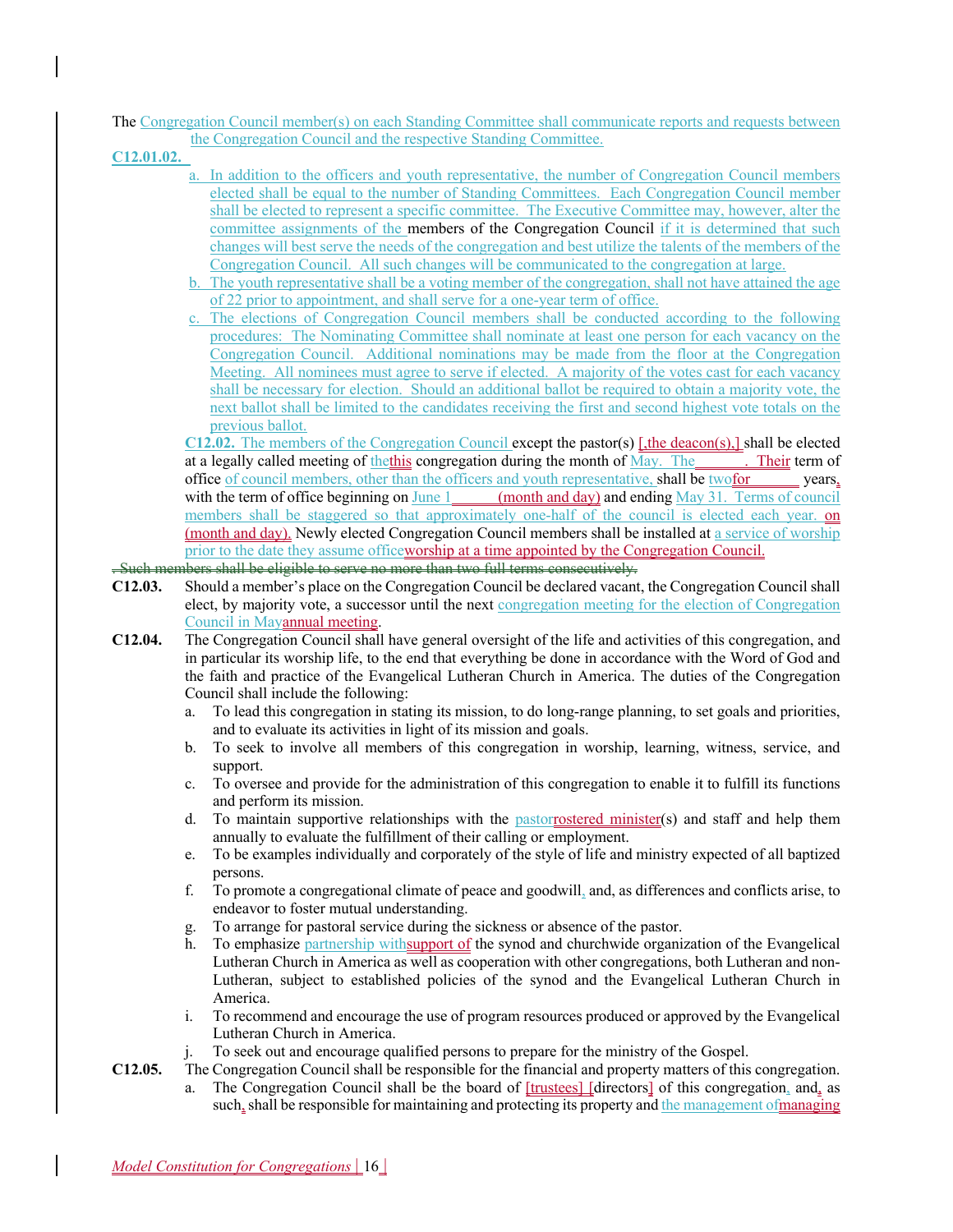its business and fiscal affairs. It shall have the powers and be subject to the obligations that pertain to such boards under the laws of the State of **Alabama**, except as otherwise provided herein.

- b. The Congregation Council shall not have the authority to buy, sell, or encumber real property unless specifically authorized to do so by a meeting of thethis congregation.
- c. The Congregation Council may enter into contracts of up to three percent  $(3%)$  of the approved annual budget\$**\_\_\_\_\_\_\_** for items not included in the budget.
- d. The Congregation Council shall prepare an annual budget for adoption by this congregation, shall supervise the expenditure of funds in accordance therewith following its adoption, and may incur obligations of more than three percent  $(3\%)\$  in excess of the anticipated receipts only after approval by a Congregation Meeting. The budget shall include this congregation's full indicated share in support of the wider ministry being carried on in partnershipcollaboration with the synod and churchwide organization.
- e. The Congregation Council shall ascertain that the financial affairs of this congregation are being conducted efficiently, giving particular attention to the prompt payment of all obligations and to the regular forwarding of benevolencemission support monies to the synodicalsynod treasurer.
- f. The Congregation Council shall be responsible for this congregation's investments and its total insurance program.
- **C12.05.01.** The Congregation Council shall elect annually for the fiscal year a financial secretary who shall not be a member of the Congregation Council. The person elected Financial Secretary shall not be restricted to a maximum number of terms. The Financial Secretary shall maintain records of all contributions and make regular reports to the Congregation Council and treasurer. The financial secretary shall issue to individual voting members quarterly statements of contributions to the congregation. The financial secretary shall issue an annual report in consultation with the Committee for Stewardship**06.** The Congregation Council shall see that the provisions of this constitution[,] [and] its bylaws[,][and the continuing resolutions] are carried out.
- **C12.06.** The Congregation Council shall see that the provisions of this constitution, its bylaws, and the continuing resolutions are carried out.
- **C12.07.** The Congregation Council shall provide for an annual review of the membership roster.
- **C12.08.** The Congregation Council shall be responsible for the employment and supervision of the staff of this congregation. Nothing in this provision shall be deemed to affect thethis congregation's responsibility for the call, terms of call, or termination of call of any employees who are on a roster of this church.
- **C12.09.** The Congregation Council shall submit a comprehensive report to this congregation at the semi-annual meeting.
- **C12.11.** The Congregation Council shall normally meet once a month. Special meetings may be called by the pastor or the vice president, and shall be called by the president at the request of at least one-half of its members. Notice of each special meeting shall be given to all who are entitled to be present.
- **C12.12.** A quorum for the transaction of business shall consist of a majority of the members of the Congregation Council, including the [senior] pastor or interim pastor, except when the [senior] pastor or interim pastor requests or consents to be absent and has given prior approval to the agenda for a particular regular or special meeting, which shall be the only business considered at that meeting. Chronic or repeated absence of the [senior] pastor or interim pastor who has refused approval of the agenda of a subsequent regular or special meeting shall not preclude action by the Congregation Council, following consultation with the synodicalsynod bishop.
- **C12.13.** The meetings of the Congregation Council shall be open to all voting members of the congregation. The bylaws of the constitution shall state when exceptions to the open meeting rule shall be allowed. A voting member of the Congregation Council may never be excluded from a meeting of the Congregation Council.
- **C12.13.01.** The Congregation Counciland its committees may hold meetings that are closed to all persons except voting members of the Congregation Council for the following reasons:
	- a. When the Congregation Council is considering personnel matters related to salaried staff positions, as described in Chapters 9 and 12 of the *Constitution, Bylaws,*by remote communication, including electronically and *Continuing Resolutions.*
- b. When the Congregation Council is considering the discipline of a member of the congregation, as described in Chapter 15 of the *Constitution, Bylaws,*by telephone conference and *Continuing Resolutions*, to the extent permitted by state law, notice of all meetings may be provided electronically.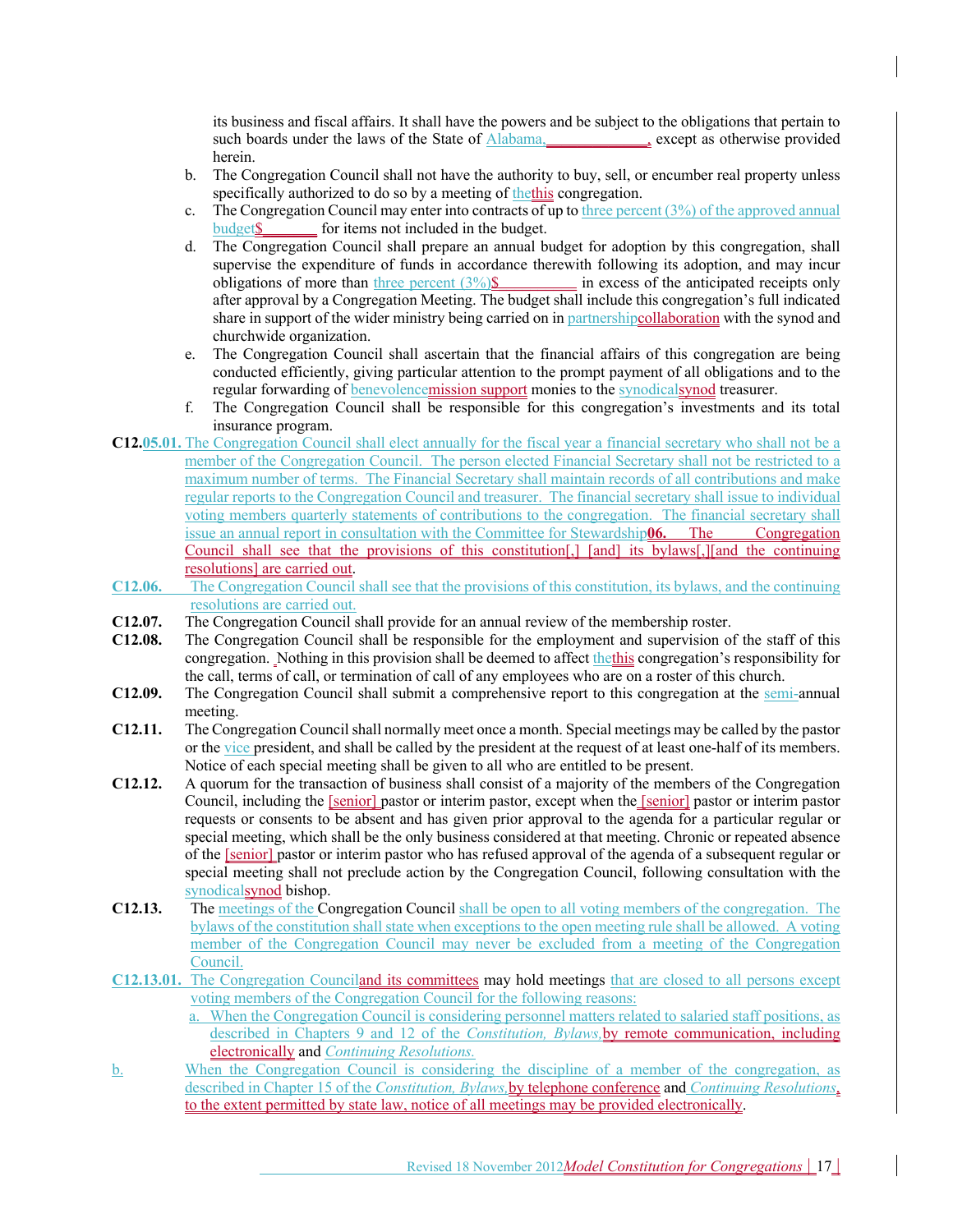The Congregation Council may invite persons, at its own discretion and as it deems necessary, to such closed meetings.

### **Chapter 13. CONGREGATION COMMITTEES**

- **C13.01.** The officers of this congregation and the pastor shall constitute the *Executive Committee*. The duties of the Executive Committee shall be described in the bylaws.
- **C13.01.01.** The Executive Committee shall have as its members the officers of this congregation (president, vicepresident, secretary, and treasurer). The main duties of this committee are the management of the affairs of the Congregation Council, the determination of the date and agenda for key events of this congregation and Congregation Council, and nominations for replacement of any vacancies on the Nominating Committee. The Executive Committee shall also serve as the Staff Support Committee if one is not actively functioning. Further directives for the Executive Committee may be found in continuing resolutions.
- **C13.02.** A *Nominating Committee* of six voting members of this congregation, two of whom, if possible, shall be outgoing members of the Congregation Council, shall be elected at the annual meeting for a term of one year. Members of the Nominating Committee are not eligible for consecutive reelectionre-election.
- **C13.02.01.** The duties of the Nominating Committee shall be as follows:
	- a. This committee shall select its chairperson at its first meeting.
	- b. This committee shall be responsible for all elections, including the administrative functions prior to, during, and after elections, in which members of the congregation as a body cast a vote. This includes the election of officers, Congregation Council members, and members of the Nominating Committee.
	- c. This committee shall prepare a slate of officers consisting of at least one candidate each for vice president, secretary, and treasurer, and at least one candidate for each vacancy on the Congregation Council. All of these will be elected at the Semi-Annual Congregational Meeting in May.
	- d. Prior to publishing this slate of officer and Congregation Council nominations, this committee shall have determined that each proposed candidate is qualified to perform the duties of the office for which nominated. This committee shall also have explained to each candidate the duties of the office to which nominated and have obtained their consent to be nominated and serve if elected.
	- e. This committee shall present a slate of candidates for the Nominating Committee in accordance with C13.02 of the Constitution.
	- f. Should nominations be made from the floor, this Committee shall be responsible for verifying their validity, and integrating all nominations prior to the vote.

### **C13.02.A12.**

- a. When a new Nominating Committee is elected, the outgoing Nominating Committee chair shall call a meeting of the new Nominating Committee for the purpose of electing the new chairperson. This election shall take place by the end of June.
- b. The chair of the Nominating Committee shall convene the Nominating Committee in January to start working on the slate for the May meeting.
- c. The Nominating Committee shall solicit candidates from the congregation by announcing in the newsletter, the bulletin, and through any other available forums (i.e., website, bulletin boards) the positions available.
- d. The Nominating Committee shall strive to present a slate which has at least two candidates for each office and committee representative position available.
- e. The Nominating Committee shall consult with the current Congregation Council for candidates to consider for open positions.
- f. The Nominating Committee is independent from the Congregation Council and is responsible for bringing forward the candidates it feels will best serve the mission of the congregation.
- g. All candidates who are willing to serve if elected shall be placed on the ballot, however, the Nominating Committee may choose to recommend one candidate for each position. This candidate will have a designation by their name.
- h. The Nominating Committee shall use some assessment tool to help in identifying the candidate's gifts, vision, call, etc.
- i. Nominations from the floor shall be incorporated into the written ballot.
- j. The Nominating Committee shall publish biographies of the candidates for officers, committee representatives, and Nominating Committee.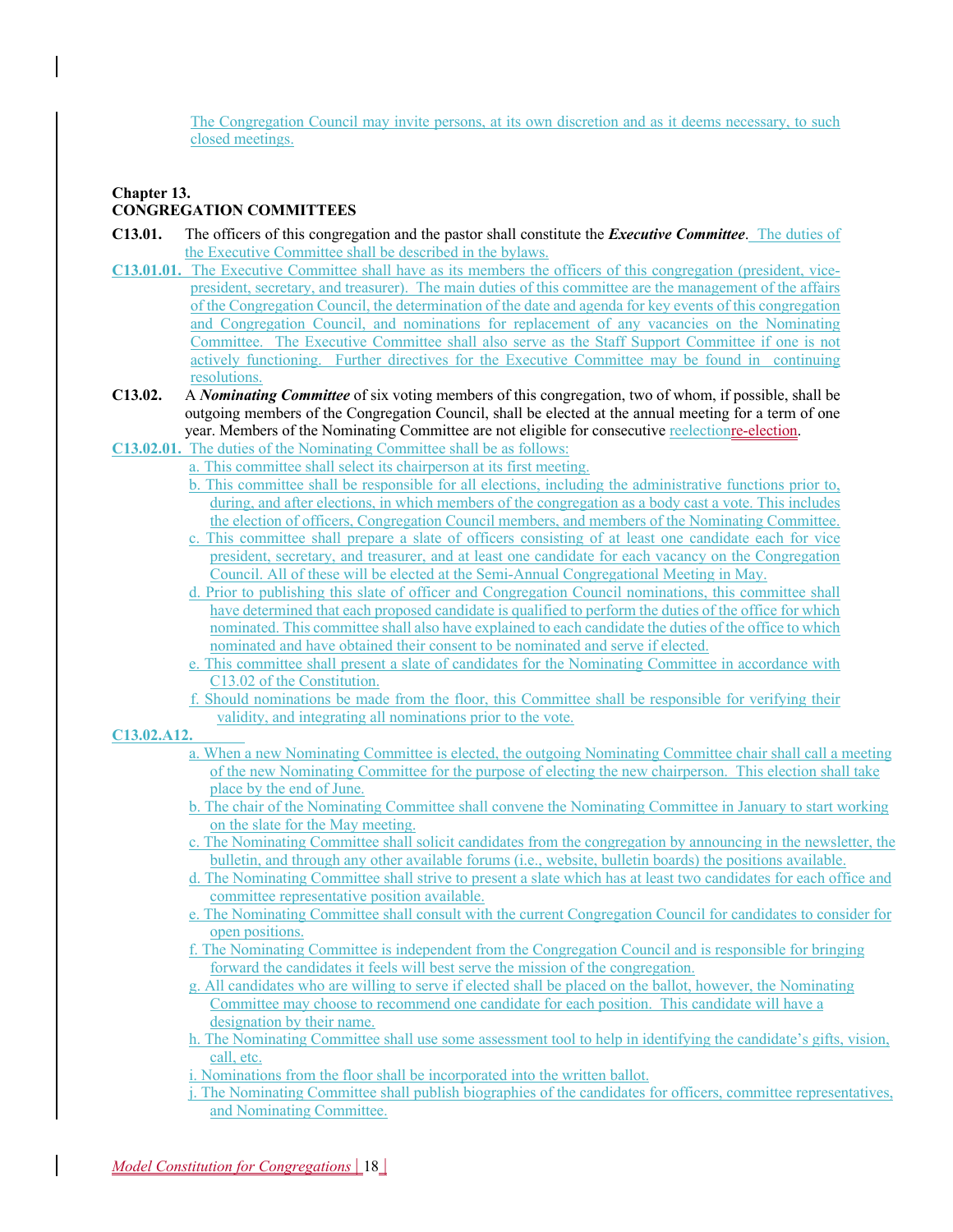- k. The Nominating Committee shall engage in a prayerful discernment process to determine the slate of officers, committee representatives, and nominating committee members.
- l. The Nominating Committee shall introduce the candidate and allow them the opportunity to address the congregation before the vote.
- **C13.03.** An *Audit Committee* of at least three voting members shall be elected by the Congregation Council. Audit Committee members shall not be members of the Congregation Council. Term of office shall be three years, with one member elected each year. Members shall be eligible for reelectionre-election.
- **C13.03.01.** The duties of the Audit Committee shall be as follows:
	- a. The Audit Committee shall be responsible for assuring that there is a thorough annual audit of the treasurer's books prior to May 31. An audit shall also be performed prior to whenever a new treasurer takes office.
		- b. The Audit Committee shall assure that any organization that has a separately held treasury account will be subject to an annual audit by the committee.
		- c. An additional audit is required when a written request is received from not less than ten percent  $(10\%)$ of the voting members of this congregation.
		- d. An additional audit may be requested by the Congregation Council.
- **C13.04.** A *Mutual Ministry Committee(s)* (in the absence of a mutual ministry committee, the duties shall be fulfilled by the executive committee) shall be appointed jointly by the vice president [vice president<sup>1</sup>] and the pastor. The duties and compositionrostered minister. Term of the Mutual Ministry Committeeoffice shall be specified in continuing resolutions two years, with three members to be appointed each successive year.\*\*
- **C13.04.01.** The purpose of the Mutual Ministry Committee(s) shall be to support the pastor(s), both personally and professionally. A Staff Support Committee may be formed to support other professional staff members, with duties to be specified in continuing resolutions.
- **C13.05.** When a pastoral vacancy occurs in a position for which this congregation calls a rostered minister, a *Call* **Committee** of six voting members shall be appointedelected by [this congregation] [the Congregation Council.<sup>1</sup> Term of office will terminate upon installation of the newly called pastorrostered minister.
- **C13.06.** Other **C13.06.**Standing committees shall be formed as a means to accomplish the mission and ministry of this congregation. These committees and their functions shall be specified in the bylaws and continuing resolutions.
- **C13.06.01.** a. The Standing Committees of this congregation shall be:
	- Committee for Worship and Music
	- Committee for Education and Youth
- Committee for Outreach
- Committee for Stewardship
- Committee for Fellowship
- Committee for Property
	- Committee for Finance
		- b. Each Standing Committee shall be made up of at least one member of the Congregation Council and all other members of this congregation desiring to serve in this area of ministry.
		- c. Each Standing Committees shall select a chairperson each year at its first meeting after May 31.
		- c. Every member of this congregation is eligible to serve on one or more Standing Committee(s). All members of this congregation are encouraged to serve on at least one Standing Committee.
		- e. The duties of the Standing Committees shall be determined by the Congregation Council and the Standing Committees themselves. These duties may be specified in continuing resolutions.

**C13.06.A12. Committee for Worship and Music**

- a. The purpose of the Worship and Music Committee is to help people celebrate their relationship with God and one another through worship and music in their many expressions.
- b.The Worship and Music Committee shall consist of a chairperson, council liaison (who may be the chair), the Altar Guild chair, the usher coordinator, and at least two other members of the congregation. The *ex officio* members of the committee are the music director, choir director, and the senior pastor. c. The responsibilities of the committee include the following:

<sup>1</sup> *For use if the pastor is president of the congregation under two of the options in C11.02.*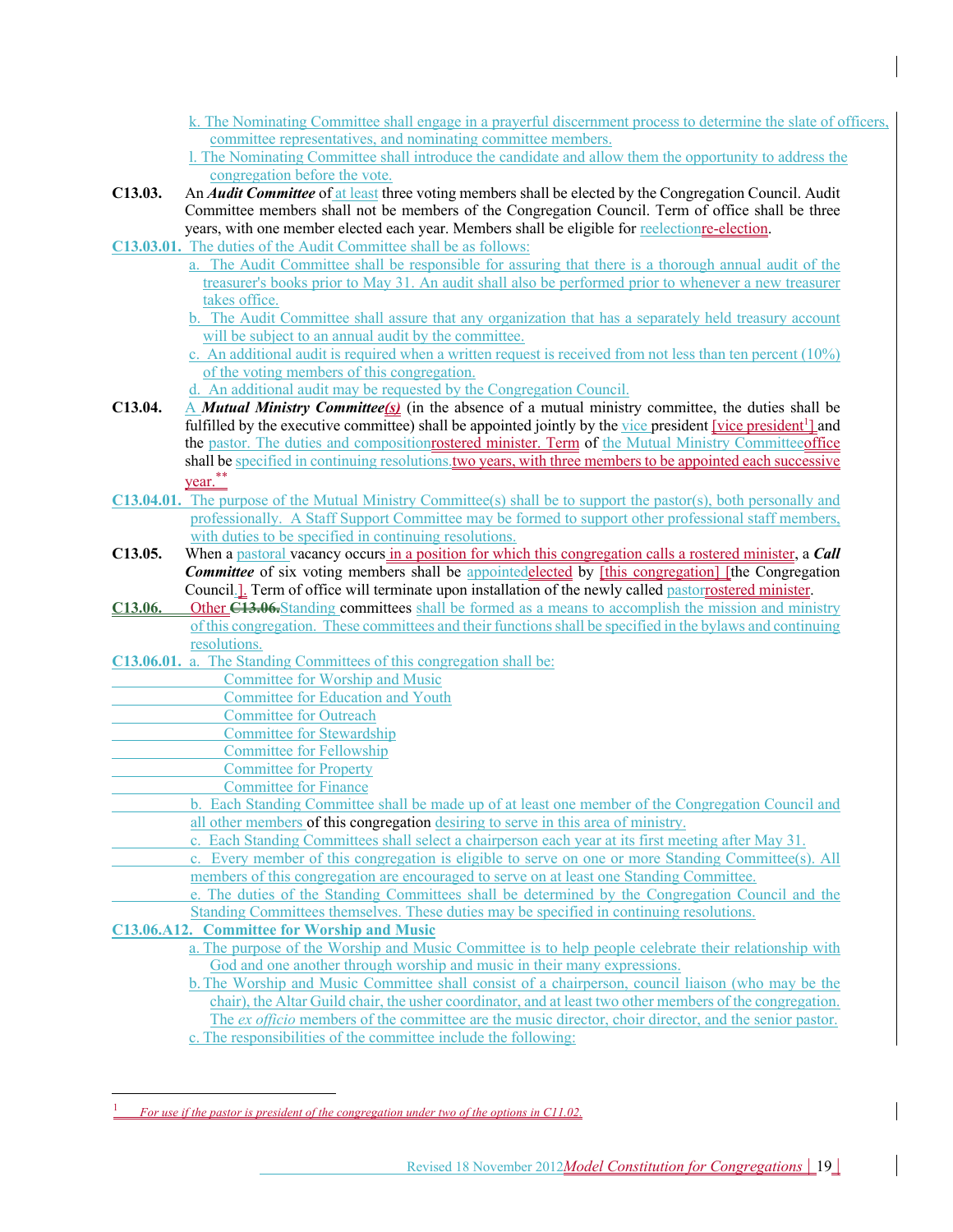- 1) Ensure orderly conduct of regular as well as seasonal and festival worship services in accordance with the teachings and practices of the ELCA;
- 2) Help plan special services, including weddings and funerals;
- Act as liaison for lectors, communion assistants, ushers, and the Altar Guild;
- 4) Assist the Congregation Council in providing for supply ministry in the even of pastoral vacancy or vacation;
- 5) Assist in providing the opportunity for musical expression in worship through support of the ongoing music program and occasional special music;
- 6) Assist in planning for the acquisition and maintenance of equipment and materials for worship as well as of musical instruments.
- 7) Annually evaluate its work, updating its job description as necessary, and submitting it to the Congregational Council for approval;
- Publicizing and attending opportunities for professional growth in the field;
- 9) Submit a proposed budget to the Finance Committee and monitor expenditures and any additional needs.
- 10) Provide an annual report to the congregation at the May annual meeting.
- d.The Worship Committee works with all other standing committees.

### **C13.06.B12. Committee for Education and Youth**

- a. The purpose of the Education and Youth Committee is to promote the education of the children, youth and adults of the congregation in Christian beliefs and heritage, and to foster the relationships and fellowship among the children and youth in our congregation.
- b. The committee shall consist of two standing sub-committees and the council representative for Education and Youth will chair both sub-committees. Each sub committee will meet at least quarterly.
	- 1) The Education Committee shall consist, at the minimum, of the council representative for Education and Youth, the Pastor, the Sunday School Superintendent and a member of the Sunday School teaching staff.
	- 2) The Youth Committee shall consist, at the minimum, of the council representative for Education and Youth, the Youth Representative, Youth Director, and the youth group advisors.
	- c. The Education and Youth Committee shall:
	- 1) Be responsible for the Christian nurture of children, youth and adults in the congregation, and through them, the community.
	- 2) Establish objectives, set policy for, and supervise the total education for: Sunday School, Vacation Bible School, Confirmation classes, the church library, home Bible study groups, youth activity groups, and other educational groups.
	- 3) Approve curriculum for all age groups, analyze the performance of each program and seek improvement.
	- 4) Delegate administration of educational and youth activities to qualified persons, interviewing and screening volunteers to assure a safe and Christian environment for the children and youth.
	- 5) Exercise leadership in gathering lists of candidates for vacancies in the teaching and youth advisory staffs, and for properly calling teachers and advisors.
	- 6) Provide for professional growth of the educational and youth advisory staffs through conferences, conventions, and continuing education, and request funds for the same in the annual budget.
	- 7) Annually examine the educational facilities and equipment. Make recommendations to the Property Committee as to upkeep, repairs, and replacements as needed. Make recommendations to the church council as to new equipment and facilities needed.
	- 8) Provide an annual report to the congregation at the May annual meeting.
	- 9) Periodically evaluate the work of this committee and its job description, and make necessary changes.
	- 10) Obtain background checks on all new Education and Youth volunteers, and update all background checks every three years.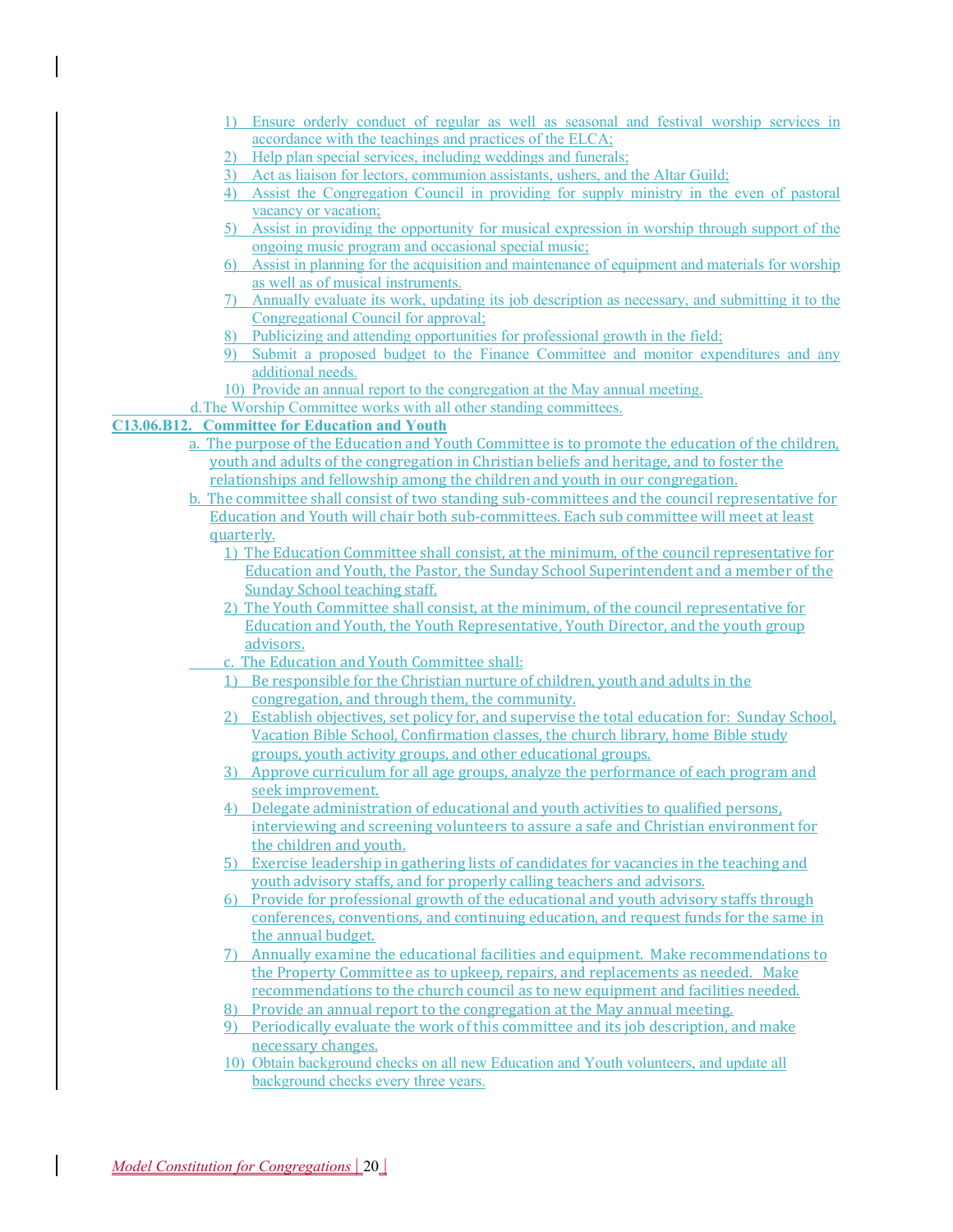- 11) Submit an annual budget request in the form and at the time requested by the Finance Committee.
- d. The Education and Youth committee shall work with all other standing committees of the church to coordinate educational activities within the congregation.

### **C13.06.C12. Committee for Outreach**

- a. The purpose of the Outreach Committee is to plan, organize, and supervise specific ministries of the congregation that witness to Christ to people inside and outside of the congregation.
- b. The Outreach Committee shall consist of the Congregation Council representative and the Community Ministries Subcommittee, Membership Subcommittee, and National and Global Missions Subcommittee.
	- 1) The Community Ministries Subcommittee shall:
		- a. promote congregation ministry in local missions and involvement in community and social ministries:
		- b. direct and maintain a ministry for members in need of special care (e.g., those who are ill, homebound, in need of food or hospital visits);
		- c. provide publicity for the congregation through advertising, brochures, newsletters, and special mailings;
		- d. provide welcoming events for new members as needed.
	- 2) The Membership Subcommittee shall:
		- a. in collaboration with the senior pastor, seek out new members and maintain an ongoing visitation program to the unchurched and those individuals new to the community;
		- b. provide a new and prospective member inquiry class;
		- c. strive to create a warm and friendly atmosphere in the place of worship;
		- d. coordinate the welcoming of Sunday morning visitors and follow up with them;
		- e. maintain a variety of greeter programs;
		- f. direct and maintain a ministry to inactive members.
	- 3) The National and Global Missions Subcommittee shall:
		- a. promote congregation ministry in national and global missions and involvement in community and social ministries;
		- b. provide support for the national and global missions through advertising, brochures, newsletters, and special mailings.
	- 4) The Congregation Council representative shall:
		- a. work with the subcommittees annually to evaluate their work and job description and submit necessary changes to the Congregation Council for approval;
		- b. provide an annual report to the congregation at the May annual meeting.
		- c. The Outreach Committee shall work with the Fellowship Committee to identify special interest needs within the congregation.
- **C13.06.D12. Committee for Stewardship**
	- a. The purpose of the Stewardship Committee is to stimulate and promote the Christian stewardship principles and responsibilities of all members.
	- b. The committee shall be composed of four or more people, including the committee chairperson, secretary, Congregation Council liaison (who may be the chairperson), and Congregation Council liaison to the Finance Committee. The committee shall meet monthly or as necessary to fulfill its purpose.
	- c. The Stewardship Committee shall:
		- 1) educate the congregation on good Christian stewardship practices through pastoral support, temple talks, Sunday School classes and Bible studies, and newsletters, bulletin inserts, pamphlets, flyers, and other means;
		- 2) monitor giving trends and report status to the Congregation Council and congregation;
		- 3) direct congregational "Spiritual Gifts" results to the appropriate committees and other entities;
		- 4) coordinate the annual Stewardship Program, including
			- a. monetary pledge and spiritual gift forms, with a follow-up plan for those not participating and positive reinforcement for those participating;
			- b. offering envelope distribution;
			- c. report to the Congregation Council and congregation.
		- 5) set and monitor annual budget for the committee;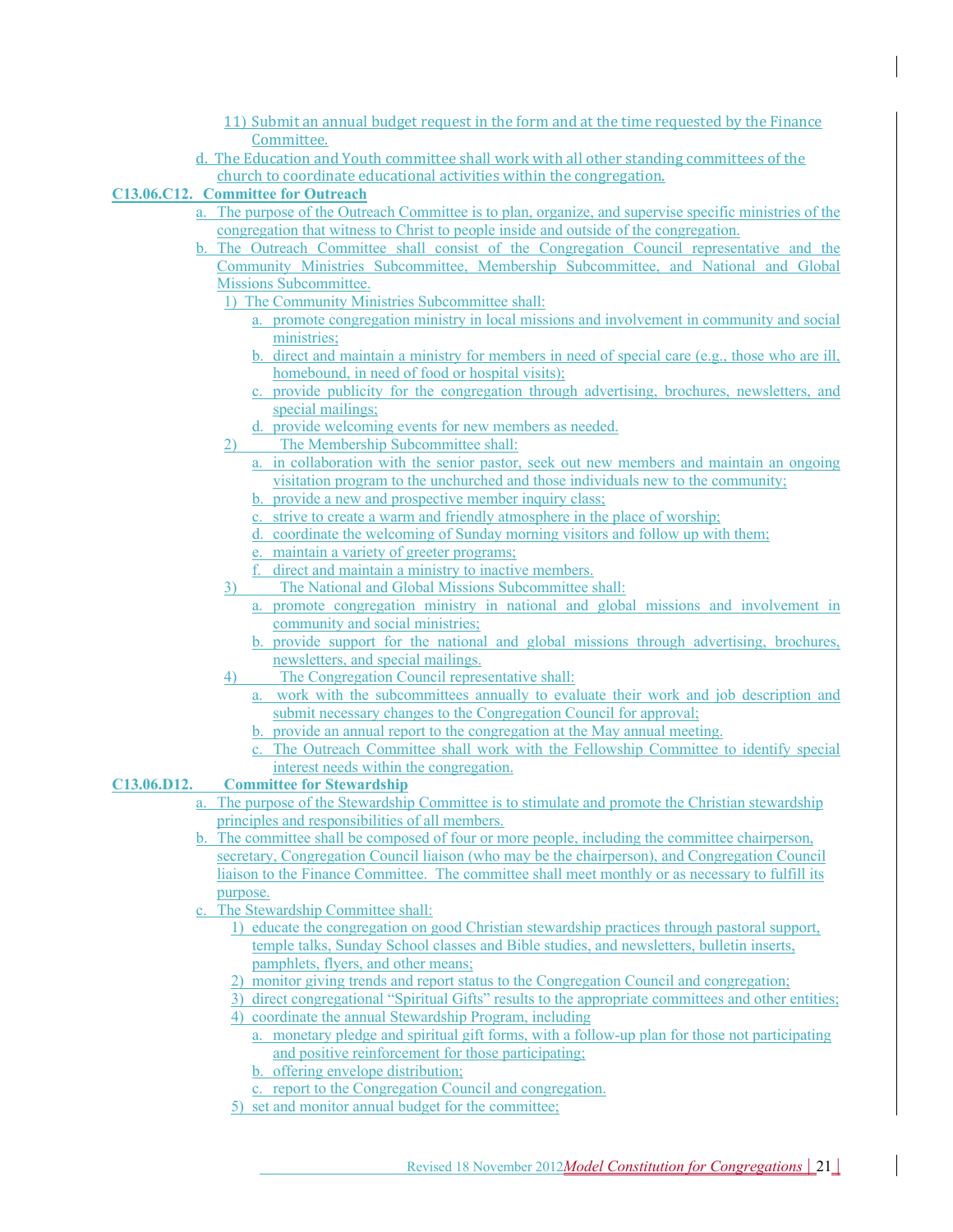- 6) ensure new member involvement with a first-call list and a new member packet;
- 7) evaluate annually the work of the committee and its job description and submit any changes to the Congregation Council for approval;
- 8) provide an annual report to the congregation at the May annual meeting.
- d.The Financial Secretary shall act as the Stewardship Committee's liaison with the Finance Committee. The Stewardship Committee shall work with all other standing committees of the congregation.

### **C13.06.E12. Committee for Fellowship**

- a. The purpose of the Fellowship Committee is to create a spiritual communion within the congregation and to develop friendly relationships among current and prospective members.
- b.The Fellowship Committee shall consist of a chairperson, Congregation Council liaison (who may be the chair), and members of the congregation as needed. The committee shall meet as necessary to fulfill its purpose.
- c. The Committee for Fellowship shall:
	- 1) sponsor events such as the following: egg hunt, father/son outing, funeral receptions (in conjunction with the Committee on Outreach), Halloween party/chili cook-off, Lenten soup suppers (in conjunction with the Committee on Outreach), mother/daughter outing, new member reception, church picnic, summer coffee, Wednesday night Café, yard sale;
	- 2) sponsor additional fellowship events as needed;
	- 3) work with the Property Committee to ensure that adequate kitchen and meeting facilities are available and functioning for committee-sponsored events;
	- 4) annually evaluate the committee's work and job description, making necessary changes and submitting them for approval by the Congregation Council;
	- 5) provide a proposed budget to the Finance Committee and monitor spending and needs throughout the year;
	- 6) provide an annual report to the congregation at the May annual meeting.
- d. The Fellowship Committee works with all other standing committees of the congregation.

### **C13.06.F12. Committee for Property**

- a. The purpose of the Property Committee is to care for the building that houses Messiah Lutheran Church, provide maintenance for all property owned by the congregation and routine upkeep and major renovations. The Property Committee shall meet as necessary to ensure fulfillment of its purpose.
- b. The Property Committee shall consist of a chairperson, a Congregation Council liaison (who may be the chair), and at least three other members of the congregation. Committee members may be assigned primary responsibility for one of the following areas: church building, educational facilities, church grounds and parking lot, parsonage, any rental property owned or used by the congregation.
- The Property Committee shall:
	- 1) be responsible for developing plans for the acquisition of property, building on such property, and acquiring of equipment and furniture, Such plans shall be submitted to the Congregation Council for review and approval. A separate committee shall be established to oversee all phases of building, renovating, or expanding a church building;
	- 2) provide for the maintenance of all property, buildings, building contents, and equipment;
	- 3) make recommendations to the Congregation Council on requests for use of the building by congregational groups, community groups, and individuals. These recommendations shall include a proposed fee schedule. The committee shall administer the use policies established by the Congregation Council.
	- 4) maintain a current inventory of all building contents and equipment, which shall be updated at least annually;
	- 5) review annually, in conjunction with the Treasurer and Finance Committee, existing insurance coverage;
	- 6) develop a proposed budget;
	- 7) evaluate annually the work of the committee and its job description and submit necessary changes to the Congregation Council for approval;
	- 8) provide an annual report to the congregation at the May annual meeting.
- d. The Property Committee works cooperatively with all other standing committees.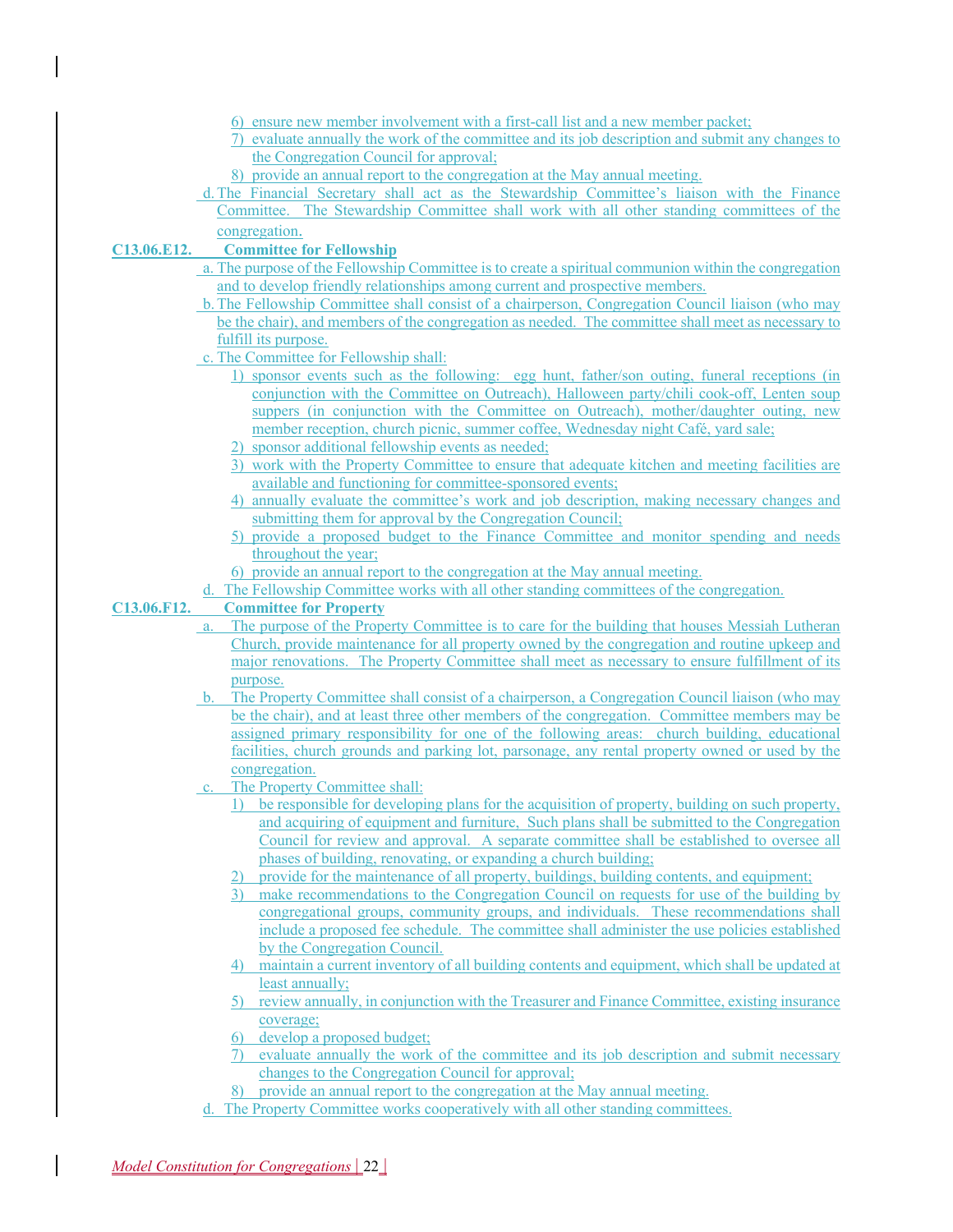### **C13.06.G12. Committee for Finance**

- a. The Committee for Finance is responsible for all of the finances of the congregation. It develops and monitors a church budget and financial recording and reporting system, disbursement, investment planning, and auditing of records. The committee will meet quarterly or as often as necessary to fulfill its purpose.
- b. The Committee for Finance shall:
	- 1) annually prepare the congregation's budget;
	- 2) oversee the Treasurer's receipt and disbursement of funds;
	- 3) record and report member giving;
	- 4) recruit, train, and schedule counters;
	- 5) provide, through the financial secretary, quarterly and annual giving statements to members;
	- 6) recruit members for the Audit Committee and ensure that the audit is completed in a timely manner.
	- 7) invest church funds, including certificates of deposit, checking and savings accounts, and other instruments;
	- 8) review and maintain insurance policies and be the liaison for insurance representatives;
	- 9) record non-solicited gifts;
	- 10) monitor the financial health of the congregation and prepare and distribute reports as needed;
	- 11) evaluate annually the committee's work and its job description and submit necessary changes to the Congregation Council for approval;
	- 12) provide for professional growth through conferences, conventions, and continuing education; 13) provide an annual report to the congregation at the May annual meeting.
- c. The Committee for Finance works in close cooperation with the Committee for Stewardship as well as with all standing committees for budget planning and input.
- **C13.07.** Other congregational committees may be formed, as the need arises, by decision of the Congregation Council.
- **C13.07.** Duties of congregational committees of this congregation shall be specified in the [bylaws and ][continuing resolutions.].
- **C13.07.01.** The Congregation Council shall form a Church Personnel Committee, the duties and membership of which are as follows:
	- a. The committee will consist of four members appointed by the Congregation Council for terms of two years. Two members will be appointed by the Congregation Council in January of each year. Members may serve consecutive terms and membership on this committee does not preclude service in any other office or committee in the congregation
	- b. The Church Personnel Committee will be responsible for maintaining procedures, policies, and compensation recommendations for all paid staff under the oversight of the Congregation Council. The committee's specific duties are described in a continuing resolution.
- **C13.07.A12.** The Personnel Committee shall:
	- a. with the approval of the Congregation Council, develop and maintain job descriptions for all nonrostered personnel;
	- b. with the exception of the pastor(s), seek qualified people for vacancies or new positions on the staff of the congregation and present recommended candidates to the Congregation Council for approval;
	- c. with the approval of the Congregation Council, prepare initial compensation recommendations for new non-rostered personnel;
	- d. with the approval of the Congregation Council, prepare recommendations for compensation adjustment for all paid staff as part of the annual budget process;
	- e. develop and update on a regular basis personnel guidelines and submit them to the Congregation Council for approval;
	- f. review annually its position description and submit any necessary changes to the Congregation Council for approval;
	- evaluate annually the work of the committee;
	- report at least annually to the Congregation Council through the Executive Committee.
- **C13.08.** The [senior] pastor of this congregation shall be *ex officio* a member of all committees and boards of the congregationthis congregation. [The president of this congregation shall be *ex officio* a member of all committees and boards of this congregation, except for the AuditNominating Committee.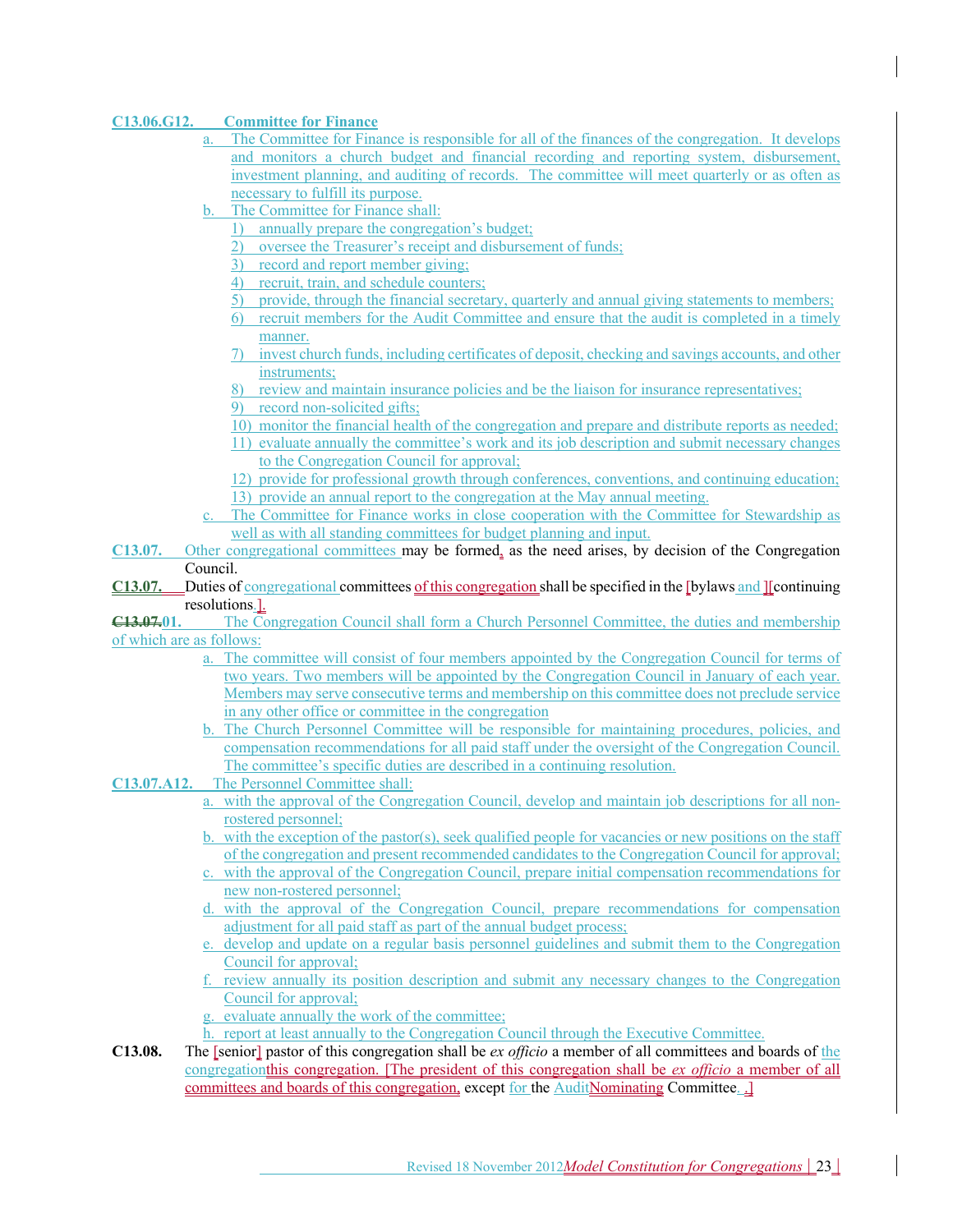### **Chapter 14. ORGANIZATIONS WITHIN THETHIS CONGREGATION**

- **C14.01.** All organizations within this congregation shall exist to aid it in ministering to the members of this congregation and to all persons who can be reached with the Gospel of Christ. As outgrowths and expressions of this congregation's life, the organizations are subject to its oversight and direction. This congregation at its meeting shall determine their policies, guide their activities, and receive reports concerning their membership, work, and finances.
- **C14.01.01.** Any organization of this congregation wishing to affiliate itself with any organization outside the Evangelical Lutheran Church in America must have the approval of the pastor(s) and Congregation Council.
- **C14.01.02.** The constitution and bylaws and amendments thereto of the auxiliary organizations and schools of the congregation shall be submitted to the Congregation Council for approval.
- **C14.02.** Special interest groups, other than those of the official organizations of the Evangelical Lutheran Church in America, may be organized only after authorization has been given by the Congregation Council [and specified in a continuing resolution.].

### **Chapter 15.**

### **DISCIPLINE OF MEMBERS AND ADJUDICATION**

- **\*C15.01.** DenialPersistent and public denial of the Christian faith as described in this constitution,, willful or criminal conduct grossly unbecoming a member of the Church of Christ, or persistent trouble-making in continual and intentional interference with the ministry of this congregation, or willful and repeated harassment or defamation of member(s) of this congregation areis sufficient cause for discipline of a member. Prior to disciplinary action, reconciliation and repentance will be attempted following Matthew 18:15–17, proceeding through these successive steps, as necessary: a) private counsel and admonition by the pastor, b) censure and admonition by the pastor in the presence of two or three witnesses, and  $c)$  citation to appear before c) written referral of the matter by the Congregation Council. to the vice president of the synod, who will refer it to a consultation panel drawn from the Consultation Committee of the synod, and d) written referral of the matter by the consultation panel to the Committee on Discipline of the synod. If, for any reason, the pastor is unable to administer the admonitions required by paragraphs a. and b. hereof, the president (if not the those steps may be performed by another pastor) or vice president shall administer such admonitions chosen by the Executive Committee of the Congregation Council.
- **\*C15.02.** The process for discipline of a member of thethis congregation shall be governed as prescribed by the chapter on discipline in the *Constitution, Bylaws, and Continuing Resolutions of the Evangelical Lutheran Church in America*. If discipline against a member proceeds beyond<sub>If the</sub> counseling and admonition by the pastor, censure, and admonitions pursuant to \*C15.01. do not result in repentance and amendment of life, charges against the accused member(s) that are specific and in writing shallmay be prepared by the Congregation Council, signed, and submitted to the vice president of the synod. The vice president shall select from the synod's Consultation Committee a panel of five members (three laypersons and two ministers of Word and Sacrament). A copy of the written charges shall be provided to the consultation panel and the accused member(s) of the congregation who shall sign the charges as the accuser(s). The consultation panel, after requesting a written reply to the charges from the accused member(s), shall consider the matter and seek a resolution by means of investigation, consultation, mediation, or whatever other means may seem appropriate. The panel's efforts to reach a mutually agreeable resolution shall be filed with the pastor, whocontinue for no more than 45 days after the matter is submitted to it.
- **\*C15.03.** If the consultation panel fails to resolve the matter, that panel shall adviserefer the Congregation Council of the need to issue a case in writing, including the written citation tocharges and the accused andmember's reply, to the accusers that specifies the time and placeCommittee on Discipline of the synod for a hearing before the Congregation Council. The written charges shall accompany the written citation to the accused. The written citation that specifies the time and place of the hearing before. A copy of the panel's written referral shall be delivered to the vice president of the synod, the Congregation Council and requests the presence of a member charged with the offense shall be sent at least ten days prior to the meeting. If the member charged with the offense fails to appear at the scheduled hearing, the Congregation Council may proceed with the hearing and may pass judgment in the member's absence.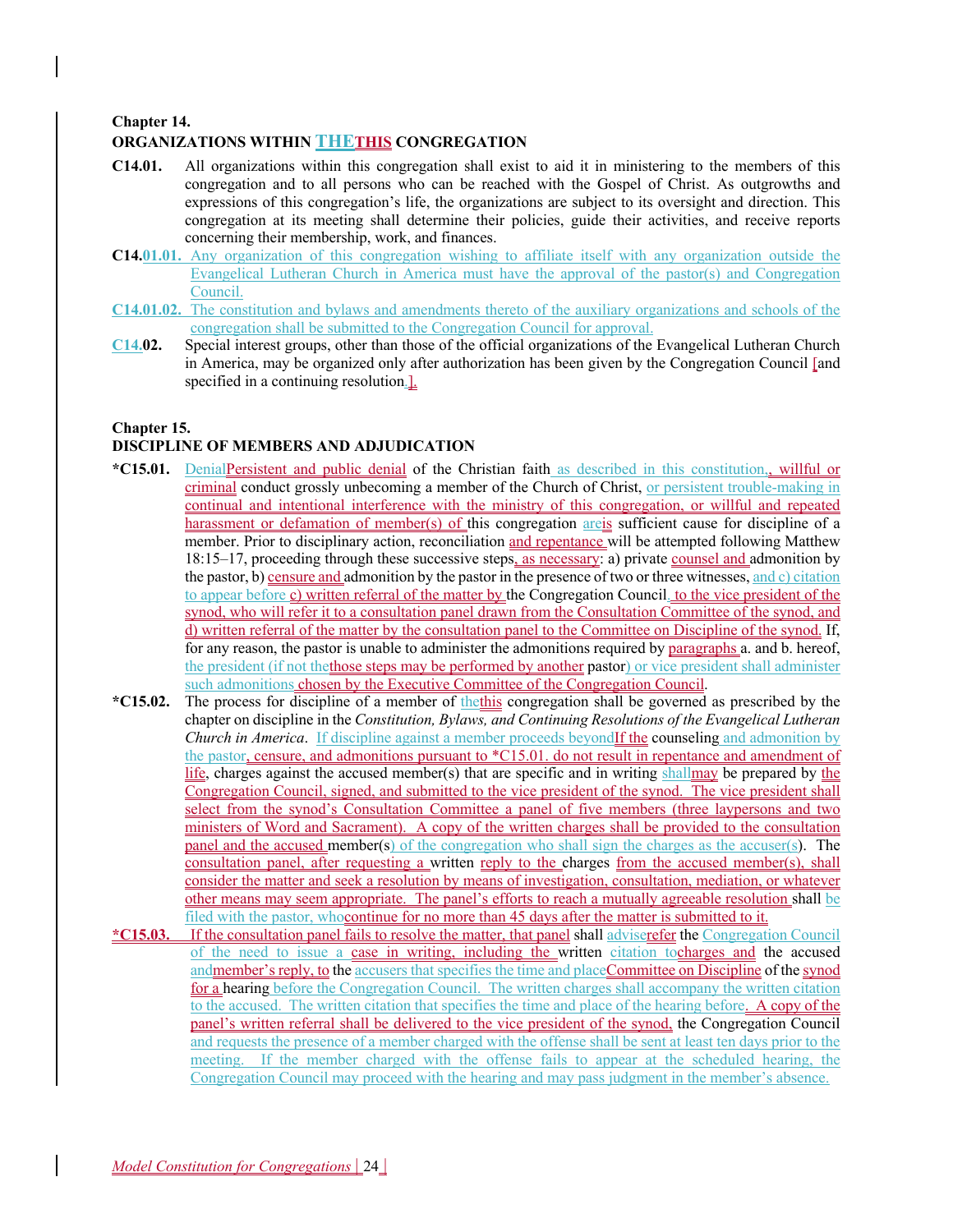- **\*C15.03.** Members of the Congregation Council who participate in the preparation of the written charges or who present evidence or testimony in the hearing before the Congregation Council are disqualified from voting upon the question of the guilt of the accused member. Should the allegations be sustained by a two-thirds majority vote of the members of the Congregation Council who are not disqualified but who are present and voting, and renewed admonition prove ineffectual, the council shall impose one of the following disciplinary actions:
	- a. censure before the council or congregation;
	- b. suspension from membership for a definite period of time; or
	- c. exclusion from membership in this congregation.
	- Disciplinary actions b. and c. shall be delivered to the member in writing.
- **\*C15.04.** The member against whom disciplinary action has been taken by the Congregation Council shall have the right to appeal the decision to the Synod Council. Such right may not be abridged and the decision of the Synod Council shall be final.
- **\*C15.05.** Disciplinary actions may be reconsidered and revoked by the Congregation Council upon receipt of a) evidence that injustice has been done or b) evidence of repentance and amendment.

**\*C15.06.** For disciplinary actions in this congregation, "due process" shall be observed as specified in 20.41.04., and the accused member(s) at the same time it is sent to the Committee on Discipline of the synod. The Executive Committee of the Synod Council shall then select six members from the Committee on Discipline to decide the case and shall appoint a member of the Synod Council to preside as nonvoting chair. Those six members, plus the nonvoting chair, comprise the discipline hearing panel for deciding the case. The Congregation Council and the accused member(s) are the parties to the case.

- **\*C15.04.** The discipline hearing panel shall commence and conduct the disciplinary hearing in accordance with the provisions governing discipline of congregation members prescribed in the *Constitution, Bylaws, and Continuing Resolutions of the Evangelical Lutheran Church in America.*
- **\*C15.05.** By the vote of at least two-thirds of the members of the discipline hearing panel who are present and voting, one of the following disciplinary sanctions can be imposed:
	- a. suspension from the privileges of congregation membership for a designated period of time;
	- b. suspension from the privileges of congregation membership until the pastor and Congregation Council receive evidence, satisfactory to them, of repentance and amendment of life;
	- termination of membership in this congregation; or
	- d. termination of membership in this congregation and exclusion from the church property and from all congregation activities.
- **\*C15.06.** The written decision of the discipline hearing panel shall be sent to the vice president of the synod, the accused member(s), and the Congregation Council as required by the *Constitution, Bylaws, and Continuing Resolutions of the Evangelical Lutheran Church in America*. The decision of the discipline hearing panel shall be implemented by the Congregation Council and recorded in the minutes of the next council meeting.
- **\*C15.07.** No member of athis congregation shall be subject to discipline a second time for offenses that the Congregation Council a discipline hearing panel has heard previously heard and decided, unless so ordered by the Synod Council after an appeal pursuant to this chapter.

### **\*C15.10. Adjudication**

**\*C15.11.** When there is disagreement between or among factions within this congregation on a substantive issue thatwhich cannot be resolved by the parties, members of this congregation shall have access tomay petition the synodicalsynod bishop for consultation after informing the chairpresident of the Congregation Councilthis congregation of their intent. to do so. The synod bishop shall seek a timely resolution of the dispute. If the issue relates directly to the pastor, the bishop may begin the process in †S14.18.d. In all other matters, if the bishop's consultation fails to resolve the issue(s),, the Consultation Committee of the synodbishop shall considerrefer the matter. If to the Consultation Committee of the synod, which shall undertake efforts to find an appropriate solution. If the Consultation Committee's efforts fail to resolve the issue(s),dispute, the entire matter shall be referred to the Synod Council, whose for adjudication by whatever process the Council deems necessary. The Synod Council's decision shall be final.

### **Chapter 16.**

**BYLAWS**

\*C16.01. This congregation may adopt bylaws. No bylaw may conflict with this constituti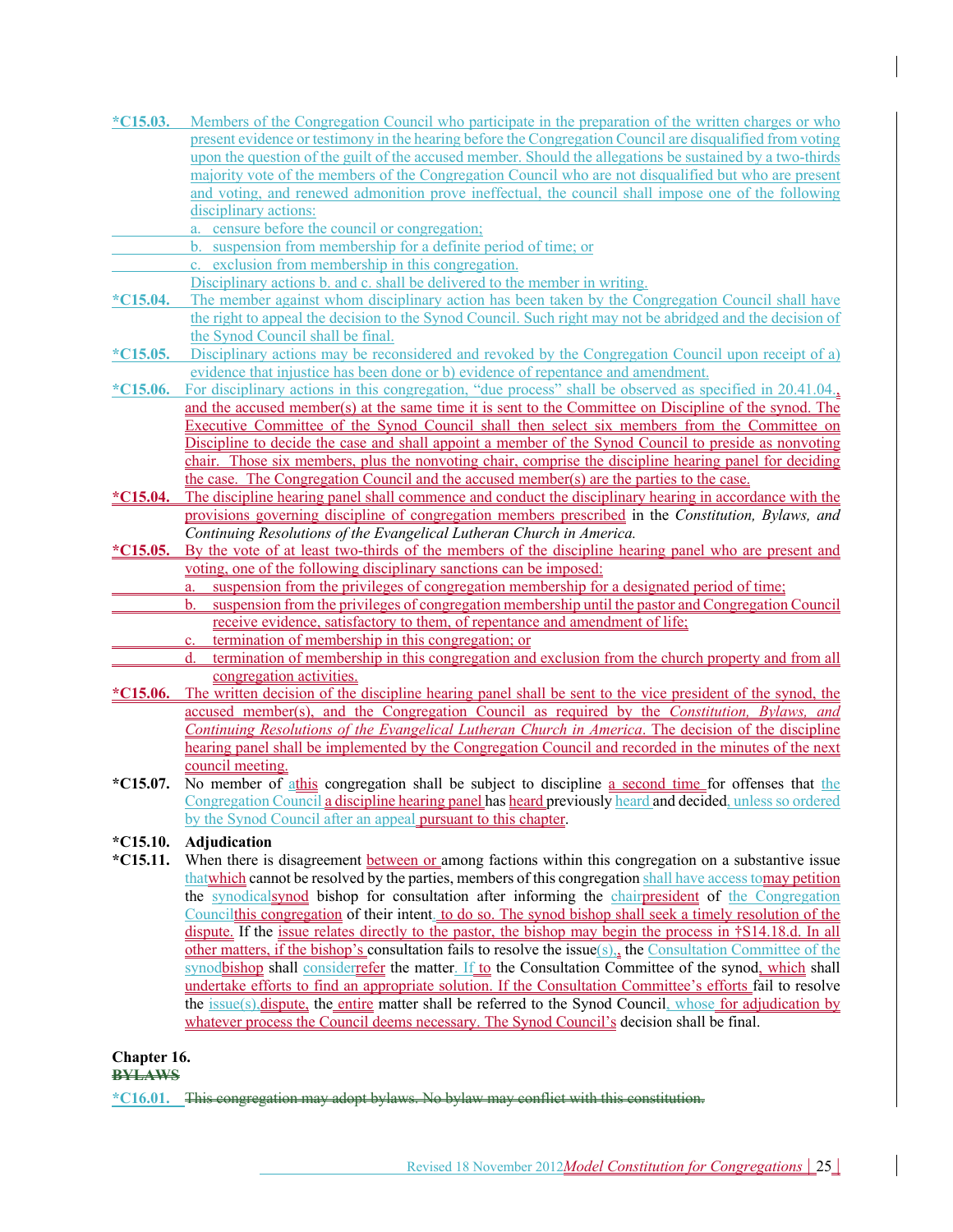**\*C16.02.** Bylaws may be adopted or amended at any legally called meeting of this congregation with a quorum present by a majority vote of those voting members present and voting.

- **\*C16.03.** Changes to the bylaws may be proposed by any voting member, provided that such additions or amendments be submitted in writing to the Congregation Council at least 60 days before a regular or special Congregation Meeting called for that purpose The Congregation Council shall notify the congregation's members by mail of the proposal with the council's recommendations at least 30 days in advance of the Congregation Meeting.
- **\*C16.04.** Approved changes to the bylaws shall be sent by the secretary of this congregation to the synod.

### **Chapter 17.**

### **AMENDMENTS**

- **\*C17C16.01.** Unless provision \*C17C16.04. is applicable, those sections of this constitution that are not required, in accord with the *Model Constitution for Congregations of the Evangelical Lutheran Church in America*, may be amended in the following manner. Amendments may be proposed by at least five percent  $(5\%)$  of the congregation's voting members or by the Congregation Council. Proposals must be filed in writing with the Congregation Council 60 days before formal consideration by this congregation at a regular or special Congregation Meeting called for that purpose. The Congregation Council shall notify thethis congregation's members by mail of the proposal together with the council's recommendations at least 30 days in advance of the meeting. Notification may take place by mail or electronic means, as permitted by state law.
- **\*C17C16.02.** An amendment to this constitution, proposed under \*C17C16.01., shall:
	- a. be approved at aany legally called Congregation Meeting according tomeeting of this constitutioncongregation by a majority vote of those voting members present and voting;
	- b. be ratified without change at the next annualregular meeting of this congregation held pursuant to C10.01 by a two-thirds majority vote of those voting members present and voting; and
	- c. have the effective date included in the resolution  $\frac{1}{2}$  resolution<sup>2</sup> and noted in the constitution...\*\*\*
- **\*C17C16.03.** Any amendments to this constitution that result from the processes provided in \*C17C16.01. and  $*C17C16.02$ . shall be sent by the secretary of this congregation to the synod. The amendmentsynod shall become effective within 120 days fromnotify this congregation of its decision to approve or disapprove the date ofproposed changes; the receipt of the notice by the synod unless the synod informs this congregationchanges shall go into effect upon notification that the amendment is in conflict with the constitution and bylaws of the Evangelical Lutheran Church in America or the constitution of the Southeastern Synod of the ELCAsynod has approved them.
- **\*C17C16.04.** This constitution may be amended to bring any section into conformity with a section or sections, either required or not required, of the *Model Constitution for Congregations of the Evangelical Lutheran Church in America* as most recently amended by the Churchwide Assembly. Such amendments may be approved by a simple majority vote of those voting members present and voting at any legally called meeting of the this congregation without presentation at a prior meeting of the this congregation, provided that the Congregation Council has submitted by mail <u>or electronic means, as permitted by state law,</u> notice to thethis congregation of such an amendment or amendments, together with the council's recommendations, at least 30 days prior to the meeting. Upon the request of five (5) percent of theat least two (2) voting members of thethis congregation, the Congregation Council shall submit such notice. Following the adoption of an amendment, the secretary of the this congregation shall submit a copy thereof to the synod. Such provisions shall become effective immediately following a vote of approval.

#### **Chapter 17. BYLAWS**

**\*C17.01.** This congregation may adopt bylaws. No bylaw may conflict with this constitution.

Such an effective date must be stated in relation to the requirements of \*C17.03. to allow time for synodical review of the amendment.

<sup>2</sup> *Such an effective date must be stated in relation to the requirements of \*C16.03. to allow time for synod review of the amendment.*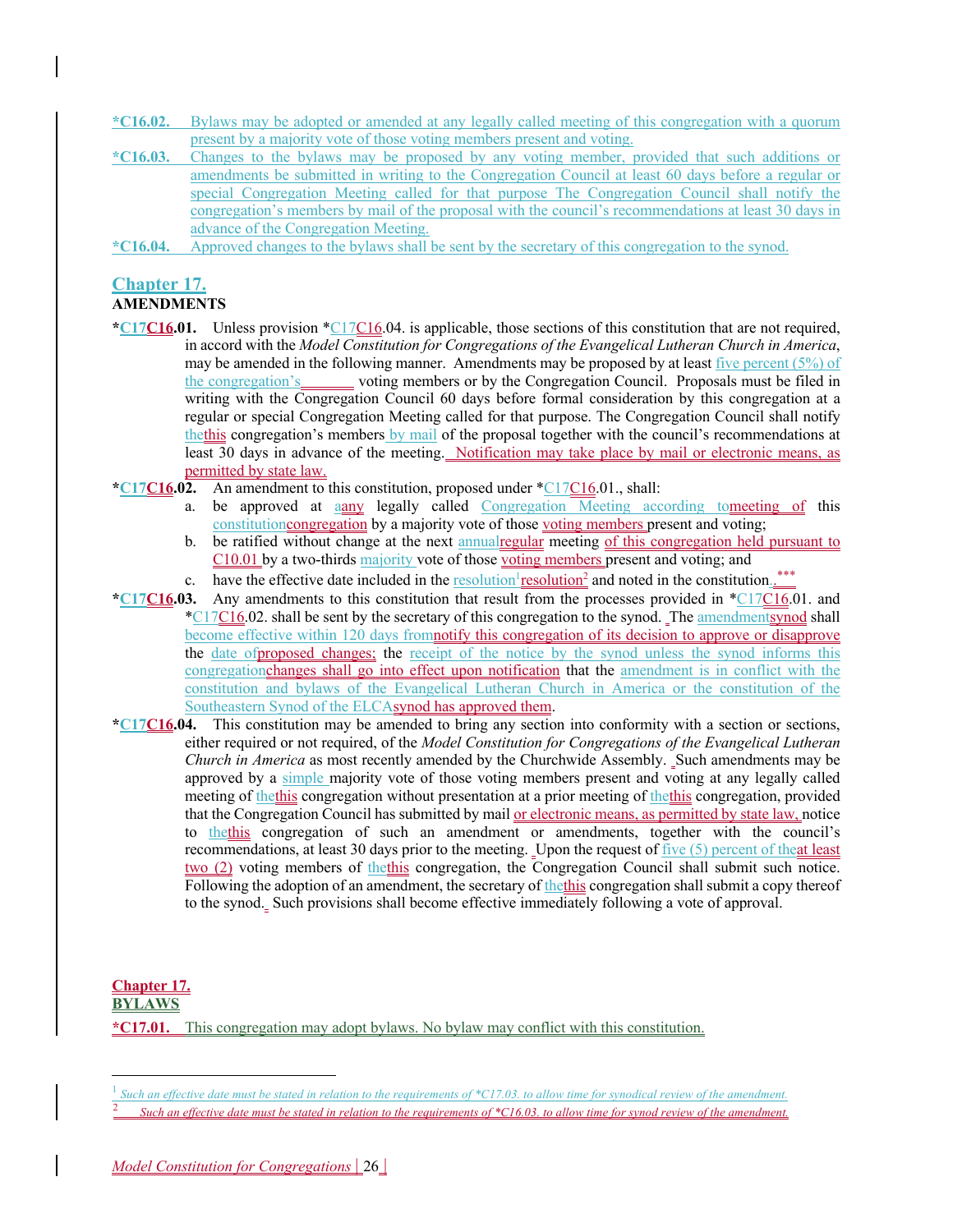- **\*C17.02.** Bylaws may be adopted or amended at any legally called meeting of this congregation with a quorum present by a two-thirds vote of those voting members present and voting.
- **\*C17.03.** Changes to the bylaws may be proposed by any voting member, provided that such additions or amendments be submitted in writing to the Congregation Council at least 60 days before a regular or special Congregation Meeting called for that purpose. The Congregation Council shall notify this congregation's members of the proposal with the council's recommendations at least 30 days in advance of the Congregation Meeting. Notification may take place by mail or electronic means, as permitted by state law.
- **\*C17.04.** Adopted or amended bylaws shall be sent by the secretary of this congregation to the synod.

### **Chapter 18.**

### **CONTINUING RESOLUTIONS**

- **\*C18.01.** TheThis congregation in a legally called meeting or the Congregation Council may enact continuing resolutions. Such continuing resolutions may not conflict with the constitution or bylaws of this congregation.
- **C18.01.01.** The Congregation Council may develop continuing resolutions that will define in detail committee functions, operational procedures, job descriptions, and other pertinent documents necessary for good order and for carrying out the ministry of this congregation.
- **\*C18.02.** Continuing resolutions shall be enacted or amended by a majority vote of a meeting of thethis congregation or a two-thirds vote of all voting members of the Congregation Council.
- **\*C18.03.** Adopted or amended continuing resolutions shall be sent by the secretary of this congregation to the synod.

### **Chapter 19. INDEMNIFICATION**

**\*C19.01.** Consistent with the provisions of the laws under which this congregation is incorporated, this congregation may adopt provisions providing indemnification for each person who, by reason of the fact that such person is or was a Congregation Council member, officer, employee, agent, or other member of any committee of this congregation, was or is threatened to be made a party to any threatened, pending, or completed civil, criminal, administrative, arbitration, or investigative proceeding.

### **Chapter 20.**

### **PARISH AUTHORIZATION**

*[\* Required provisions when congregation is part of a parish]*

- **\*C20.01.** This congregation may unite in partnership with one or more other congregations recognized by the synod named in \*C6.01. to form a parish. Except as provided in \*C20.02. and \*C20.03., a written agreement, developed in consultation with the synod and approved by the voting members of each congregation participating in the parish, shall specify the powers and responsibilities that have been delegated to a Parish Councilthe Parish Council. The Parish Agreement shall identify which congregation of the parish issues calls on behalf of the member congregations or shall establish a process for identifying which congregation issues calls on behalf of the member congregations.
- **\*C20.02.** Whenever a letter of call is being recommended for extension to an ordained minister of the Evangelical Lutheran Church in America or a candidate for the roster of ordained ministers who has been recommended to the One congregation by the synodical of a parish shall issue a call on behalf of the member congregations to a minister of Word and Sacrament or a candidate for the roster of Ministers of Word and Sacrament who has been recommended by the synod bishop to serve the congregations of athe parish, such letter of . Such a call shall be first approved prior to issuance by a two-thirds vote at a congregational meetingsmeeting of each of the congregations congregation forming the parish. If any congregation of the parish should fail to approve extending thisthe call, the other congregation(s) incongregations of the same parish shall have the right to terminate the parish arrangementagreement.
- **\*C20.03.** Any one of the congregationsOne congregation of a parish may terminate theissue a call of a on behalf of the member congregations to a minister of Word and Service or a candidate for the roster of Ministers of Word and Service who has been recommended by the synod bishop to serve the congregations of the parish. Such a call shall be approved prior to issuance by a two-thirds vote at a congregational meeting of